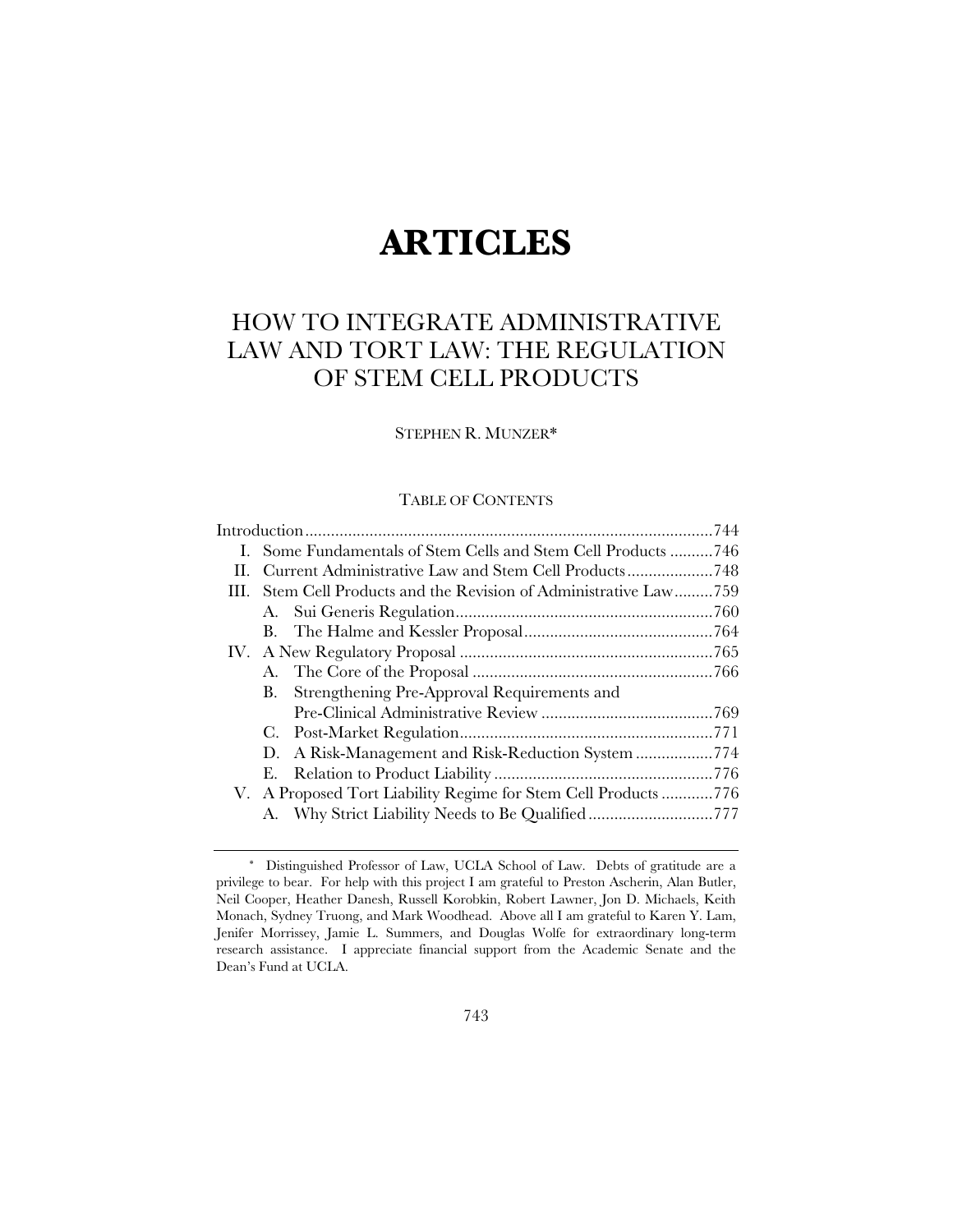744 *ADMINISTRATIVE LAW REVIEW* [64:4

|    | <b>B.</b> | Apportioning Liability in the Supply Chain Under a Strict       |  |
|----|-----------|-----------------------------------------------------------------|--|
|    |           |                                                                 |  |
|    |           | VI. Integrating Administrative and Product Liability Law779     |  |
|    | А.        |                                                                 |  |
|    |           |                                                                 |  |
|    |           | a.                                                              |  |
|    |           |                                                                 |  |
|    |           | $c_{\cdot}$                                                     |  |
|    |           |                                                                 |  |
|    |           |                                                                 |  |
|    |           |                                                                 |  |
|    |           |                                                                 |  |
|    |           |                                                                 |  |
|    |           |                                                                 |  |
|    |           | Risk Management and Socialized Insurance. 787<br>$\mathbf{c}$ . |  |
| B. |           |                                                                 |  |
|    |           |                                                                 |  |
|    |           |                                                                 |  |
|    |           |                                                                 |  |

# **INTRODUCTION**

Current administrative law is ill-prepared to deal with the surge of stem cell products poised to enter the market in coming years. The risks and rewards of such products differ markedly from those associated with drugs, medical devices, other biological products, and combination products. The differences necessitate a revamping of administrative law and the creation of a specialized regime of product liability. This Article proposes changes in administrative regulations to account for the special characteristics of stem cell products. These changes will promote the safety and effectiveness of stem cell products and reduce barriers to entry for stem cell makers. Simultaneously, this Article takes into account the justifications for altering the product-liability regime, which I discuss in a companion article on stem cell product liability.1

Stem cell products have the potential for enormous good and enormous harm. Yet, because of a radical lack of information, it is now nearly impossible to separate beneficial products from harmful ones. The unpredictability of risk and reward with stem cell products calls for an

 <sup>1.</sup> *See generally* Stephen R. Munzer, *Risk and Reward in Stem Cell Products: A New Model for Stem Cell Product Liability*, 18 B.U. J. SCI. & TECH. L. 102 (2012) (challenging the typical economic assumptions underlying product liability law in constructing a product liability regime for stem cell products).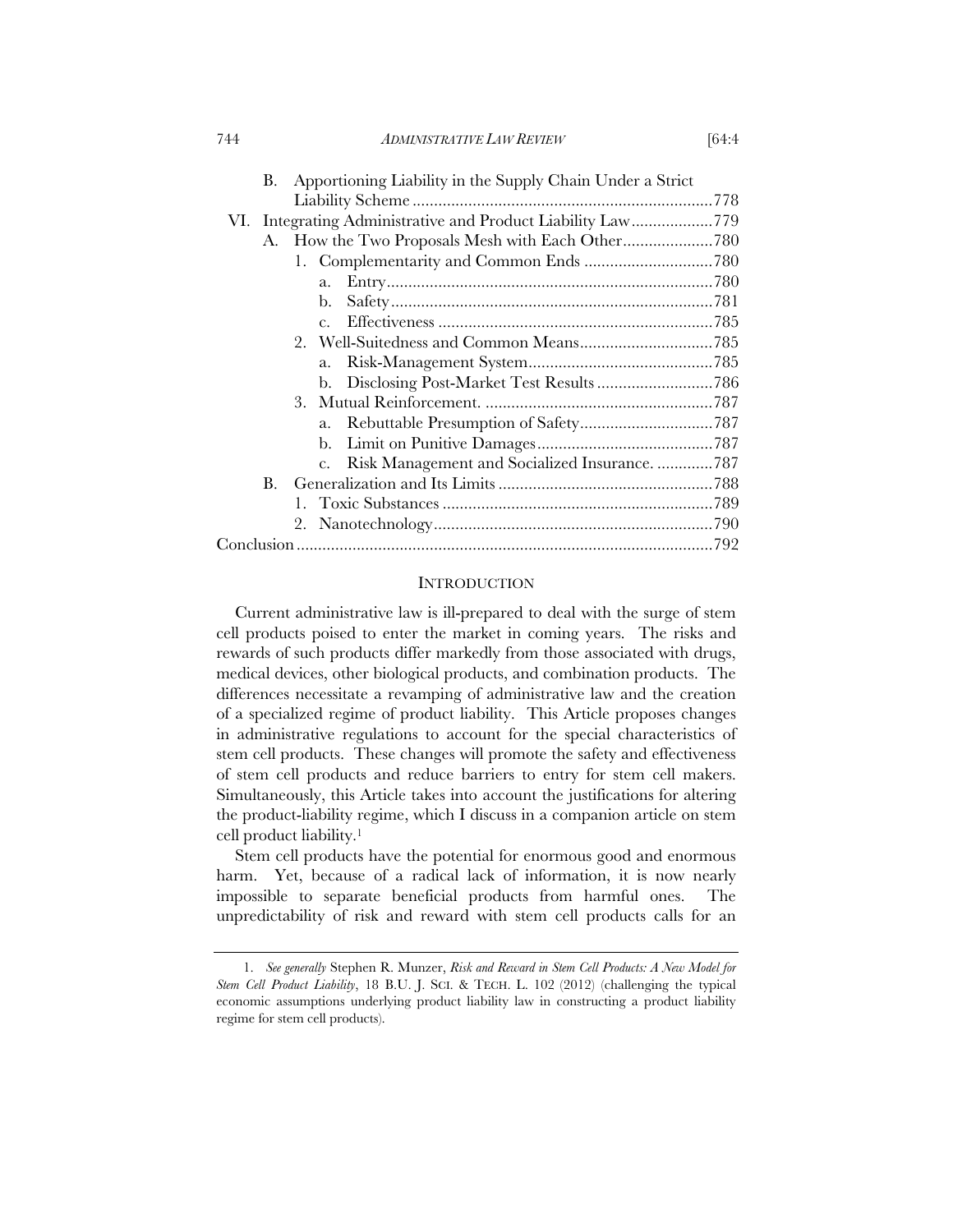aggressive role by the Food and Drug Administration (FDA). The FDA ought to decide, in a manner that does not hinder innovation, which products should be allowed on the market and with what instructions, warnings, and restrictions on use. I contend that the Center for Biologics Evaluation and Research (CBER) is the best FDA center to assess the safety and effectiveness of stem cell products.

Some might object that this Article is premature because few stem cell products are now on the market. However, given the pace of technological advance in the biological sciences, an eventual flood of stem cell products seems inevitable. It would be foolish to wait until we have a decade of experience and large numbers of stem cell products before making any administrative adjustments. It is far more sensible to discern in advance, insofar as it is possible, the probable nature of the risks associated with stem cell products and to design a regulatory system for responding appropriately to these risks.2 This is a job for today, not for a decade hence when legal and policy analysts can do little more than play catch-up. Thus, I concentrate here on upstream rather than downstream regulatory precautions.3 However, my regulatory proposal is dynamic in that it allows for adjustment over time in light of new information.4 This dynamism prevents my proposal from snuffing out innovative new stem cell products.

The regulatory scheme I propose suggests, first, that to acquire more and

 <sup>2.</sup> The Food and Drug Administration (FDA) approved a stem cell product known as Hemacord on November 10, 2011. *November 10, 2011 Approval Letter—Hemacord*, U.S. FOOD & DRUG ADMIN., http://www.fda.gov/BiologicsBloodVaccines/CellularGeneTherapy Products/ApprovedProducts/ucm279613.htm (last updated Nov. 10, 2011). Anyone who clicks on the Package Insert on the website will see that the warnings are substantial. Less than a year later, the FDA approved another stem cell product. *See May 24, 2012 Approval Letter—HPC, Cord Blood*, U.S. FOOD & DRUG ADMIN., http://www.fda.gov/Biologics BloodVaccines/CellularGeneTherapyProducts/ApprovedProducts/ucm305620.htm (last updated May 25, 2012) (approving HPC, cord blood). Canada has approved Prochymal, a mesenchymal stem cell product used to treat children with graft-versus-host disease (GVHD) and perhaps other ailments. Andrew Pollack, *A Stem-Cell-Based Drug Gets Approval in Canada*, N.Y. TIMES, May 17, 2012, http://www.nytimes.com/2012/05/18/health/a-stem-cellbased-drug-gets-approval-in-canada.html.

 <sup>3.</sup> The language of upstream versus downstream precautions comes from Carl F. Cranor, *Protecting Early Warners and Late Victims in a Precautionary World, in* EUROPEAN ENVIRONMENTAL AGENCY, LATE LESSONS FROM EARLY WARNINGS 2 (Copenhagen, European Environmental Agency) (in press) (page proofs obtained June 17, 2012) (forthcoming 2012). I use these terms a bit differently than Cranor.

 <sup>4.</sup> *See infra* text accompanying note 116 (contending that such a dynamic approach would encourage advances in stem cell products)*.* The plain fact that these issues involve uncertainty and the future poses special difficulties. *See generally* Louis Kaplow & David Weisbach, *Discount Rates, Social Judgments, Individuals' Risk Preferences, and Uncertainty*, 42 J. RISK & UNCERTAINTY 125 (2011) (identifying analytical problems in other economic models typically used for evaluating policies whose benefits and costs extend into the future).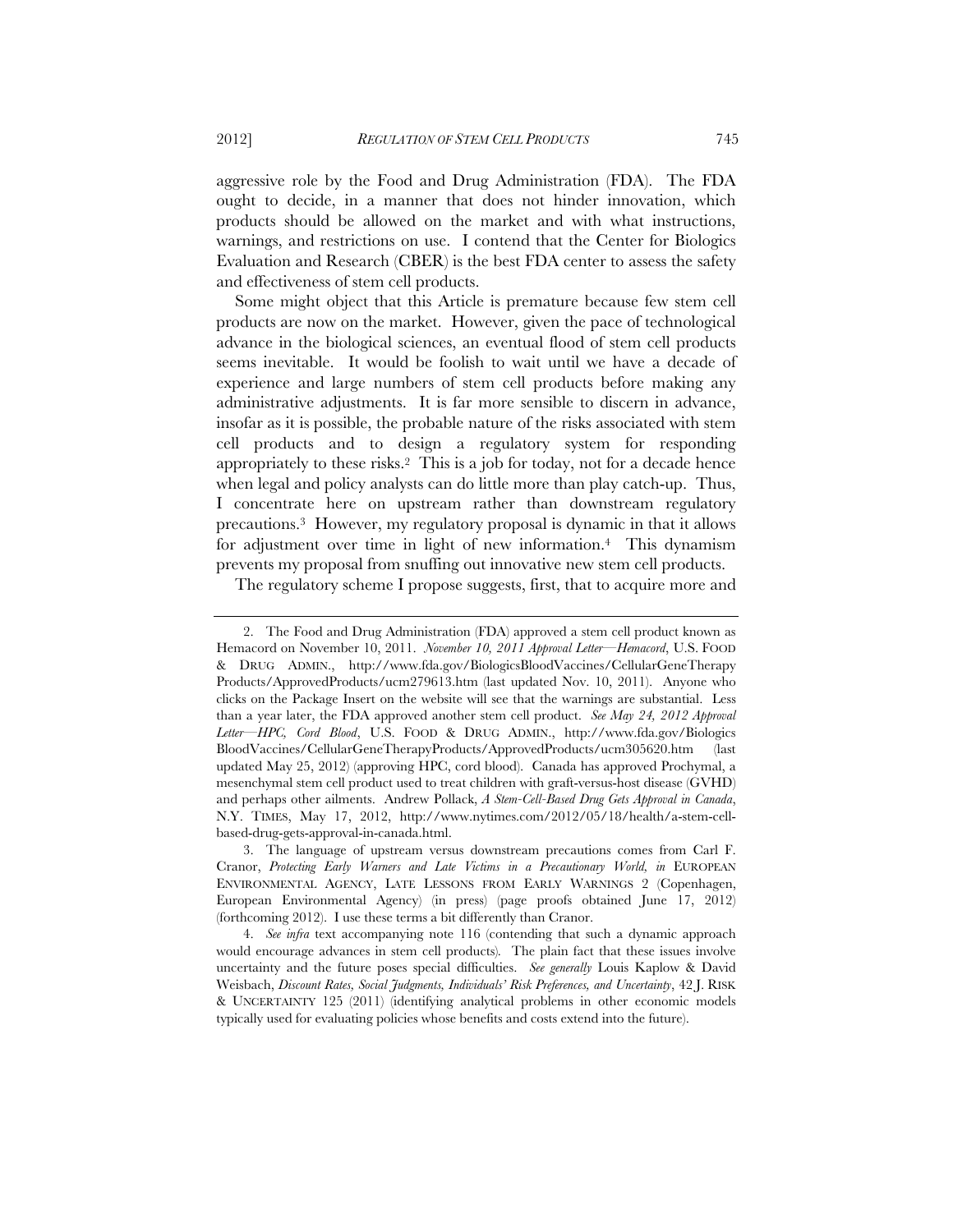better information, the FDA should strengthen preapproval requirements and preclinical administrative review. Second, the FDA ought to monitor both the short-term and long-term performance of stem cell products. For this to work, the FDA must improve its record of monitoring post-market drug safety. Third, the FDA ought to devise a risk-management and riskreduction system that relies far more on the gathering of information than previous regulatory systems. Finally, the most ambitious feature of my regulatory proposal integrates the regulatory scheme effectively with the best liability system for defective stem cell products. To be most efficacious, the interlocking regulatory and product liability elements must satisfy three criteria: complementarity, well-suitedness, and mutual reinforcement. These criteria, which are semi-technical in ways to be explained in Part VI.A, are fundamental to extending the regulatory regime, advocated here for stem cell products, to other areas where administrative law and tort law intersect, such as nanotechnology and toxic substances.

The Article takes the following course. After Part I explains stem cell products, Part II sketches the FDA process and shows why its classificatory system matters. Part III argues that sui generis regulation is unwise and ferrets out some useful points from the academic literature. Part IV maps out and defends the proposed regulatory scheme. Part V distills the main lines of the product liability regime that I advance elsewhere.<sup>5</sup> Part VI then shows that the regulatory proposal and the liability regime are complementary, well-suited, and mutually reinforcing, and demarcates the extent to which this integration of tort and administrative law can be generalized to nanotechnology and toxic substances.

# I. SOME FUNDAMENTALS OF STEM CELLS AND STEM CELL PRODUCTS

All the cells of an individual human being derive from a zygote—the product of the fertilization of an egg by a sperm cell.6 As the cells of the organism divide, the zygote develops into a blastocyst, then an embryo, and eventually into a fetus.7 A common functional definition of a stem cell is that it is any cell that has the capacity to self-renew and to differentiate into

 <sup>5.</sup> *See* Munzer, *supra* note 1, at 135–49 (detailing the possible implementation of the proposed product liability regime in different types of suits and under schemes that determine the scope of liability among multiple manufacturers).

 <sup>6.</sup> Although nonhuman animals have stem cells, this Article is entirely concerned with human stem cells and products made from them.

 <sup>7.</sup> The term "embryo" is sometimes used to encompass all stages of development before the fetus. *See* CHRISTOPHER THOMAS SCOTT, STEM CELL NOW: FROM THE EXPERIMENT THAT SHOOK THE WORLD TO THE NEW POLITICS OF LIFE 27 (2006) (presenting the zygote, morula, and blastocyst as specific examples of pre-fetal developmental forms that are classified as embryos).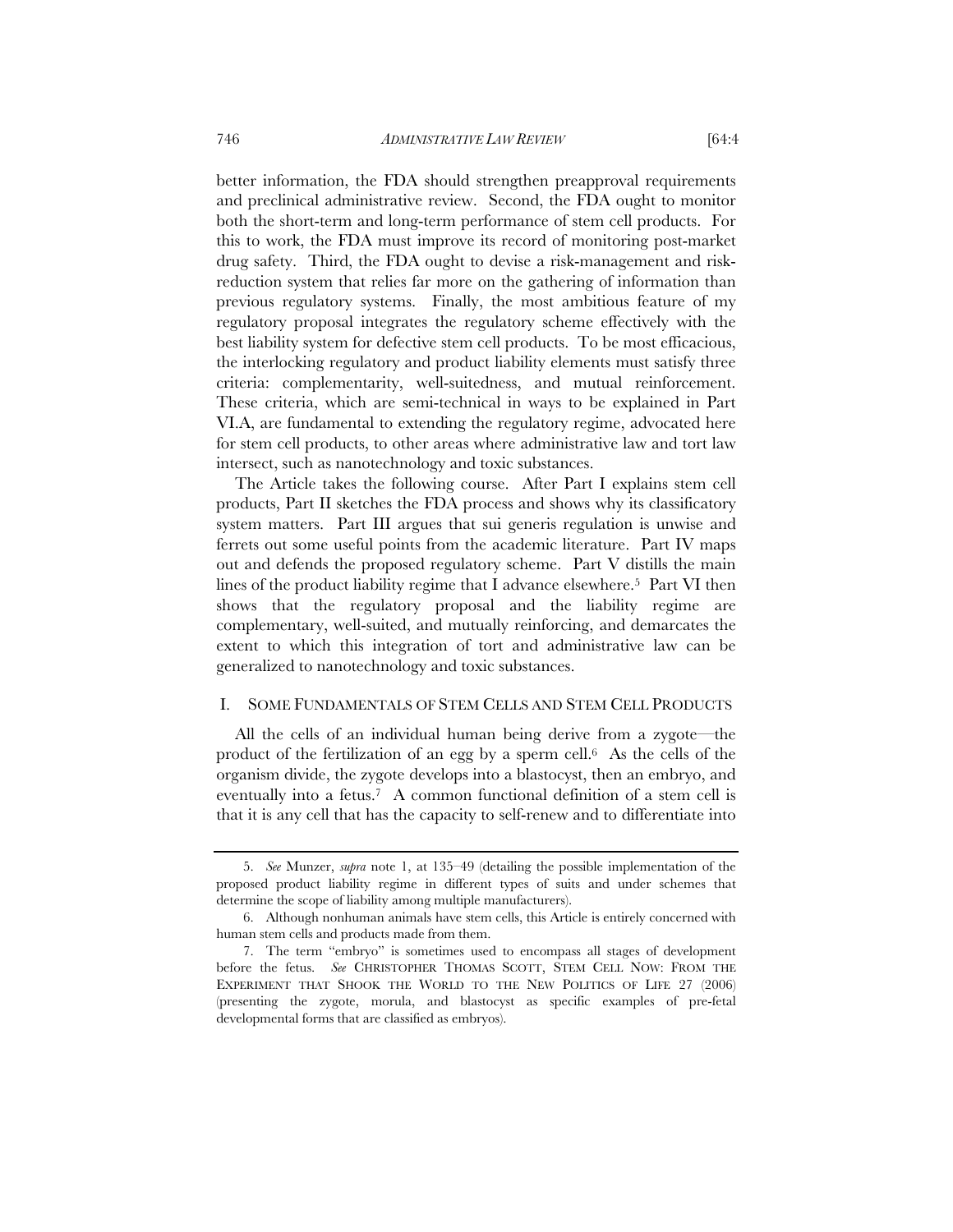a more committed cell.8 Human embryonic stem cells (hESCs) begin either wholly undifferentiated or nearly so. As the embryo develops, its cells selfrenew into other hESCs, become more differentiated cells, or divide into one hESC and one more differentiated cell.9 As these changes occur, most cells become increasingly restricted in function and eventually develop into fully specialized cells, such as brain cells and red blood cells.10 Fully specialized cells cannot replicate themselves indefinitely. Ultimately, they age and in time can no longer divide.11

The chief purpose of practically oriented stem cell research is to develop stem cell lines that are therapeutically useful. The stem cells used for research and medical purposes often originate from embryos. But somewhat more differentiated stem cells also exist in fetal and adult tissues.12 The most common sort of fetal and adult stem cells used in medical practice are hematopoietic stem cells—stem cells that can differentiate into lymphoid cells and different sorts of blood cells.13 Whether fetal and adult stem cells can be given the same, or roughly the same, therapeutic potential as embryonic stem cells (ESCs) is a matter of scientific debate.<sup>14</sup> Ethical issues also influence the availability and use of each type of stem cell tissue.15 Despite fierce disagreements on ethical

 <sup>8.</sup> Douglas A. Melton & Chad Cowen, *"Stemness": Definitions, Criteria, and Standards, in*  ESSENTIALS OF STEM CELL BIOLOGY xxiii, xxiii (Robert Lanza et al. eds., 2d ed. 2009).

 <sup>9.</sup> *See* T. Ahsan et al., *Stem Cell Research*, *in* PRINCIPLES OF REGENERATIVE MEDICINE 28, 29 (Anthony Atala et al. eds., 2008) (noting that stem cells can become precursor cells whose division yields fully differentiated cells at an exponential rate and thereby enhances the capability of cell-based treatments).

<sup>10.</sup> See id. (underscoring that adult stem cells differentiate into fewer cell types than other stem cells)*.* 

 <sup>11.</sup> ALICE PARK, THE STEM CELL HOPE: HOW STEM CELL MEDICINE CAN CHANGE OUR LIVES x (2011).

 <sup>12.</sup> Examples include multipotent adult progenitor cells, bone marrow stem cells, neural stem cells, mesenchymal stem cells, hepatic stem cells, skeletal muscle stem cells, and pancreatic stem cells. PRINCIPLES OF REGENERATIVE MEDICINE, *supra* note 9, at 258–83, 300–417.

 <sup>13.</sup> *See* Stephen R. Munzer, *The Special Case of Property Rights in Umbilical Cord Blood for Transplantation*, 51 RUTGERS L. REV. 493, 500 (1999).

 <sup>14.</sup> *See* Ahsan et al., *supra* note 9, at 34. Although adult stem cells appear to be limited in function, it is disputed whether these cells may be more flexible than previously thought. *See id.* (emphasizing that scientific exploration of the plasticity of stem cells and the qualities of stem cells in adult animals may indicate that adult human stem cells have a greater capacity to become more specialized than has been shown to date)*.* Additionally, adult stem cells are often harder to isolate and transplant. *See id.* at 32–33 (observing that even bone marrow and blood provide few usable stem cells, though such cells are among the easiest stem cells to isolate).

 <sup>15.</sup> Scholarship abounds on the ethical issues surrounding stem cell use. *See, e.g.*, MICHAEL BELLOMO, THE STEM CELL DIVIDE: THE FACTS, THE FICTION, AND THE FEAR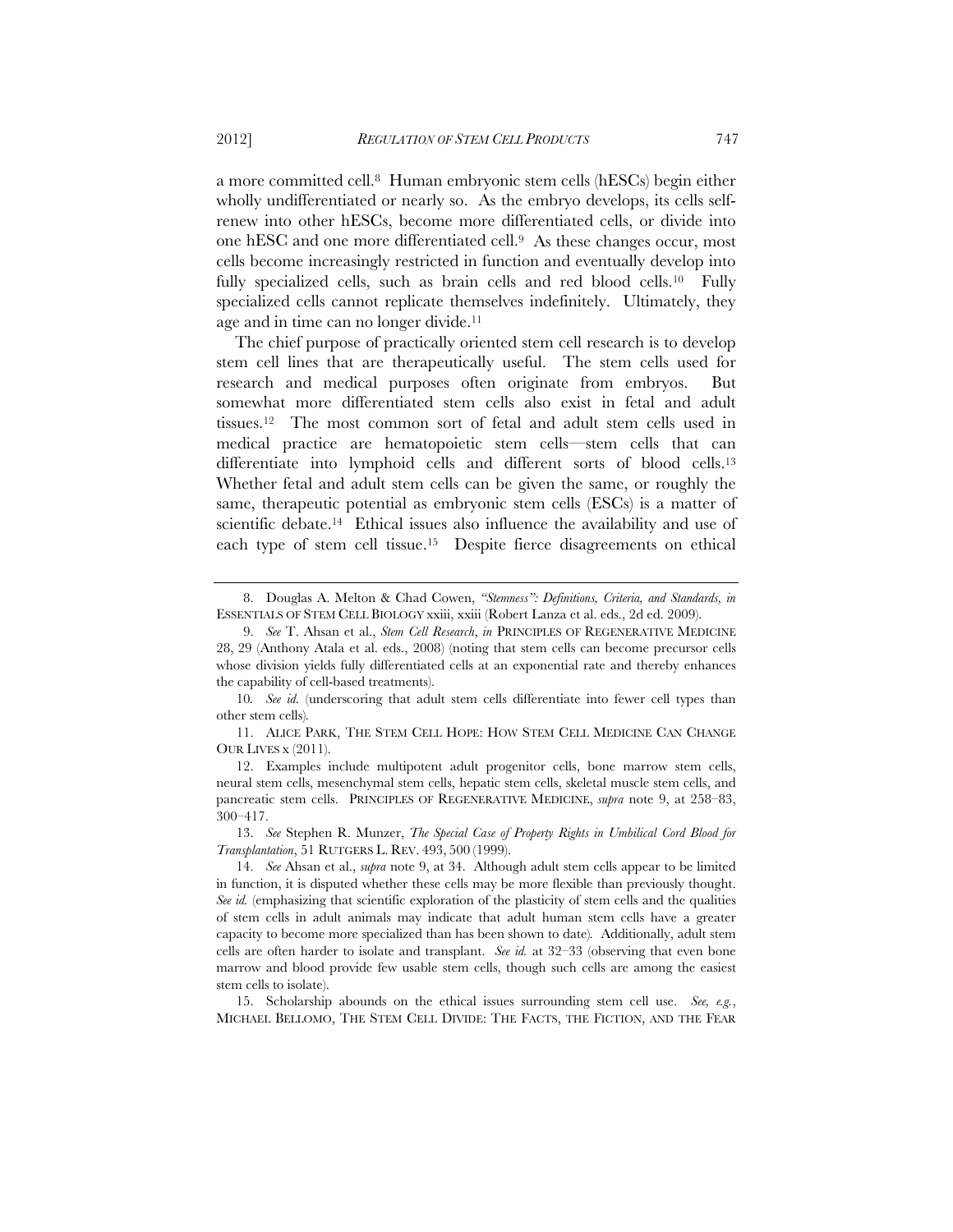issues, interest in inducing fully differentiated somatic cells to become pluripotent stem cells (iPSCs) has increased sharply within the last six or seven years.16

Once stem cells are isolated from a particular source, the cells may be guided to self-renew in large numbers and thereby produce what is known as a stem cell line.17 A stem cell line is indispensable to the creation of therapies and products. Stem cell products, which can help to create tissues and organs, hold hope for treating a wide range of conditions—from cancer to osteoarthritis to heart disease, among many others.18 In addition to stem cells and stem cell lines, some medical treatments rely on combinations of stem cells and devices. The devices are typically used to place the stem cells into the body at the treatment site.19

# II. CURRENT ADMINISTRATIVE LAW AND STEM CELL PRODUCTS

A central purpose of administrative regulation in this field is to make sure that stem cell products are competently evaluated, for both safety and effectiveness, by the best-suited center within the FDA bureaucracy. The FDA must accomplish this goal without extinguishing innovation in the regulated field. Since existing FDA practices do not always achieve this balance, improvement is needed.

Under current law, a manufacturer must follow a strict protocol to get its

DRIVING THE GREATEST SCIENTIFIC, POLITICAL, AND RELIGIOUS DEBATE OF OUR TIME (2006) (tracing the historical development and the possible future trajectories of stem cell research); FUNDAMENTALS OF THE STEM CELL DEBATE: THE SCIENTIFIC, RELIGIOUS, ETHICAL, AND POLITICAL ISSUES 62–78, 146–96 (Kristen Renwick Monroe et al. eds., 2008) (containing articles by Philip J. Nickel and Ronald B. Miller that discuss the possible legal, ethical, and societal foundations for conducting research on human embryos); LEO FURCHT & WILLIAM HOFFMAN, THE STEM CELL DILEMMA: BEACONS OF HOPE OR HARBINGERS OF DOOM? (2008) (assessing the potential of stem cell research to provide treatments for several diseases); ROBERT P. GEORGE & CHRISTOPHER TOLLEFSEN, EMBRYO: A DEFENSE OF HUMAN LIFE (2008) (addressing four objections to the proposition that human embryos deserve moral respect to the extent given to fully developed human beings).

 <sup>16.</sup> *See, e.g.*, Shinya Yamanaka, *A New Path: Induced Pluripotent Stem Cells*, *in* ESSENTIALS OF STEM CELL BIOLOGY, *supra* note 8, at xxi–xxii (recognizing that scientists have been able to induce pluripotent stem cells (iPSCs) in both mice and humans through the use of the same transcription factors).

 <sup>17.</sup> *See* BELLOMO, *supra* note 15, at 58–59 (describing an actual experiment that involved growing cells for easy testing for and preservation of pluripotency and produced five lines of stem cells).

 <sup>18.</sup> *See* Mikkel L. Sorensen, *Preface* to STEM CELL APPLICATIONS IN DISEASES vii, vii (Mikkel L. Sorensen ed., 2008) (analogizing stem cells to microchips that one can tailor to complete specific functions).

 <sup>19.</sup> See PRINCIPLES OF REGENERATIVE MEDICINE, *supra* note 9, at 579–1332, for a wide-ranging discussion of the biomaterials needed for cell and tissue therapeutic products.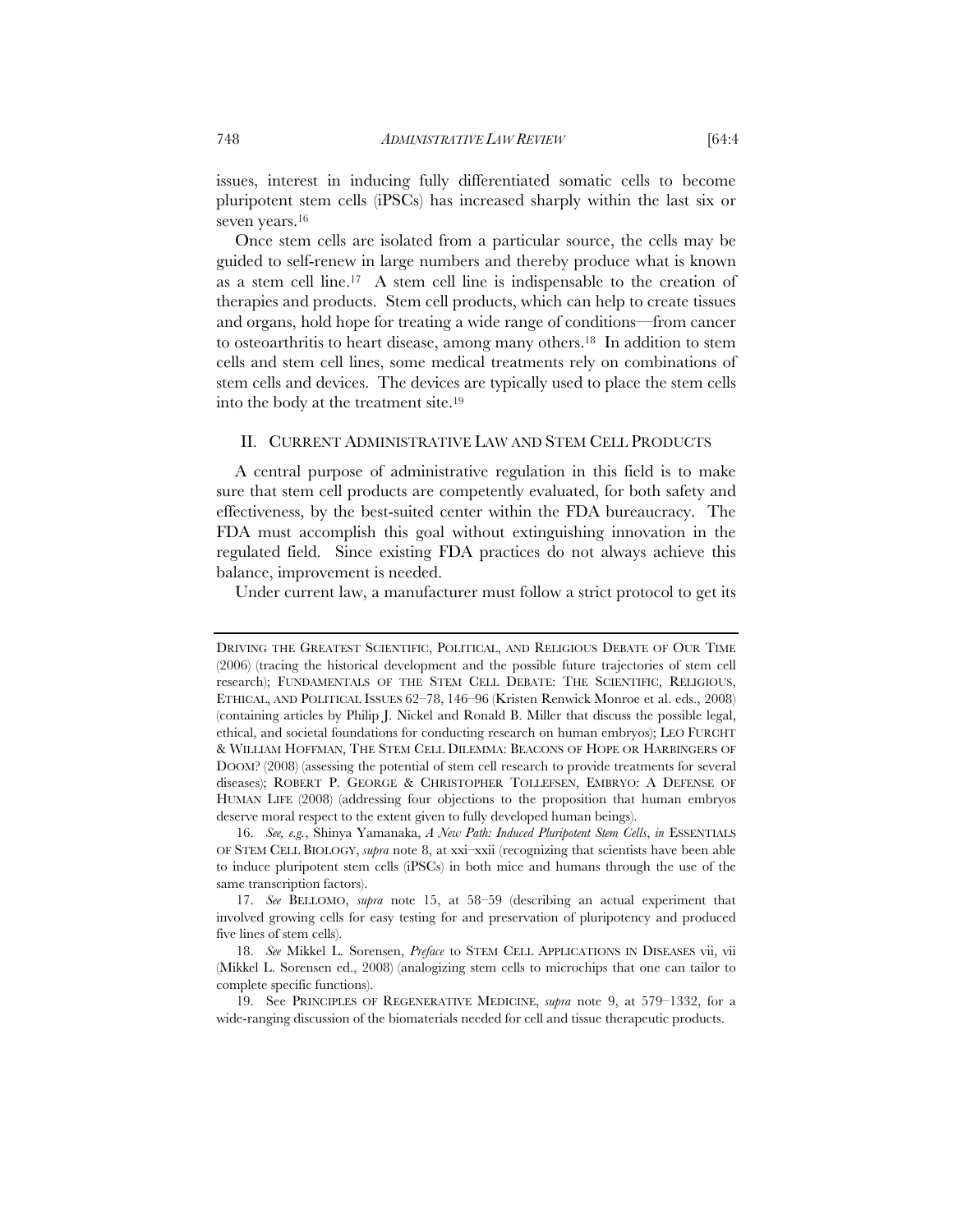product to market. First, the maker must fill out the appropriate application.<sup>20</sup> Next, it sends the application to a center within the FDA.<sup>21</sup> Then, the manufacturer seeks approval to market the stem cell product. Approval depends on satisfying the FDA on two key points: safety and effectiveness.22 Evidence on both points usually comes first from animal studies and later from human trials. Only after the maker demonstrates the safety and effectiveness of a particular product in animals may it begin clinical trials for its safety and effectiveness in humans. Eventual approval hinges on three ever-widening phases of clinical trials in humans. The maker must also show that it can supply the item in consistent batches,

22. Edison Pharm. Co. v. FDA, 600 F.2d 831, 836–37 (D.C. Cir. 1979).

 <sup>20.</sup> In this context, it will be either an investigational new drug application (INDA) or a new drug application (NDA). If an INDA is approved and preliminary testing goes well, the maker should progress to an NDA. *See* 21 C.F.R. pts. 312, 314, 610 (2011) (specifying the process by which the FDA approves an application and the reasons that may justify rejection); CTR. FOR DRUG EVALUATION & RESEARCH, U.S. FOOD & DRUG ADMIN., MANUAL OF POLICIES AND PROCEDURES 4000.1–7800.1, *available at* http://www.fda.gov/AboutFDA/CentersOffices/OfficeofMedicalProductsandTobacco/C DER/ManualofPoliciesProcedures/default.htm (last updated Nov. 21, 2012); *Investigational New Drug (IND) Application*, U.S. FOOD & DRUG ADMIN., http://www.fda.gov/Drugs/ DevelopmentApprovalProcess/HowDrugsareDevelopedandApproved/ApprovalApplicatio ns/InvestigationalNewDrugINDApplication/default.htm (last updated June 6, 2011) (noting the FDA requirement that there must be sufficient evidence from animal experimentation that the drug will not produce unreasonable safety risks to humans and can be developed into a marketable drug).

 <sup>21.</sup> Getting the application to the right place is trickier than one might think. If most stem cell products are biologics or combination products in which the biological component dominates, applications for approval must, unless assigned elsewhere, go to the Center for Biologics Evaluation and Research (CBER). Any stem cell products classifiable as drugs are vetted by the Center for Drug Evaluation and Research (CDER). The picture is complicated by the fact that on October 1, 2003, the FDA shifted certain product oversight responsibility from CBER to CDER. Some biologics remain within CDER's purview. *See Therapeutic Biologic Applications (BLA)*, U.S. FOOD & DRUG ADMIN., http://www.fda.gov/ Drugs/DevelopmentApprovalProcess/HowDrugsareDevelopedandApproved/ApprovalAp plications/TherapeuticBiologicApplications/default.htm (last updated Feb. 13, 2012) [hereinafter *CDER Products*] (listing cytokines, growth factors, enzymes, immunomodulators, thrombolytics, non vaccine immunotherapies, and certain proteins as under the CDER's review). The others, along with any stem cell drug products, go to the CBER. *See Transfer of Therapeutic Biological Products to the Center for Drug Evaluation and Research*, U.S. FOOD & DRUG ADMIN., http://www.fda.gov/CombinationProducts/JurisdictionalInformation/ucm 136265.htm (last updated May 12, 2010) [hereinafter *CDER Transfer*] (listing examples of products under each Center's supervision as a means of contrasting similar products that nonetheless are supervised by different Centers). Legislative authority for FDA jurisdiction resides in the Federal Food, Drug, and Cosmetic Act of 1938 (FFDCA), Pub. L. No. 75-717, 52 Stat. 1040 (codified as amended at 21 U.S.C. §§ 301–99). Regulatory details dwell in the Code of Federal Regulations*.* See 21 C.F.R. pts. 312, 314 for drugs. See 21 C.F.R. pts. 600, 610 for biological products.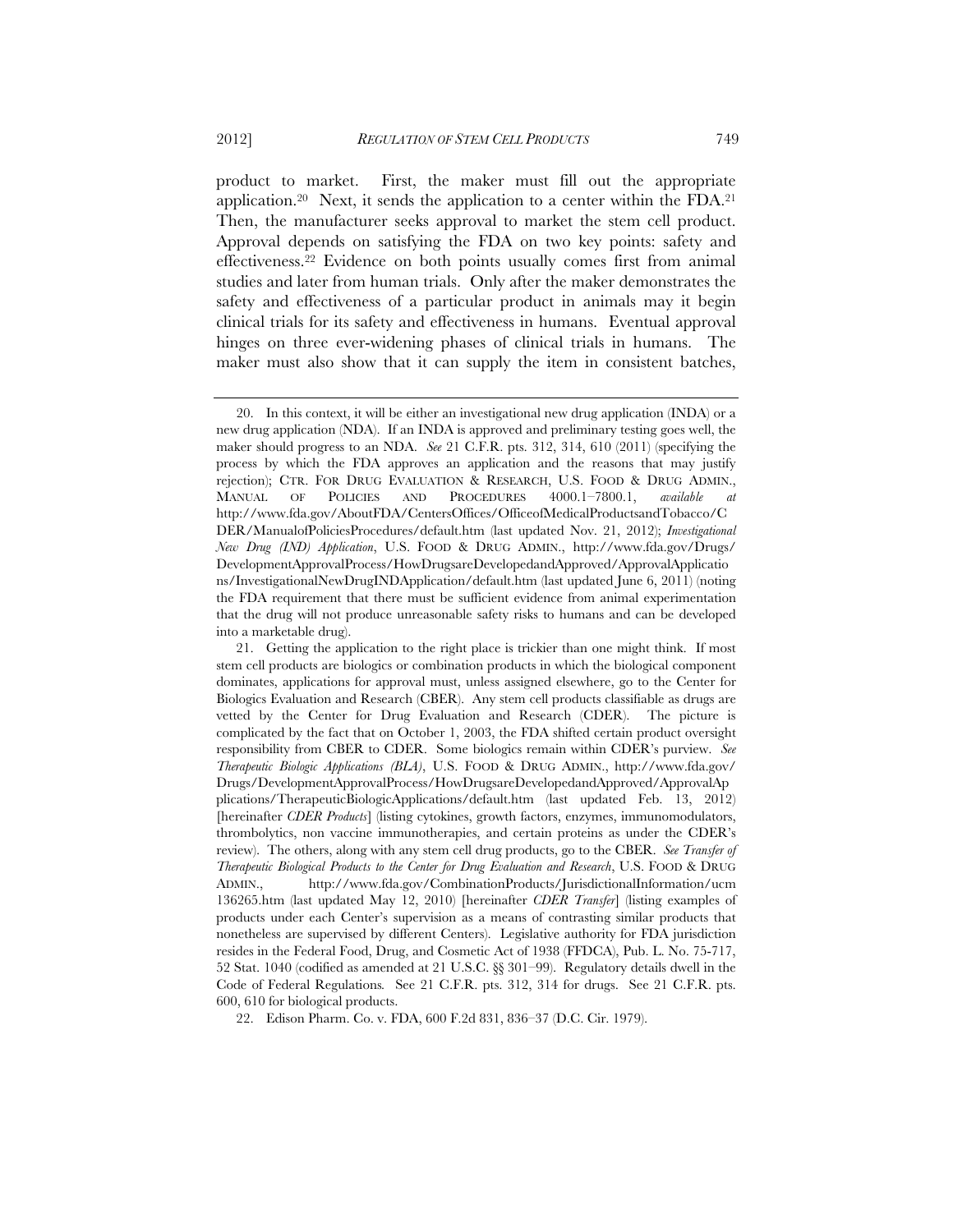which may not be easy for some stem cell products.<sup>23</sup>

A major complicating factor in this process for manufacturers of stem cell products is that manufacturers must slot their products into one of four existing legal pigeonholes: drug, device, biological product, or combination product.24 The FDA is unlikely to put *all* stem cell products into any *one* of the four categories.

For example, few stem cell products are likely to be classified as a "drug" or a "device."25 Physicians may use a device to *deliver* stem cell products to

The term "device" (except when used in paragraph (n) of this section and in sections 331(i), 343(f), 352(c), and 362(c) of this title) means an instrument, apparatus, implement, machine, contrivance, implant, in vitro reagent, or other similar or

 <sup>23.</sup> During the entire process, the maker must be forthright. The FDA has authority to impose strict recordkeeping requirements. *See* United States v. Garfinkel, 29 F.3d 451, 453, 455–57 (8th Cir. 1994) (deferring to the FDA's expansion of the recordkeeping requirement to cover clinical investigators as well as manufacturers). A maker can be indicted for withholding adverse information and results and for violating recordkeeping regulations. *See id.* at 453–54, 457–59 (responding to the claim that the FDA's authority to indict was unconstitutionally delegated by Congress)*.* By law, the FDA must disclose safety and effectiveness data upon request, even in the case of abandoned applications. Controversially, in *Public Citizen Health Research Group v. FDA*, the D.C. Circuit held that this duty to disclose applied only to NDAs, not to INDAs. 185 F.3d 898, 902–07 (D.C. Cir. 1999) (interpreting 21 U.S.C. § 355(l)). The FDA may withdraw its approval if the stem cell product turns out, in light of new or suppressed evidence, to not be safe or effective. *See* 21 U.S.C. § 355(e) (2006) (giving these and other justifications for withdrawal); Weinberger v. Hynson, Westcott & Dunning, Inc.,  $412$  U.S. 609, 633 (1973) (holding that, despite  $\S 355(e)$ , an NDA remains effective unless it is suspended).

 <sup>24.</sup> *See* 21 U.S.C. § 360bbb-2(a) (noting that the manufacturer can also determine the appropriate FDA authority under which to slot the product).

 <sup>25. 21</sup> U.S.C. § 321 states:

The term "drug" means (A) articles recognized in the official United States Pharmacopoeia, official Homeopathic Pharmacopoeia of the United States, or official National Formulary, or any supplement to any of them; and (B) articles intended for use in the diagnosis, cure, mitigation, treatment, or prevention of disease in man or other animals; and (C) articles (other than food) intended to affect the structure or any function of the body of man or other animals; and (D) articles intended for use as a component of any article specified in clause  $(A)$ ,  $(B)$ , or  $(C)$ .

*Id.*  $\S 321(g)(1)$ . Clauses (A), (B), (C), and (D) are broad enough that one or more of them might capture some stem cell products. In litigation, though, the FDA has at least once taken the position that stem cell products are both drugs and biological products. *See infra*  text accompanying note 56 (remarking that the FDA found a manufacturer had improperly implanted cells without a license because a license was required for products classified as either drugs or biological products); *cf. infra* text accompanying note 61 (quoting a court decision to the effect that a particular stem cell product was both a "drug" and a "biological product" under federal legislation)*.* However, due to the biological activity of such products, they are more likely to be seen as biologics. *See infra* note 27 (listing examples of products that fall under the category of biological products and noting that the FFDCA applies to such products)*.* As to devices, § 321 provides: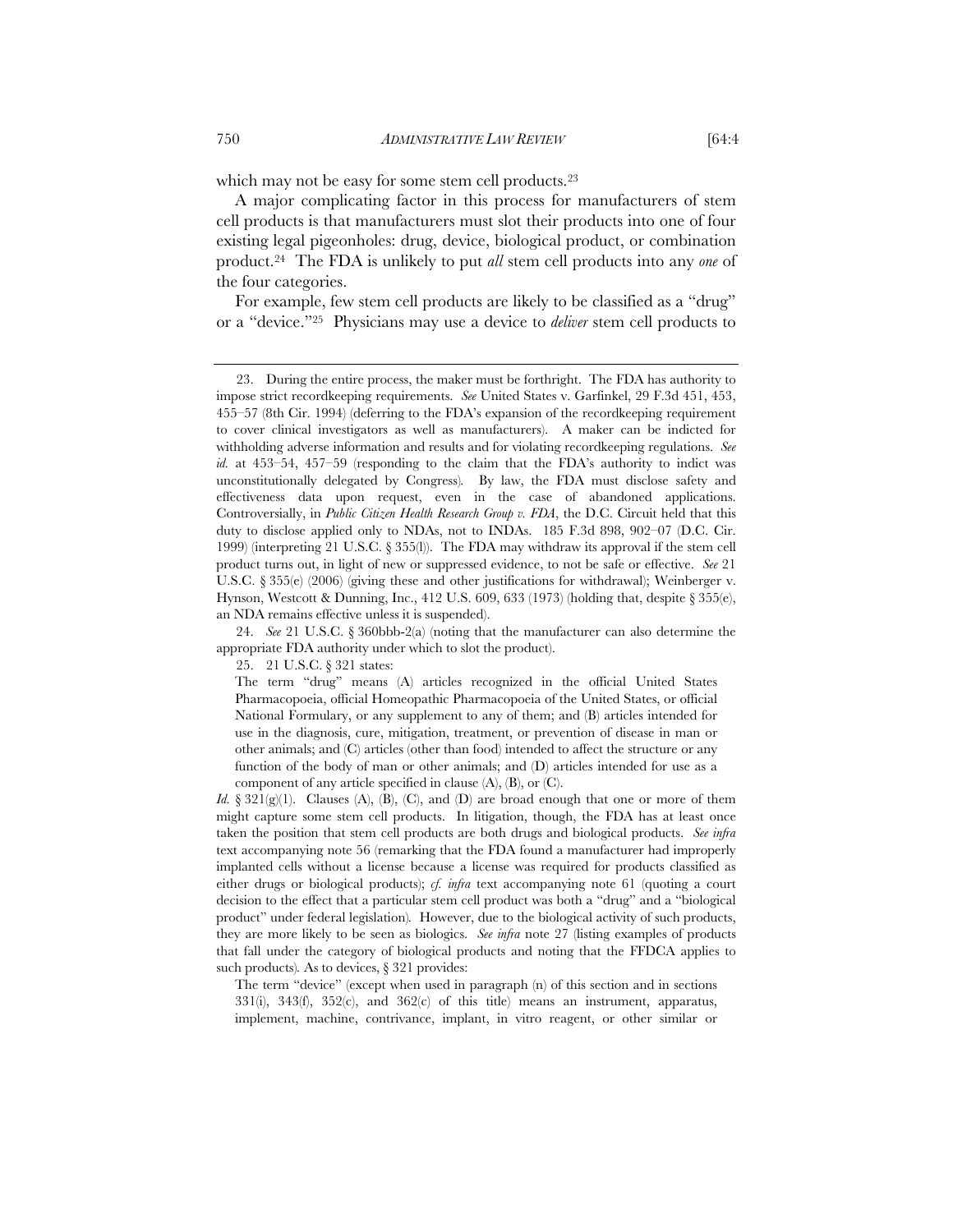the right place in a patient's body, but the products themselves are not devices. Likewise, some cells derived from hESCs can generate drug-like proteins in large quantities—think of the immune interferon and other proteins produced by the cells from John Moore's body.26 These proteins might be classified as drugs, but this category is generally not used for living cells or tissues that have continuing biological action, which includes most stem cell products.

Therefore, most stem cell products will likely be classified as "biological products," or "biologic" for short.<sup>27</sup> Stem cell products bear some comparison to both cellular and non-cellular biologics. Stem cell products are plainly analogous to cellular biologic products like whole blood and blood components because hematopoietic stem cells from umbilical cord blood qualify as blood components. Stem cell products are less analogous to non-cellular biologic products, such as vaccines and antitoxins, because stem cells can potentially be used to reconstitute or strengthen a patient's immune system or regenerate tissues and organs whereas most non-cellular biologics cannot.

Although stem cell products are broadly biologic in character, and some may fall exclusively into that category, many other stem cell products will probably fall into the category "combination product"—specifically, a combination of a biologic and a device. An FDA regulation defines a

related article, including any component, part, or accessory, which is—

<sup>(1)</sup> recognized in the official National Formulary, or the United States Pharmacopeia, or any supplement to them,

<sup>(2)</sup> intended for use in the diagnosis of disease or other conditions, or in the cure, mitigation, treatment, or prevention of disease, in man or other animals, or

<sup>(3)</sup> intended to affect the structure or any function of the body of man or other animals, and

which does not achieve its primary intended purposes through chemical action within or on the body of man or other animals and which is not dependent upon being metabolized for the achievement of its primary intended purposes.

*Id.* § 321(h).

 <sup>26.</sup> *See* Moore v. Regents of the Univ. of Cal., 793 P.2d 479, 481 n.2 (Cal. 1990) (mentioning that scientists may be able to produce substantial numbers of proteins that have the potential for new treatments by isolating the gene responsible for generating such proteins).

 <sup>27. 42</sup> U.S.C. § 262(i) states that:

<sup>[</sup>T]he term "biological product" means a virus, therapeutic serum, toxin, antitoxin, vaccine, blood, blood component or derivative, allergenic product, or analogous product, or arsphenamine or derivative of arsphenamine (or any other trivalent organic arsenic compound), applicable to the prevention, treatment, or cure of a disease or condition of human beings.

*Id.* With a minor exception, the FFDCA applies to biological products regulated here. *See* 

*id.* § 262(j) (stating the exception).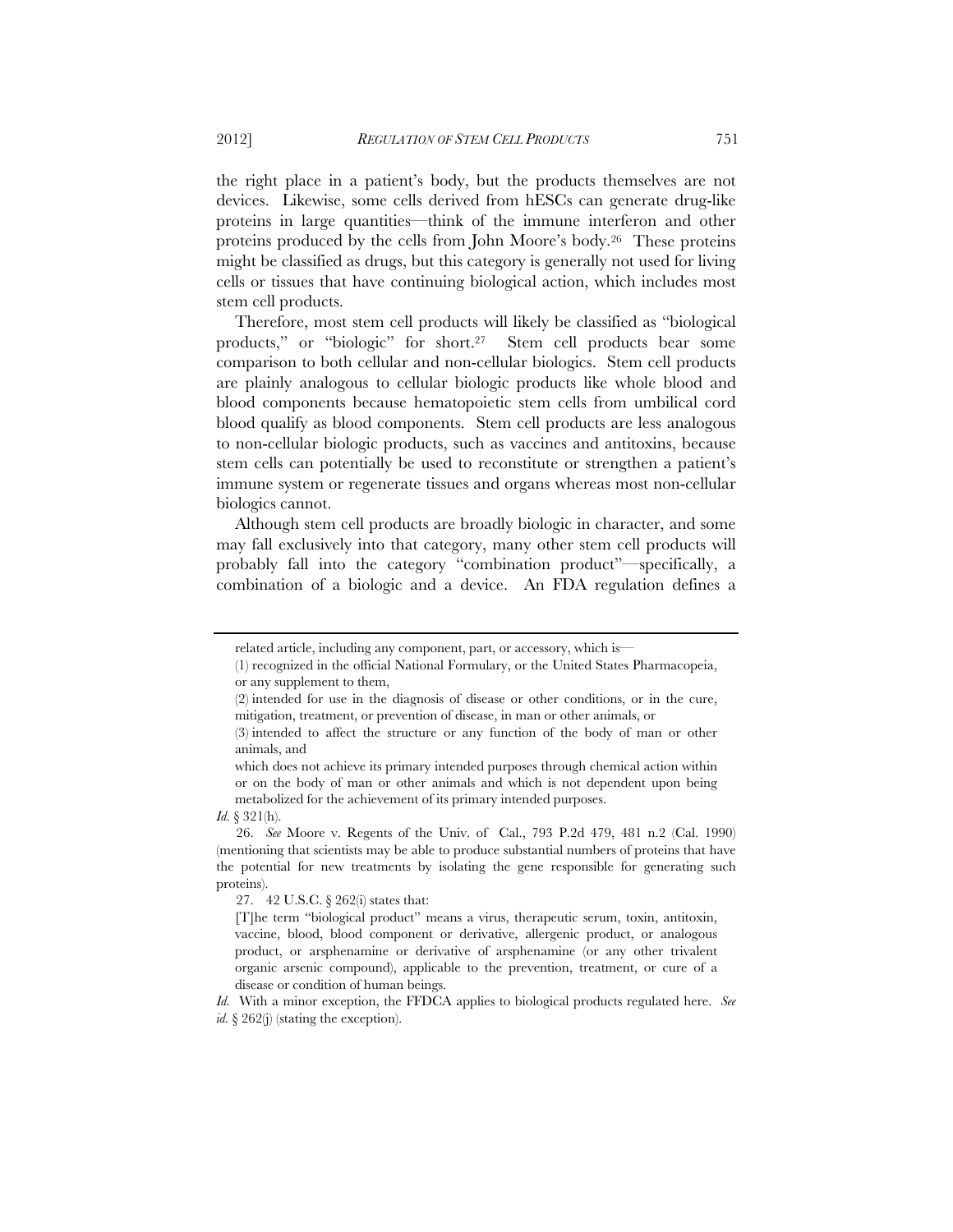"combination product" as, in part, a "product comprised of two or more regulated components, i.e., drug/device, biologic/device, drug/biologic, or drug/device/biologic, that are physically, chemically, or otherwise combined or mixed and produced as a single entity."28 Typical examples of combination products are glucose monitor/insulin pump systems, transdermal patches that allow drugs to enter the body slowly through the skin, and cardiac stents that disseminate an antibiotic into the surrounding site and the blood to reduce the risk of infection.29

Using stem cells and their derivatives therapeutically often requires delivery to an appropriate area of the body. Such delivery usually necessitates the use of a device. As a result, many stem cell products will likely be joined to a device to yield a combination product. For instance, some treatments for heart conditions might administer hematopoietic stem cells through catheters into the coronary arteries or into the myocardium, or inject cells through a needle during a coronary artery bypass graft. Another possible treatment might use a scaffold seeded with autologous stem cells for organ transplantation. This product would have the shape of the target organ and the autologous cells would allow the product to function, for example, like a natural human bladder. Such a product can in principle function without the usual problems of rejection.30 Some combination products are already in development. Pfizer, Inc., for example, is developing an artificial membrane onto which ESC-derived eye cells are placed to treat macular degeneration.31 These illustrations provide but a small window into possible combination products involving stem cell products.

The classification of a stem cell product by the FDA is important for two reasons. First, both application fees and pre-market review costs differ markedly depending on the classification. To illustrate, for the 2012 fiscal year the fee for a drug or biologic application requiring clinical data was

<sup>28. 21</sup> C.F.R.  $\S 3.2(e)(1)(2012)$ . Other items falling under the heading of combination products include separate products that are packaged together or intended to be used together. *See id.* § 3.2(e)(2)–(4).

 <sup>29.</sup> For these and other illustrations, see *Examples of Combination Product Approvals*, U.S. FOOD & DRUG ADMIN., http://www.fda.gov/CombinationProducts/AboutCombination Products/ucm101598.htm (last updated July 15, 2010).

 <sup>30.</sup> *See* Definition of Primary Mode of Action of a Combination Product, 70 Fed. Reg. 49,848, 49,858 (Aug. 25, 2005) (to be codified at 21 C.F.R. pt. 3).

 <sup>31.</sup> *See Stem Cells Demonstrated to Reverse Macular Degeneration Blindness,* BREAKTHROUGH DIGEST MED. NEWS (Apr. 19, 2009), http://www.breakthroughdigest.com/eyeailments/stem-cells-demonstrated-to-reverse-macular-degeneration-blindness/ (reporting that ESC-derived eye cells placed on an artificial membrane and inserted in the back of the retina were successful in rats with a disease similar to age-related macular degeneration in humans).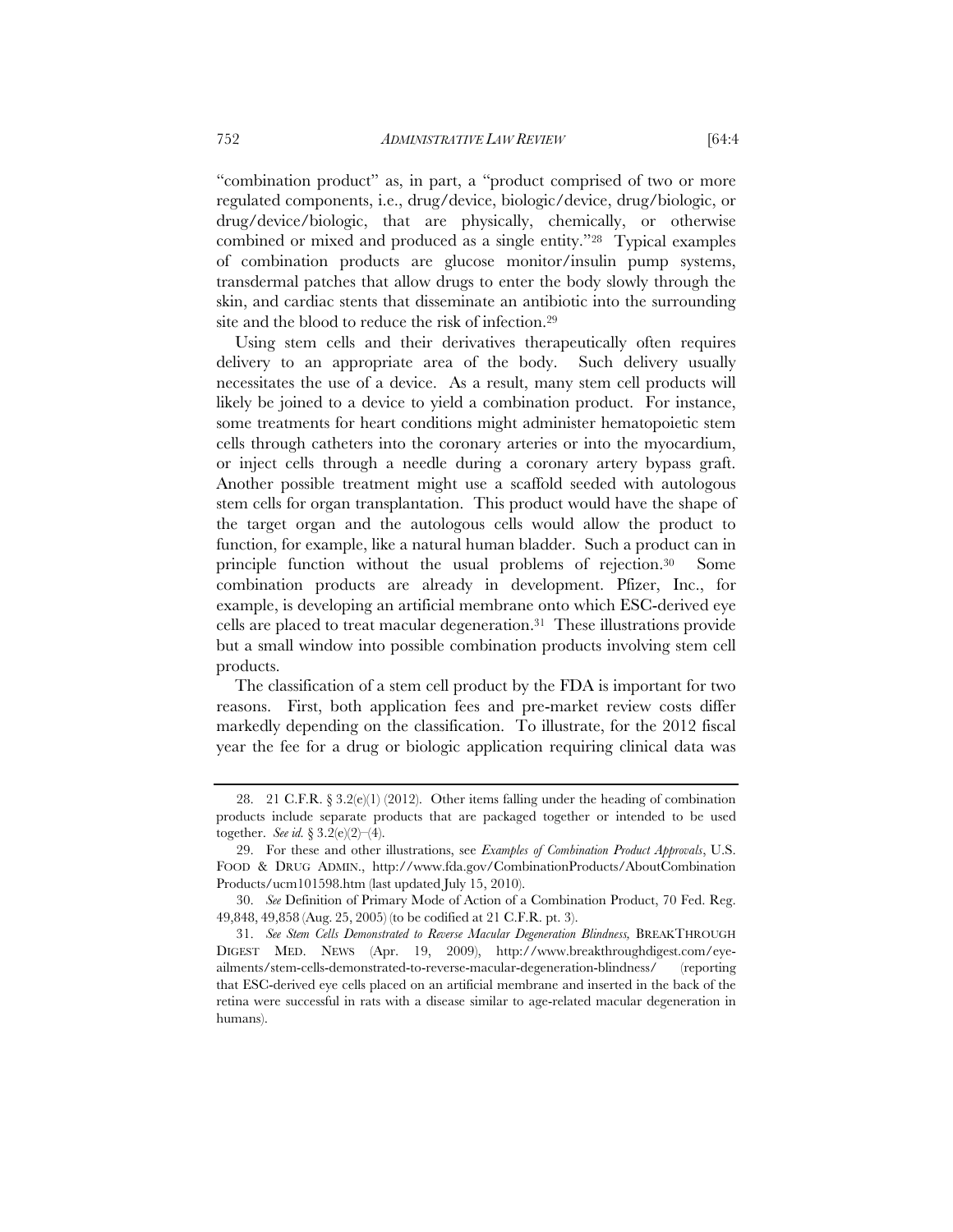approximately \$1,841,500, whereas the standard pre-market application fee for a medical device was \$220,050.32 Predictably, manufacturers jockey to get their products classified to increase the chances of approval and hold down review costs.33 Ultimately, higher total costs fall upon consumers, manufacturers, or both. These fees, imposed under the Prescription Drug User Fee Act (PDUFA),<sup>34</sup> may have enabled quicker review of new drugs, biologics, and devices.35 Not only has the regulatory review time decreased,36 but the number of approved new drugs, biologics, and devices has increased.37

It is possible to accelerate review further by using regulatory vouchers under the FDA Amendments Act of 2007.38 These vouchers are transferable. So even though the voucher program was intended for drugs used to treat neglected diseases, a voucher holder could sell the voucher to

36. Okie, *supra* note 35, at 1064.

38. 21 U.S.C. § 360n (Supp. II 2006).

 <sup>32.</sup> *See* Prescription Drug User Fee Rates for Fiscal Year 2012, 76 Fed. Reg. 45,831 (Aug. 1, 2011); Medical Device User Fee Rates for Fiscal Year 2012, 76 Fed. Reg. 45,826– 27 (Aug. 1, 2011); *cf*. Mark Lavender, *Regulating Innovative Medicine: Fitting Square Pegs in Round*  Holes, 2005 DUKE L. & TECH. REV. 0001,  $\P$  8 (giving older figures).

 <sup>33.</sup> For example, ultrasound contrast agents, which are combination products, are usually assigned to the CDER, but one manufacturer persuaded the Office of Combination Products (OCP) to assign its ultrasound contrast agent to the Center for Devices and Radiological Health (CDRH). *See* Bracco Diagnostics, Inc. v. Shalala, 963 F. Supp. 20, 29 (D.D.C. 1997) (holding that though the FDA has some discretion, it may not treat similar products differently without adequate justification). CDER and CBER standards for approval are generally more stringent than CDRH standards. Again, the difference in the full cost of pre-market review can be substantial. Two manufacturers whose products were reviewed in 1997 by the CDER had \$1.5 million and \$3.7 million more in expenses than would have been incurred under CDRH review. *Id.* at 29 n.9; Lavender, *supra* note 32, at ¶ 9.

 <sup>34. 21</sup> U.S.C. § 379(g)–379(h)(a) (Supp. II 2006).

 <sup>35.</sup> The fact that user fees are contingent on the FDA's strict adherence to review timetables is probably at least partly responsible for this correlation (i.e. tying user fees to a specific, performance-based purpose or goal is directly related to improved application review times). *See* Susan Okie, *What Ails the FDA?*, 352 NEW ENG. J. MED. 1063, 1064 (2005); *see also* U.S. GOV'T ACCOUNTABILITY OFFICE, GAO-02-958, FOOD AND DRUG ADMINISTRATION: EFFECT OF USER FEES ON DRUG APPROVAL TIMES, WITHDRAWALS, AND OTHER AGENCY ACTIVITIES 1, 3 (2002) [hereinafter GAO REPORT].

 <sup>37.</sup> However, after the Prescription Drug User Fee Act's (PDUFA's) implementation, the following adverse consequences have been observed: shifting of FDA funds away from post-marketing safety surveillance; increased reviewer workloads; high reviewer turnover; reduced training for review teams; and inappropriate pressure to approve or recommend drug approval. *Id*. Moreover, a Government Accountability Office (GAO) report found that the rate of safety-related drug withdrawals significantly increased post-PDUFA. GAO REPORT, *supra* note 35, at 25–26.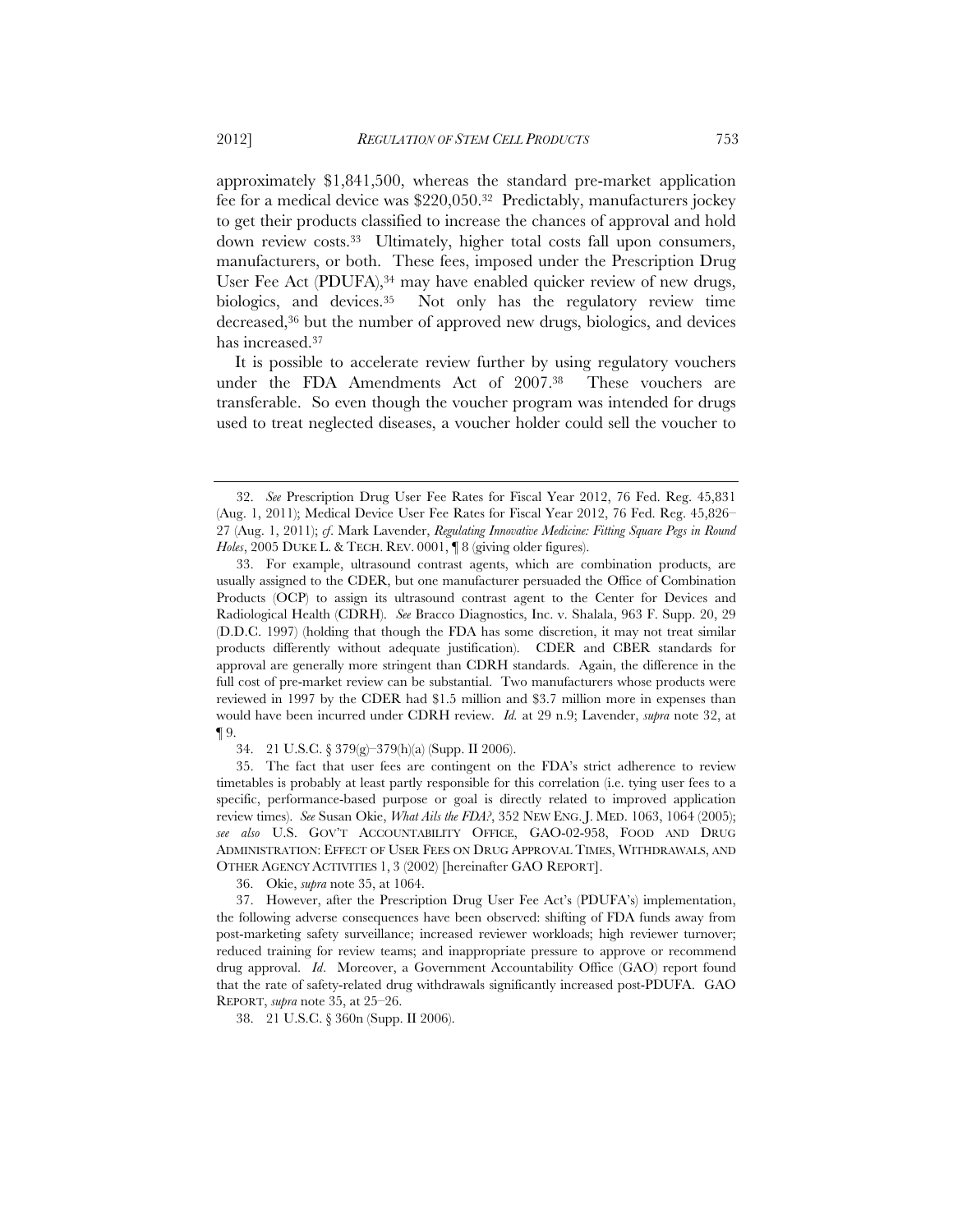a developer of stem cell products that target other diseases.39 To some extent, manufacturers' quicker review times and patients' speedier access to new medicines and devices offset the higher review costs under the PDUFA. Whether the higher total costs are worth it to society depends on aggregative rather than product-specific judgments. For example, the aggregative judgment might be that the extra costs are regrettable because the products that get to market are more expensive than they otherwise would be. Alternatively, the aggregative judgment might be that the extra costs are worth bearing because they facilitate justifiably stringent regulation and monitoring.

Second, classification of a stem cell product as a biologic or combination product—or, perhaps, as a drug or device—has consequences within the internal bureaucracy of the FDA. The FDA has various centers that oversee the pre-market review and post-market regulation of these products.40 Each center has its own staff, criteria, and culture, and each is largely self-governing.41 Many innovative products possess features of two or even three classifications, and it is here that both detached legal observers and interested parties (such as manufacturers and FDA officials) must wrestle over which center should have primary jurisdiction.42 Stem cell product manufacturers have a strong incentive to privilege monetary concerns over consumer safety in attempting to get a more favorable center for their products.43

Within the FDA, a product is classified as a combination product by the

 <sup>39.</sup> *Id* § 360n(b)(2). On the practical implications and the normative defensibility of the voucher program, see, for example, Aaron S. Kesselheim, *Drug Development for Neglected Diseases—The Trouble with FDA Review Vouchers,* 359 NEW ENG. J. MED. 1981 (2008), and Christopher-Paul Milne & Joyce Tait, *Evolution Along the Government-Governance Continuum: FDA's Orphan Products and Fast Track Programs as Exemplars of "What Works" for Innovation and Regulation,* 64 FOOD & DRUG L.J. 733 (2009). An unpublished work by my colleague Jon D. Michaels drew my attention to the voucher program.

 <sup>40.</sup> For the jurisdiction of CDER and CBER, see *supra* note 21. The CDRH has jurisdiction over devices. FDA Product Jurisdiction, 21 C.F.R. §§ 3.2(b), 3.3–3.4 (2012). *See generally* Mary K. Olson, *Regulatory Agency Discretion Among Competing Industries: Inside the FDA*, 11 J.L. ECON. & ORG. 379 (1995). Criticism of CDRH for having a lower threshold for approval than CBER and CDER is severe. *See, e.g.*, INST. OF MED. OF THE NAT'L ACADS., MEDICAL DEVICES AND THE PUBLIC'S HEALTH: THE FDA 510(K) CLEARANCE PROCESS AT 35 YEARS (2011), *available at* http://www.nap.edu/catalog.php?record\_id=13150.

 <sup>41.</sup> For an excellent peer-reviewed study of the criteria and processes across FDA centers, see Burgunda V. Sweet, Ann K. Schwemm, & Dawn M. Parsons, *Review of the Processes for FDA Oversight of Drugs, Medical Devices, and Combination Products*, 17 J. MANAGED CARE PHARMACY 40 (2011), *available at* http://www.amcp.org/data/jmcp/40-50.pdf.

 <sup>42.</sup> Lavender, *supra* note 32, at ¶¶ 1–4.

 <sup>43.</sup> *Id*. at ¶¶ 10–11.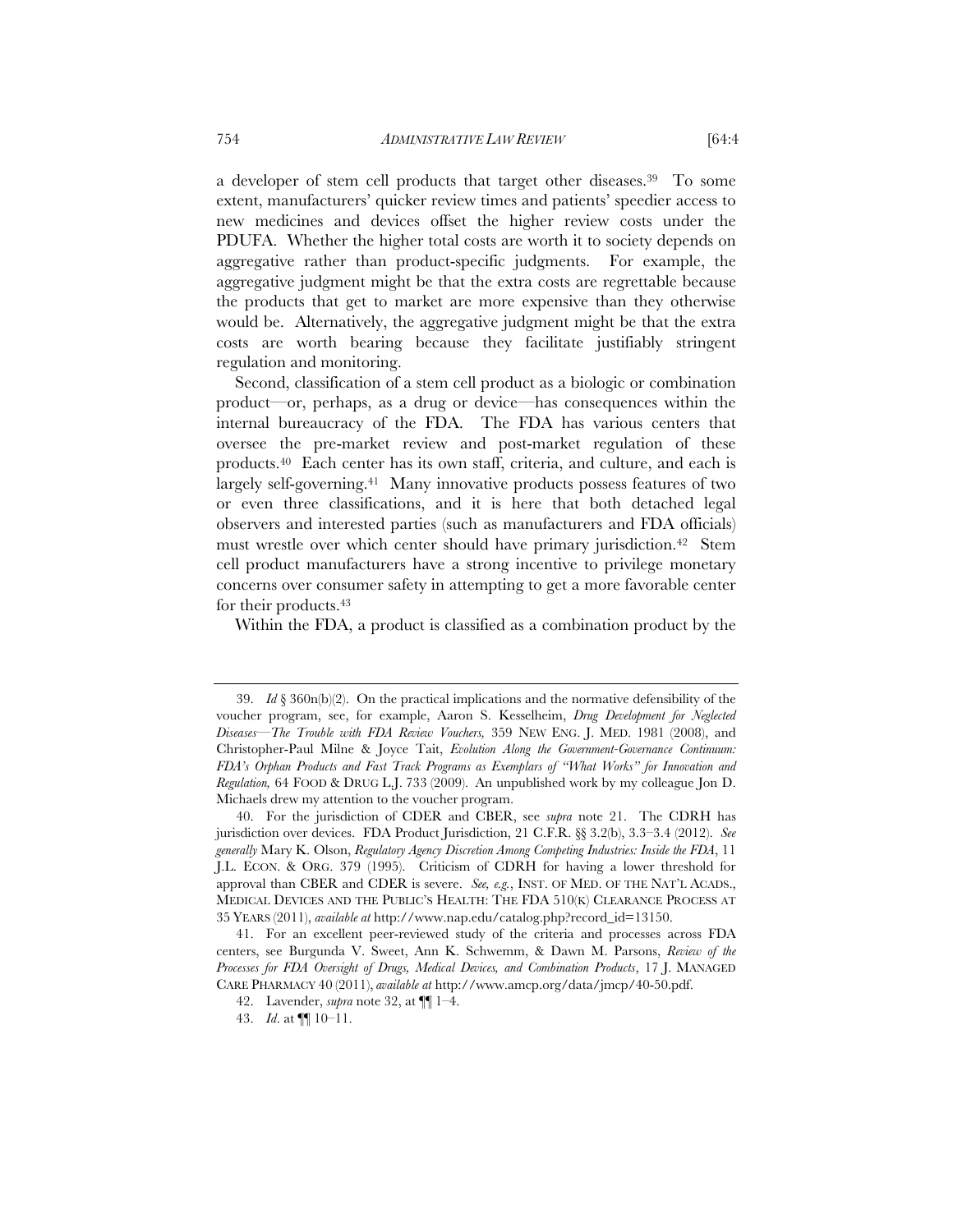Office of Combination Products (OCP).<sup>44</sup> The assignment of a combination product turns on a judgment by the OCP as to the "primary mode of action," (PMOA) of the product.45 Determining a product's primary mode of action can be quite complicated.46

Since stem cell products can be classified as biologics, combination products, or—less plausibly—drugs47 or devices, the FDA's classification scheme, as applied to stem cell products, is especially susceptible to manipulation and classification problems. Manufacturers lobbying the FDA for a less costly classification of their product is, as detailed above, one manifestation of this problem.48

Other problems arise when the FDA must force a stem cell product into one of its pre-existing legal pigeonholes. For example, although most stem cell products can be plausibly classified as biologics, stem cell products encounter challenges that most noncellular biologics, such as toxins and antitoxins, do not. Most noncellular biologics are sterilizable and used within thirty days. In contrast, many stem cell products are likely to be cryopreserved for longer, which raises concerns about their stability and

 47. *But see infra* text accompanying note 56 (discussing the FDA's classification of certain mesenchymal stem cell mixes as both drugs and biologics).

 <sup>44.</sup> The OCP was created by the Medical Device User Fee And Modernization Act of 2002, Pub. L. No. 107-250, § 204, 116 Stat. 1588, 1611 (2002) (codified at 21 U.S.C. § 353(g) (2006)).

 <sup>45. 21</sup> U.S.C. § 353(g)(1) (2006). The term "primary mode of action" (PMOA) comes from the Safe Medical Devices Act of 1990, Pub. L. No. 101-629, § 16(a), 104 Stat. 4511, 4526 (1990) (codified at 21 U.S.C. § 353(g)(1) (2006)).

 <sup>46.</sup> Effective November 23, 2005, the FDA amended the final rule in 21 C.F.R. Part 3 to create a new definition and method for determining a combined product's PMOA. Definition of Primary Mode of Action of a Combination Product, 70 Fed. Reg. 49,848 (Aug. 25, 2005) [hereinafter PMOA Definition]. The PMOA is now defined as "the single mode of action of a combination product that provides the most important therapeutic action of the combination product. The most important therapeutic action is the mode of action expected to make the greatest contribution to the overall intended therapeutic effects of the combination product." 21 C.F.R.  $\S 3.2(m)$  (2011). Because the PMOA is often difficult to determine, the final rule has a two-tiered algorithm for determining the center to which the OCP should assign the combined product. The first tier explains that OCP should assign the combined product to the center that regulates other combination products that present similar questions of safety and effectiveness with regard to the combination product as a whole. PMOA Definition, *supra*, at 49,850. If there is no similar combination product, then the combination product should be assigned to the center that has the most expertise related to the most significant safety and effectiveness questions presented by the proposed combined product. *Id*.

 <sup>48.</sup> One lawyer commented, "There's an incentive for sponsors of new products to be very strategic in how they portray their products to ensure primary review by one center or another." Hannah Waters, *Combination Products Neglected by FDA Device Evaluation,* 17 NATURE MED. 1024 (2011) (quoting Jason Sapsin, a former FDA attorney).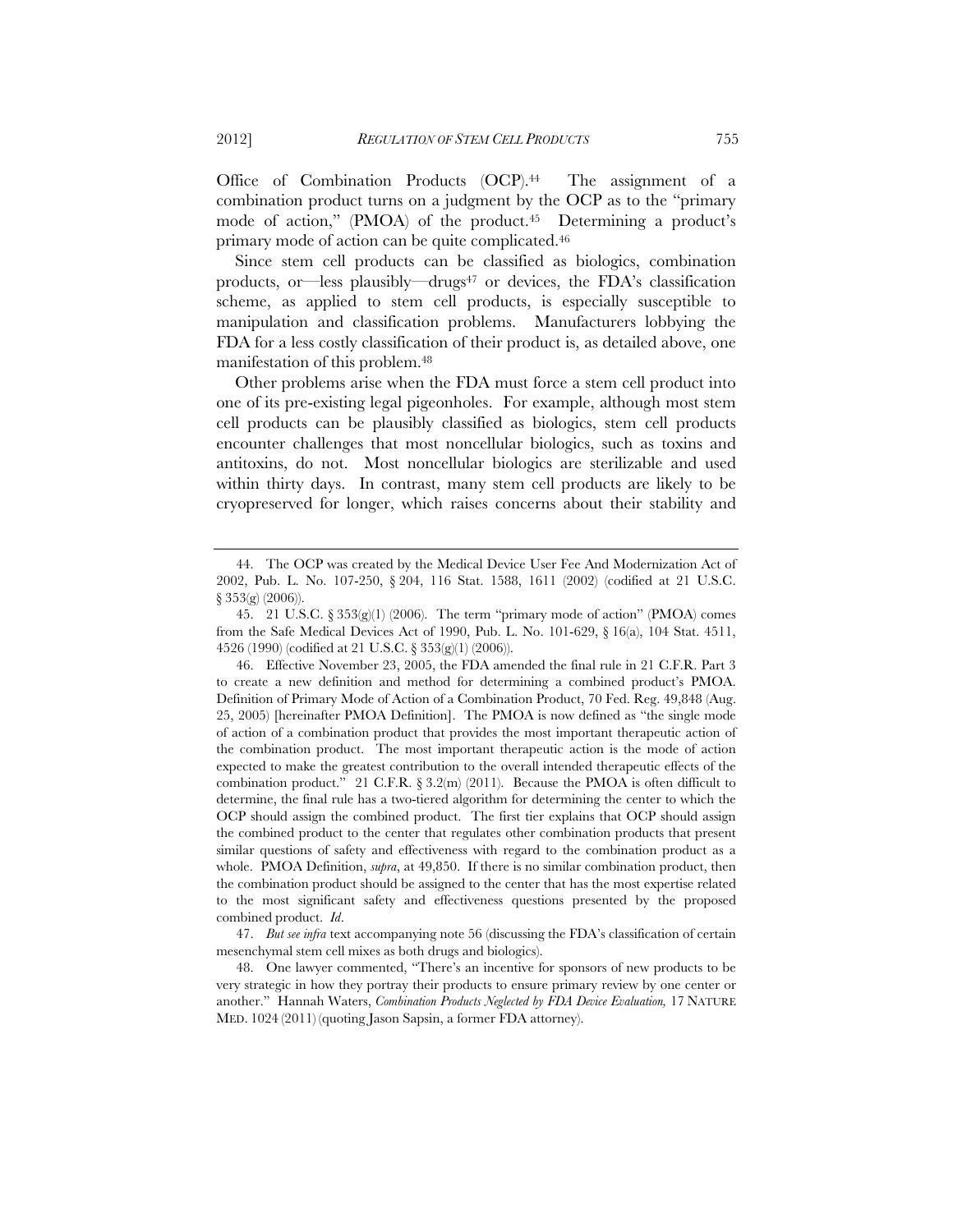requires safeguards for the pre-freeze and post-thaw preservation of the products.49 Additionally, many stem cell products—unlike most noncellular biologics—are unsterilizable, can support the growth of pathogens, and might be placed in sensitive sites such as the central nervous system.50 There are also well-known technical difficulties with the sources of stem cells used in stem cell products. The FDA seems likely to pay special attention to these difficulties if the stem cell products come from iPSCs or stem cell nuclear transplants (SCNT).51 Moreover, the FDA office that deals with cellular, tissue, and gene therapies should be alert to parallels between gene therapy and the therapeutic use of stem cell products: unsterilizability, uncertain purity, possible source of pathogens, and risks created by the ongoing biological activity of the new genetic material or cells.52 In sum, the FDA classification system and its

 51. As to iPSCs and iPS cells generally, "[C]loser scrutiny of their genetic integrity and differentiation behaviour has revealed subtle yet potentially significant differences from ES cells." George Q. Daley, *Imperfect Yet Striking,* 478 NATURE 40, 40 (2011). Daley continues:

As well as provoking rogue genetic changes, reprogramming can leave vestiges of the original differentiated (somatic) cell's identity—known as epigenetic memory through faulty remodelling of chemical modifications on DNA and its associated proteins.

 <sup>49.</sup> *See, e.g.*, CTR. FOR BIOLOGICS EVALUATION & RESEARCH, U.S FOOD & DRUG ADMIN., GUIDANCE FOR REVIEWERS: INSTRUCTIONS AND TEMPLATE FOR CHEMISTRY, MANUFACTURING, AND CONTROL (CMC) REVIEWERS OF HUMAN SOMATIC CELL THERAPY INVESTIGATIONAL NEW DRUG APPLICATIONS INDS, 19–20 (Draft, Aug. 2003) [hereinafter SCT Draft Guidance], *available at* http://www.fda.gov/OHRMS/DOCKETS/ 98fr/03d0349gdl.pdf.

 <sup>50.</sup> *See*, *e.g.*, Marcia Barinaga, *Fetal Neuron Grafts Pave the Way for Stem Cell Therapies*, 287 SCIENCE 1421 (2000); BIOLOGICAL RESPONSE MODIFIERS ADVISORY COMM., BRMAC MEETING # 27: HUMAN STEM CELLS AS CELLULAR REPLACEMENT THERAPIES FOR NEUROLOGICAL DISORDERS 1 (Briefing Document for meeting on July 13–14, 2000, in Gaithersburg, Md.) (Draft, July 9, 2000) *available at* http://www.fda.gov/ohrms/dockets/ ac/00/backgrd/3629b1a.pdf.

*Id.* In regard to stem cell nuclear transplants (SCNTs), the usual process has been to remove the genome (the haploid nucleus) from a human oocyte and replace it with the diploid nucleus of a fully differentiated adult cell such as a skin fibroblast. But it has proved hard to develop ESC lines from this maneuver, for growth arrest tends to occur at the six- to ten-cell stage. A recent study describes the insertion of the fibroblast in an oocyte that still has its haploid nucleus. This technique allows a blastocyst containing some 70 to 100 cells to develop. However, these are triploid cells and hence genetically anomalous. *Id.*; Scott Noggle et al., *Human Oocytes Reprogram Somatic Cells to a Pluripotent State,* 478 NATURE 70, 74– 75 (2011).

 <sup>52.</sup> *See, e.g.*, SCT Draft Guidance, *supra* note 49, at 1, 13–18; CTR. FOR BIOLOGICS EVALUATION & RESEARCH, U.S. FOOD & DRUG ADMIN., GUIDANCE FOR INDUSTRY: GENE THERAPY CLINICAL TRIALS*—*OBSERVING SUBJECTS FOR DELAYED ADVERSE EVENTS (Recommendations, Nov. 2006), *available at* http://www.fda.gov/downloads/ BiologicsBloodVaccines/GuidanceComplianceRegulatoryInformation/Guidances/Cellular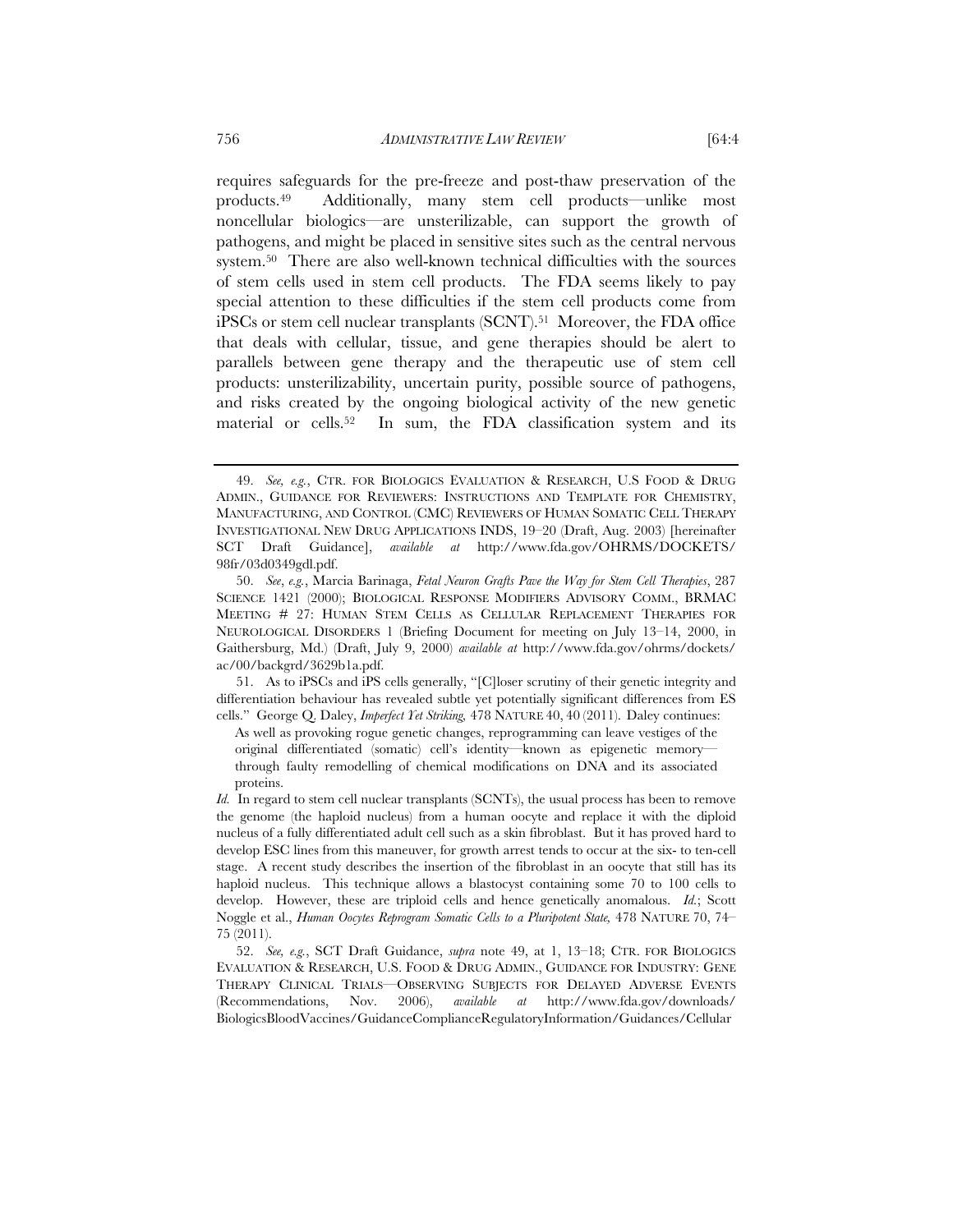accompanying bureaucratic centers will play a key role in scrutinizing stem cell products and evaluating the risks associated with them.53

Although the FDA has asserted jurisdiction over stem cell products, and what some authors call stem cell treatments, for two decades,<sup>54</sup> the matter is in litigation pending an appeal. Regenerative Sciences, LLC (Regenerative Sciences), is a Colorado firm that isolates mesenchymal stem cells (MSCs) from bone marrow. It then cultures the cells, adds some materials, and uses the mix for injection into patients. Its main treatment is called "Regenexx-C"; the "C" stands for "Cultured."55 In 2008, the FDA sent a warning "letter to Regenerative Sciences stating that, based on the way the use of MSCs was being promoted on the Regenexx website, it considered those cells to be drugs and biological products" over which the FDA had authority.56 The company's position was that its MSCs were not drugs or

 54. Application of Current Statutory Authorities to Human Somatic Cell Therapy Products and Gene Therapy Products, 58 Fed. Reg. 53,248–51 (Oct. 14, 1993).; *see also*  United States v. Loran Med. Sys., Inc., 25 F. Supp. 2d 1082, 1084 (C.D. Cal. 1997) (issuing a permanent injunction on the importation of neonatal cells); CTR. FOR BIOLOGICS EVALUATION & RESEARCH, U.S. FOOD & DRUG ADMIN., GUIDANCE FOR INDUSTRY: GUIDANCE FOR HUMAN SOMATIC CELL THERAPY AND GENE THERAPY 3 (1998), *available at* http://www.fda.gov/downloads/BiologicsBloodVaccines/GuidanceComplianceRegulatory Information/Guidances/CellularandGeneTherapy/ucm081670.pdf; Donald W. Fink, *FDA Regulation of Stem Cell-Based Products*, 324 SCIENCE 1662 (2009). For use of the term "stem cell treatments," see RUSSELL KOROBKIN, STEM CELL CENTURY: LAW AND POLICY FOR A BREAKTHROUGH TECHNOLOGY 232–57 (2007). Korobkin believes that the FDA has "the authority to require premarket approval of stem cell treatments," but adds that "[w]hether and when the FDA should exercise this statutory authority . . . is a different question." *Id.* at 243.

 55. *Regenexx Procedures Family—Stem Cell and Platelet Procedures,* REGENEXX, http://www.regenexx.com/regenexx-procedures-family/ (last visited Nov. 9, 2012).

56. Barbara von Tigerstrom, *The Food and Drug Administration, Regenerative Sciences, and the* 

andGeneTherapy/ucm078719.pdf. FDA action is particularly evident in the case of somatic cell therapy for cardiac diseases, and this therapy would include stem cells. *See* U.S. FOOD & DRUG ADMIN. GUIDANCE FOR INDUSTRY: SOMATIC CELL THERAPY FOR CARDIAC DISEASE (2010), *available at* http://www.fda.gov/downloads/BiologicsBloodVaccines/ GuidanceComplianceRegulatoryInformation/Guidances/CellularandGeneTherapy/UCM 164345.pdf; *see also* Draft Guidance for Industry: Somatic Cell Therapy for Cardiac Disease; Availability, 74 Fed. Reg. 14,992 (Apr. 2, 2009).

 <sup>53.</sup> It is doubtful that the Biologics Price Competition and Innovation Act of 2009 (Biosimilars Act), Pub. L. No. 111-148, §§ 7001–7003, 124 Stat. 119, 804–21 (2010) (to be codified at 42 U.S.C.  $\S$  201), will have any short-term impact on stem cell products. There are few such products on the market, and the test for biosimilarity will be hard to satisfy for these products. CTR. FOR DRUG EVALUATION & RESEARCH & CTR. FOR BIOLOGICS EVALUATION & RESEARCH, U.S. FOOD & DRUG ADMIN., GUIDANCE FOR INDUSTRY: SCIENTIFIC CONSIDERATIONS IN DEMONSTRATING BIOSIMILARITY TO A REFERENCE PRODUCT (Draft Guidance, Feb. 2012), *available at* http://www.fda.gov/downloads/ Drugs/GuidanceComplianceRegulatoryInformation/ Guidances/UCM291128.pdf.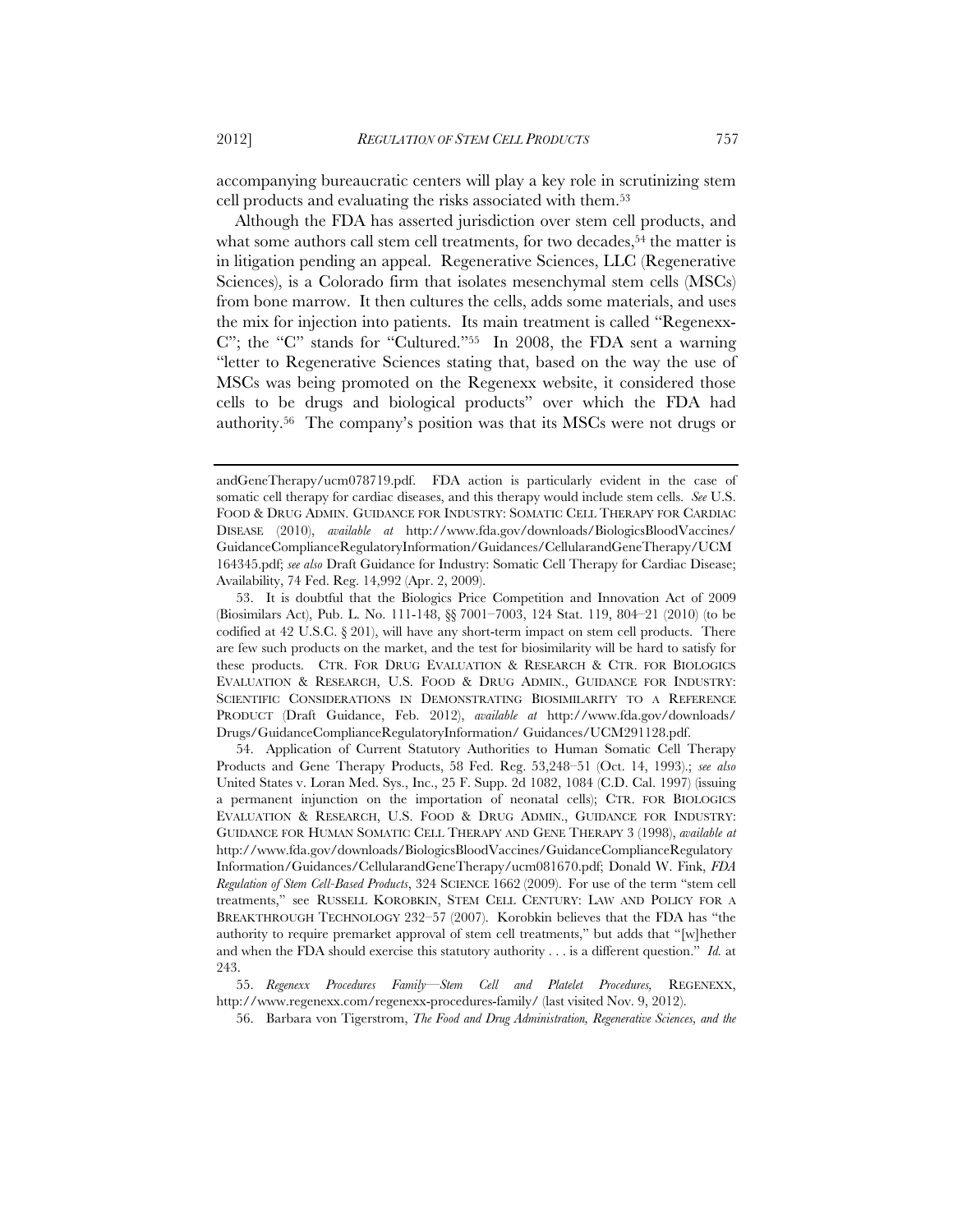biologics and that the FDA was interfering with the practice of medicine. Eventually, the company sued the FDA for injunctive and declaratory relief. A federal district court granted the FDA's motion to dismiss on ripeness grounds because the FDA had not yet attempted to regulate Regenerative Sciences.57 In June 2010, Regenerative Sciences "applied for an order 'to prompt FDA to take "final agency action" or leave its medical practice alone.'"58 Later, the FDA sought an injunction and ultimately, in January 2011, moved for summary judgment and dismissal of the defendants' counterclaims.59

In the newly captioned *United States v. Regenerative Sciences, LLC*,<sup>60</sup> the court ruled in favor of the United States and granted its request for a permanent injunction against the defendants. The court said that "the cell product used in the Regennex Procedure meets the statutory definition for both a 'drug' under the FFDCA and a 'biological product' under the PHSA."61 The court then concluded that Regenerative Sciences' cultured mesenchymal stem cell products amount to a "drug" under federal law.62 One might cavil whether Regenerative Sciences' MSCs are better classified as a biological product or as both a drug and a biological product. In any event, the thrust of the decision is sound because of the amount of manipulation the MSCs received and because of the need to control inadequately vetted stem cell products.

This case is interesting partly because of its political valence. The protests of Regenerative Sciences prior to the injunction had become a rallying cry against FDA regulation. Two articles addressed this litigation while it was in progress. One acknowledged that Regenerative Sciences was likely to lose but contended that "the FDA should recognize that it makes little sense to impose a regulatory framework developed for mass manufacturers on small physician practices."63 The majority shareholders

*Regulation of Autologous Stem Cell Therapies,* 66 FOOD & DRUG L.J. 479, 482 (2011).

 <sup>57.</sup> Regenerative Sciences, Inc. v. FDA, No. 09-CV-00411-WYD-BNB, 2010 WL 1258010, at \*7 (D. Colo. Mar. 26, 2010). The company sometimes drops "LLC" and calls itself Regenerative Sciences, Inc.

 <sup>58.</sup> von Tigerstrom, *supra* note 56, at 483.

 <sup>59.</sup> *Id.*

 <sup>60.</sup> United States v. Regenerative Sciences, LLC, No. 10-1327, 2012 WL 2989988 (D.D.C. July 23, 2012).

 <sup>61.</sup> *Id.* at \*8.

 <sup>62.</sup> Jocelyn Kaiser, *U.S. Federal Court Says Stem Cell Treatments Are Drugs,* SCIENCE INSIDER, (July 26, 2012, 2:46 PM), http://news.sciencemag.org/scienceinsider/2012/07/ us-federal-court-says-stem-cell-.html?ref=hp.

 <sup>63.</sup> Mary Ann Chirba & Stephanie M. Garfield, *FDA Oversight of Autologous Stem Cell Therapies: Legitimate Regulation of Drugs and Devices or Groundless Interference with the Practice of Medicine?,* 7 J. HEALTH & BIOMEDICAL L. 233, 272 (2011). There is a good deal of space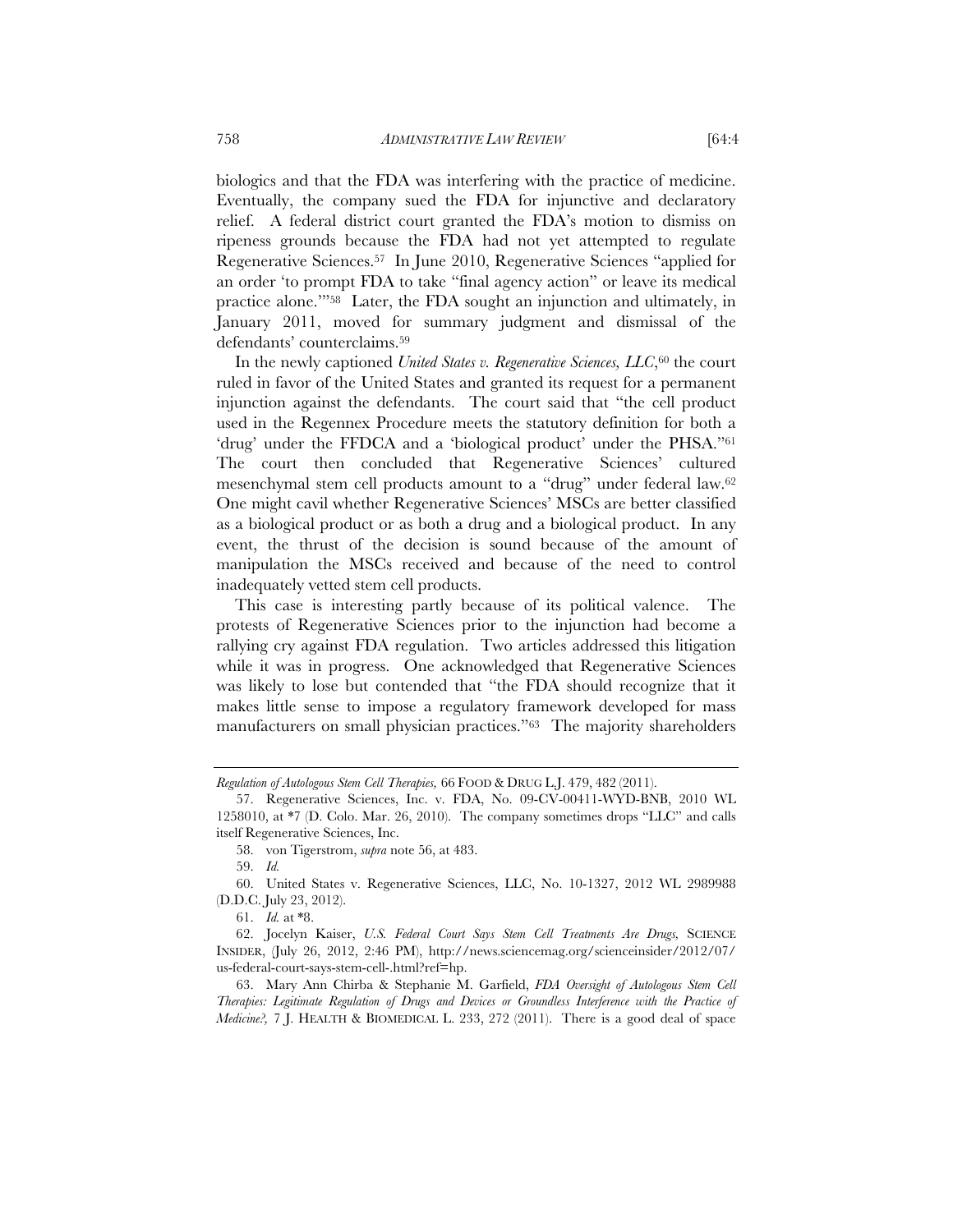of Regenerative Sciences are two physicians who operate a clinic in Broomfield, Colorado, where, prior to the injunction, they injected Regenexx-C into patients. $64$  But the crucial point is not the size of the laboratory or manufacturer. What is crucial is the nature and degree of the manipulation of the components of Regenexx-C. To create this product, MSCs are harvested from the patient's hip. The patient's blood is then drawn to isolate growth factors. Finally, using the MSCs, growth factors, reagents, and culture media, Regenerative Sciences increases the number of MSCs that go into Regenexx-C.65 The manipulation of these ingredients is sufficiently intensive to warrant FDA oversight. This is not a case of regulation run wild.

Barbara von Tigerstrom, a well-known writer on stem cell technology and tissue engineering, was the author of the other article on this litigation while it was in progress. She makes a strong case that the FDA's regulation in this situation is "eminently reasonable."66 It would be even more reasonable in cases involving allogeneic, rather than autologous, stem cell products and treatments, and in cases using autologous human induced pluripotent stem cells (hiPSCs).67 Regulation is also needed to thwart stem cell tourism, whether within or outside the United States, because insufficiently vetted stem cell products pose health risks no matter where the products are administered.68

# III. STEM CELL PRODUCTS AND THE REVISION OF ADMINISTRATIVE LAW

As we move to the prospect of revising current administrative law, it is important to have a more general understanding of when regulation, and of what sort, is justifiable. I immediately put one possible view to the side: that there ought not to be any administrative regulation of, or indeed any other form of governmental control over, stem cell products. Such a

between the dichotomous terms in the title of their article.

 <sup>64.</sup> The physicians have ceased doing so until the lawsuit is finally decided. However, von Tigerstrom, *supra* note 56, at 481–82, reports that the company "has licensed its technology to clinics offering it in China and Argentina, and is opening a stem cell culture lab in the Cayman Islands." Stem cell tourism, anyone?

 <sup>65.</sup> *See* von Tigerstrom, *supra* note 56, at 480.

 <sup>66.</sup> *Id.* at 506. For a brief commentary on the case, see Tamra Lysaght & Alastair V. Campbell, *Regulating Autologous Adult Stem Cells: The FDA Steps Up*, 9 CELL STEM CELL 393 (2011).

 <sup>67.</sup> Paul S. Knoepfler, *Key Anticipated Regulatory Issues for Clinical Use of Human Induced Pluripotent Stem Cells*, 7 REGENERATIVE MED. 713 (2012).

 <sup>68.</sup> Alex Philippidis, *Stem Cell Tourism Hardly a Vacation,* GENETIC ENGINEERING & BIOTECHNOLOGY NEWS, Aug. 16, 2012, http://www.genengnews.com/insight-andintelligenceand153/stem-cell-tourism-hardly-a-vacation/77899669.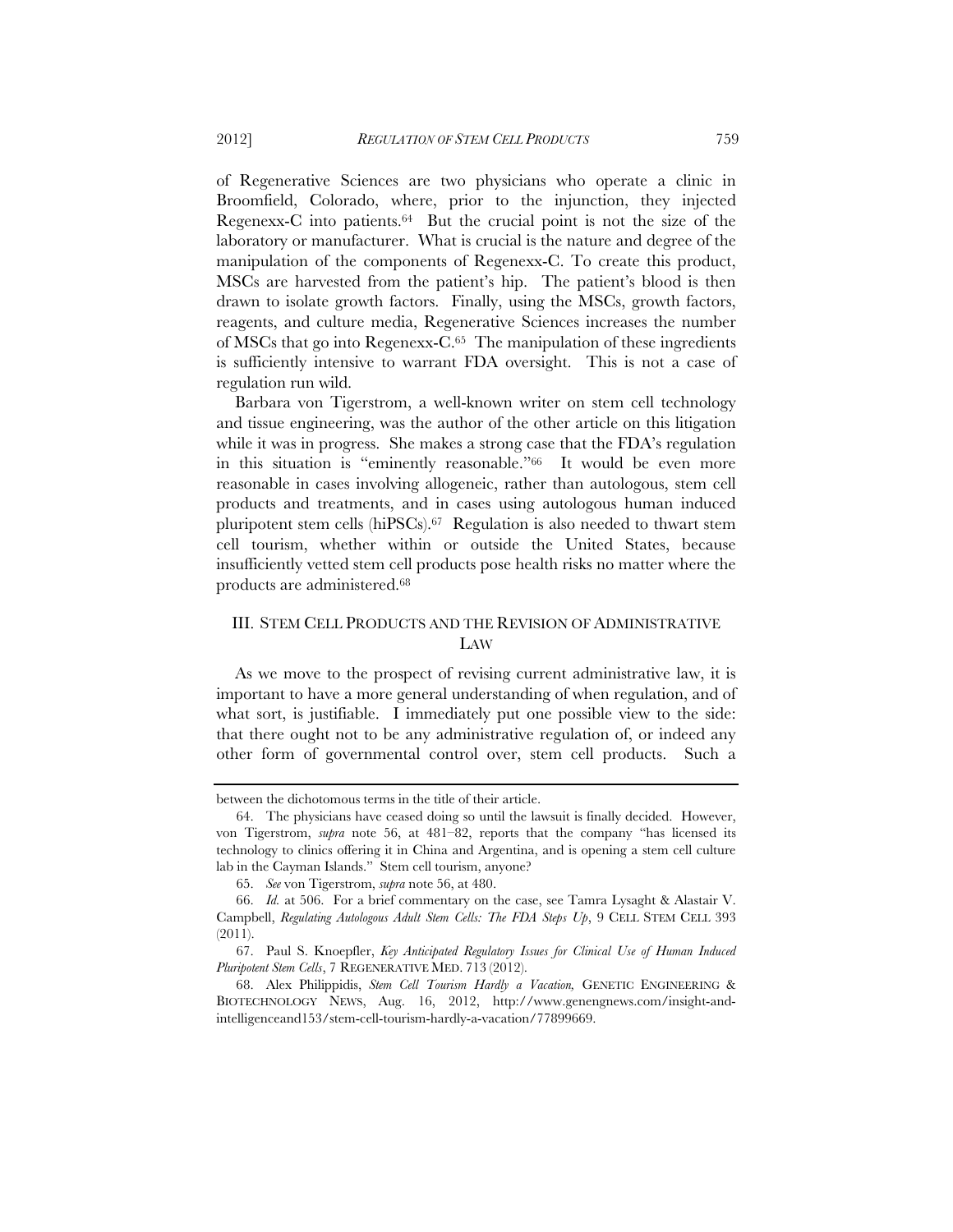position would just rely on the market to sort out ways of responding to these products. I reject this view because there is, especially in such a new and unpredictable area as stem cell products, little justification for leaving all governance in this area to willing buyers and willing sellers. It is far too difficult for everyone to obtain and process all of the relevant information. Further, at this time, stem cell products do not satisfy the ideal market dynamic of perfect competition, for there are few producers or sellers that are willing and able to supply stem cell products and there are high barriers to entry.

Thus, to me, it is a nonstarter to argue that there ought to be no regulation at all in the area of prescription drugs, medical devices, and stem cell products. Given that, the question then becomes what shape regulation ought to take.69

Compared to an utter lack of regulation or obviously irrational regulation, the current administrative scheme for FDA regulation of stem cell products might seem broadly sensible. But can it be better? I discuss this question under two headings: sui generis regulation and a proposal offered by Dina Gould Halme and David A. Kessler.70 I then offer, in Part IV, a new regulatory proposal that differs from, and is superior to, both of these.

# *A. Sui Generis Regulation*

Some scholars believe that the FDA ought to regulate less than, and differently from, the way that it currently does.<sup>71</sup> Because stem cell

 <sup>69.</sup> Unlike administrative agencies in some European countries, the FDA does not regulate prices. However, Congress has made generic drugs more readily available once the patent on a branded drug has expired, which tends to make the same compound available at a lower price. Drug Price Competition and Patent Term Restoration Act of 1984, Pub. L. No. 98-417, 98 Stat. 1585 (known as the Hatch–Waxman Act), (codified as amended at 15 U.S.C. §§ 68b–68c; 21 U.S.C. §§ 301, 355, 360cc; 28 U.S.C. § 2201; 35 U.S.C. §§ 156, 171, 282 (2006)); Mary K. Olson, *Pharmaceutical Regulation, in* 3 THE NEW PALGRAVE DICTIONARY OF ECONOMICS AND THE LAW 40, 41, 44–45 (Peter Newman ed., 1998).

 <sup>70.</sup> The FDA has already issued a "draft guidance" for Risk Evaluation and Mitigation Strategies (REMS). CTR. FOR DRUG EVALUATION & RESEARCH & CTR. FOR BIOLOGICS EVALUATION & RESEARCH, U.S. FOOD & DRUG ADMIN., GUIDANCE FOR INDUSTRY: FORMAT AND CONTENT OF PROPOSED RISK EVALUATION & MITIGATION STRATEGIES (REMS), REMS ASSESSMENTS, AND PROPOSED REMS MODIFICATIONS (2009), *available at* http://www.fda.gov/downloads/Drugs/GuidanceComplianceRegulatoryInformation/Gui dances/UCM184128.pdf.

 <sup>71.</sup> If MARCIA ANGELL, THE TRUTH ABOUT THE DRUG COMPANIES: HOW THEY DECEIVE US AND WHAT TO DO ABOUT IT (2004), is overly critical of the pharmaceutical industry, RICHARD A. EPSTEIN, OVERDOSE: HOW EXCESSIVE GOVERNMENT REGULATION STIFLES PHARMACEUTICAL INNOVATION (2006), is too uncritical of it and unduly chastises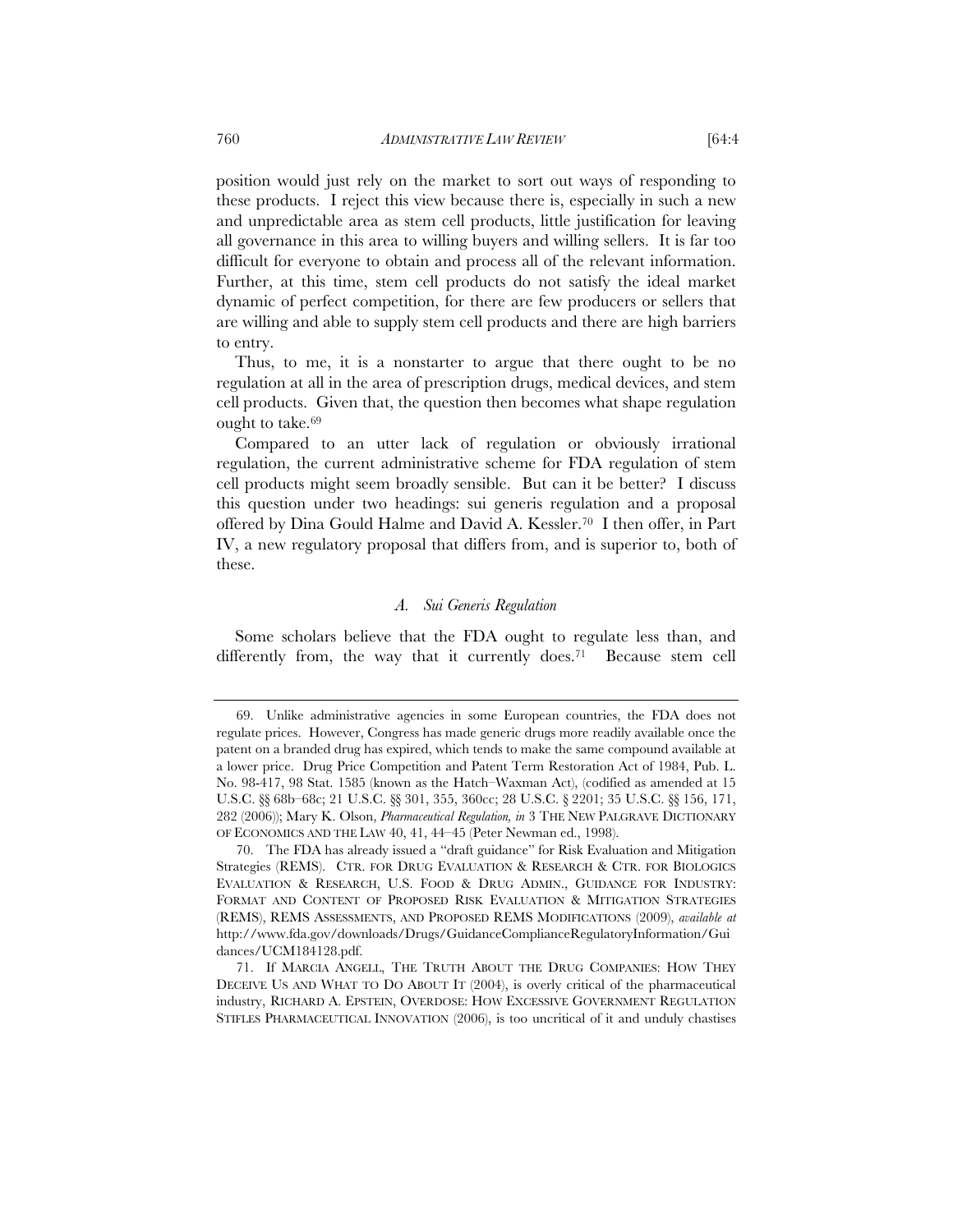products will be new, it could be argued that they should have their own center in the FDA and that special regulations should apply to them. John Miller constructs an analogous argument for nanomedicine—various drugs, diagnostics, devices, and delivery systems that make use of extraordinarily small molecular structures.72

But stem cell products and regenerative medicine are not wholly analogous to nanomedicine. Although the eventual products of nanomedicine are unknown, they fall into all of the FDA's existing categories. In contrast, stem cell products will be mainly biologics, even if many of the products will require a delivery device. Moreover, while no FDA center has substantial expertise in the full range of nanomedical inventions, the FDA center that deals with biologics already has expertise in inventions related to stem cell products, such as vaccines, blood products, and gene therapies. It would be foolish to waste this expertise by creating a new FDA center having exclusive jurisdiction over stem cell products.

But in one critical respect stem cell products and nanomedicine are at least partly analogous. Both deal with innovative products that have the potential for enormous benefits and grave harms. That is why I am able, in Part VI.B.1, to project features of my integrated regulatory–product liability proposal onto nanotechnology generally (not just nanomedicine). The implications of my integrated proposal for nanomedicine differ in three ways from Miller's view. First, a special FDA center for nanomedicine is unnecessary. Second, nanomedical products should be regulated more stringently than he suggests. Third, his nanomedical proposal lacks the generalizability that my integrated proposal for stem cell products possesses.

In any event, promulgating sui generis regulations for stem cell products would needlessly make the law more complicated. No final judgment should be made on special regulations for these products without examining a detailed regulatory proposal. The issues and risks posed by many foreseeable stem cell products are akin to those posed by cellular and

the FDA. For any article on stem cell products, the chief limitation of Epstein's book is its concentration on drugs at the expense of biologics and medical devices. Evenhanded reviews of his book are scarce. Despite the book's clarity and forcefulness, in my judgment it undervalues the usefulness of clinical trials, indulges in neoclassical economic argument over empirical data, mis-assimilates drugs to the general run of commercial products, and fails to explore adequately the merits of some government intervention such as the use of public oversight and (very rarely) march-in rights. *Cf.* MICHELE BOLDRIN & DAVID K. LEVINE, AGAINST INTELLECTUAL MONOPOLY 212–42 (2008) (analyzing the pharmaceutical industry); Arnold S. Relman, *To Lose Trust, Every Day,* THE NEW REPUBLIC, July 23, 2007, at 36 (providing useful, if not always balanced, criticisms of Epstein's book).

 <sup>72.</sup> John Miller, Note, *Beyond Biotechnology: FDA Regulation of Nanomedicine*, 4 COLUM. SCI. & TECH. L. REV. 2, 5 (2003).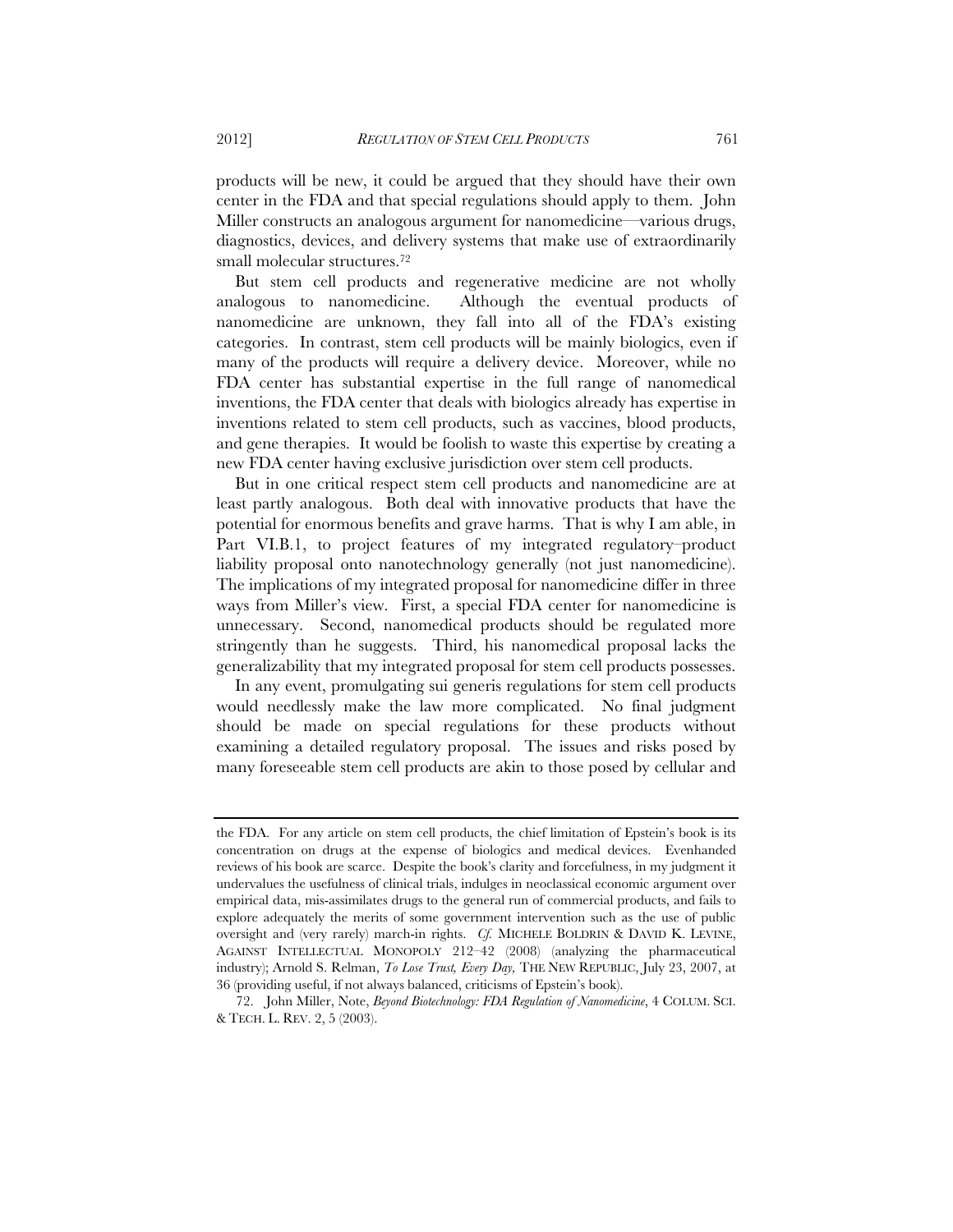gene therapies, as well as vaccines.73 An evenhanded account is needed of the similarities and differences between existing biologics and predicted stem cell biologics.

A tension would exist if (1) sui generis regulation of stem cell products were rejected and (2) exactly the same differences and similarities existed between stem cell products and other, more familiar biological products. However, there are similarities between stem cell products and traditional biologics in some respects and differences in other respects. Thus proposition (2) is false, which rules out any objectionable tension. If my account of the close connections between predicted stem cell products and existing biologics is sound, then skepticism about sui generis regulation is warranted.

Some have suggested that because stem cell products return humanderived items to the body they should be regulated *less* stringently than would apparently be the case under current FDA regulations. In my opinion, if the products consist of stem cells that are from the patient's own body, they could be regulated less stringently, unless they have been significantly manipulated.

But if the products involve stem cells from someone other than the patient, then I doubt the soundness of less stringent regulation for two reasons. First, most stem cell products will probably be classified as biologics or as combination products in which the biologic component is primary. Given the risks associated with biologics, FDA regulation ought not to be eased.74

Second, most stem cell derived therapies will probably be cellular rather than noncellular biologics. Unlike noncellular biologics, such as viruses, vaccines, toxins, and antitoxins, cellular biologics are unsterilizable. Further, stem cell derived cellular biologics can come, so far as is currently

 <sup>73.</sup> For example, just as one of the potential adverse events associated with gene therapy includes treatment-induced cancers, there are questions about the transformation of hESCs, iPS cells, and their derivatives into cancerous tumor cells. *E.g*., Salima Hacein-Bey-Abina et al., *Insertional Oncogenesis in 4 Patients After Retrovirus-Mediated Gene Therapy of SCID-X1*, 118 J. CLINICAL INVESTIGATION 3132 (2008); Chu-Chih Shih et al., *Issues in Development: Human Embryonic Stem Cells Are Prone to Generate Primitive, Undifferentiated Tumors in Engrafted Human Fetal Tissues in Severe Combined Immunodeficient Mice*, 16 STEM CELLS & DEV. 893 (2007).

 <sup>74.</sup> There should be an exception in the case of stem cell therapies in human clinical trials that qualify for Orphan Drug and Fast Track status. *See, e.g.*, *FDA Fast-Track Clearance Expedites Stem Cell Therapy*, OSIRIS THERAPEUTICS, INC., http://www.osiristx.com/ clinical.php (last visited Nov. 30, 2012) (discussing Prochymal, a formulation of mesenchymal stem cells intended for intravenous administration to treat acute and steroidrefractory GVHD and Crohn's disease, which was then in Phase III clinical trials). Osiris's Prochymal has been approved by Canadian regulators but not yet by the FDA. *See supra*  note 2*.*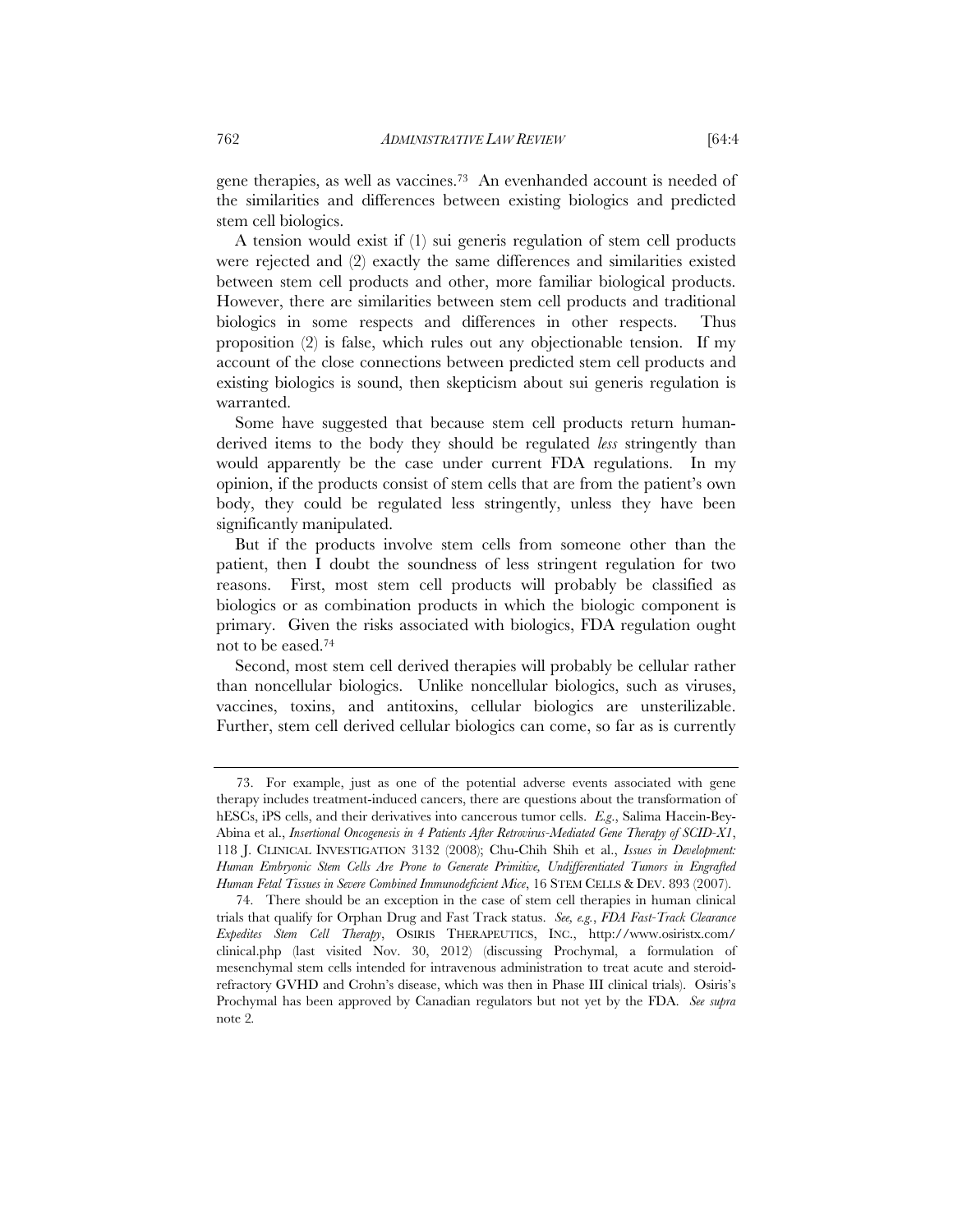known, from only two sources. One source is individuals other than the patient. Since the biologics in question will have the DNA of someone other than the patient, the match might be imperfect. Even in the special case where the cell donor is the patient's identical twin, the DNA of monozygotic twins tends to differ a bit over the years because of transcriptional errors and random mutations. The donor's cells may also harbor viruses or antibodies that could prove harmful to the patient. A different source of stem cell derived cellular biologics is via SCNT. The *nucleus* of the cells would have the patient's DNA. But the *mitochondria* organelles within the cell but outside the nucleus—would come from the egg donor and have different DNA from the mitochondrial DNA of other somatic cells in the patient's body. The risks associated with different mitochondrial DNA are not well understood at present but cannot be assumed to be zero.75

Stem cell products are likely to be similar enough to existing biologics to permit an effective regulatory scheme to build on already applicable sensible protocols. Still, because of the special nature of most stem cell products, they offer risks that merit maintaining the same degree of vigilance with which the FDA has dealt with existing biologics. Thus, sui generis regulation as a first step is unnecessary and ill-advised.76

 <sup>75.</sup> I leave to one side the rare case in which the egg donor and the patient are the same person. The FDA has asserted jurisdiction over and sought INDAs for work on ooplasm transfer, which is involved in almost all techniques of SCNT. Lawrence B. Ebert, *Lessons to Be Learned from the Hwang Matter: Analyzing Innovation the Right Way*, 88 J. PAT. & TRADEMARK OFF. SOC'Y 239, 254 (2006); Margaret Foster Riley & Richard A. Merrill, *Regulating Reproductive Genetics: A Review of American Bioethics Commissions and Comparison to the British Human Fertilisation and Embryology Authority*, 6 COLUM. SCI. & TECH. L. REV. 1, 5 nn.16– 18 (2005); *see also* Jonathan R. Friedman et al., *ER Tubules Mark Sites of Mitochondrial Division,* 334 SCIENCE 358, 358–62 (2011) (illuminating the way in which mitochondria divide in cell mitosis); Justin C. St. John et al., *The Potential Risks of Abnormal Transmission of mtDNA through Assisted Reproductive Technologies*, 8 REPROD. BIOMEDICINE ONLINE 34 (2003) (explaining some risks involving mitochondrial DNA); *supra* note 74*.* 

 <sup>76.</sup> FDA's current treatment of stem cell products reinforces this conclusion. CBER and CDRH consider these products to be a subclass of HCT/Ps, or human cells, tissues and cellular and tissue-based products. Some HCT/Ps have nothing to do with stem cells. An example is Gintuit, "a cell-based treatment for gum recession developed by . . . [o]rganogenesis." Charles Schmidt, *Gintuit Cell Therapy Approval Signals Shift at U.S. Regulator,* 30 NATURE BIOTECHNOLOGY 479 (2012). The only stem cell products approved by the FDA at this time are Hemacord and HPC, cord blood. *See supra* note 2*. See generally*  E-mail from Paul Richards, Public Affairs Specialist for CBER, to Douglas Wolfe, research assistant to the author (June 11, 2012, 2:11 PM) (on file with the author) (explaining FDA classification of stem cell products).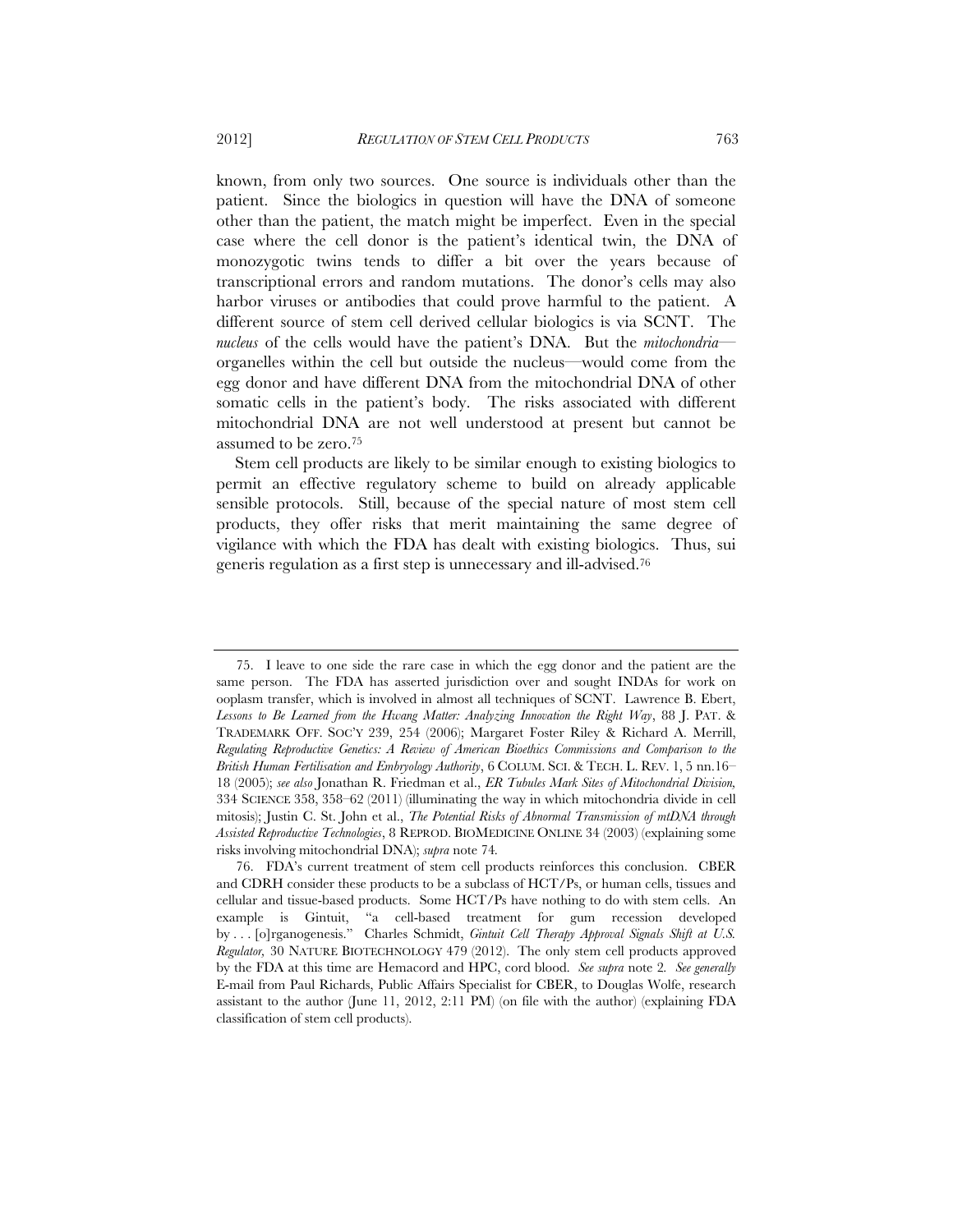# *B. The Halme and Kessler Proposal*

In 2007, Halme and Kessler floated an admirably terse proposal for FDA regulation of therapies based on stem cells,77 which also addresses "stem cell products" as understood here. Halme and Kessler approach this matter from the perspective of medical researchers. They suggest a framework for categorizing four risks associated with stem cell therapies and products.78 The risks are: possible transmission of genetic or infectious diseases; possible contamination or damage caused by cell processing; possible adverse effects of different cell mixes and different levels of purity, potency, or both; and possible adverse events *in vivo*.79 Later, Halme and Kessler reorganize the risks into a chart that segregates cell type, purity, and potency. They evidently contemplate that their proposal should have some impact on FDA regulation.

Halme and Kessler's treatment of this matter has many advantages. It is thoughtful and methodical. Their article, appearing as it does in a major medical journal, identifies risks that matter greatly to its readership, especially medical researchers and specialist physicians. It also differentiates among risks in a way that is likely to aid policy analysts in the FDA. It recognizes that the current regulatory model for biologics is likely to be appropriate for stem cells. $80$  Up to this point, I would happily incorporate these advantages into my more ambitious proposal.81

Nevertheless, Halme and Kessler's treatment also has some disadvantages. It is not very probing in regard to how the different identified risks might overlap, or even interact, with each other. Some risks identified in their discussion could affect more than one category in their chart. For example, disease contamination could adversely affect both purity and potency. Furthermore, their treatment only indirectly aids firms that are trying to decide whether to pursue lines of stem cell research and development, when to submit a stem cell product to the FDA for approval, or how to slot their application into the existing centers of the FDA. Such firms will need to work backwards from the terms of Halme and Kessler's proposal and what they already know about the FDA and its procedures to make decisions. Finally, non-specialist physicians and the educated general population might not find Halme and Kessler's categories very easy to use in making decisions. They might not be able to figure out whether tissue

 <sup>77.</sup> Dina Gould Halme & David A. Kessler, *FDA Regulation of Stem-Cell-Based Therapies*, 355 NEW ENG. J. MED. 1730 (2006).

 <sup>78.</sup> *Id.* at 1731–34.

 <sup>79.</sup> *Id.* 

 <sup>80.</sup> *Id.* at 1735. They do not address combination products. *See generally id.*

 <sup>81.</sup> *See supra* notes 77–80; *infra* notes 86, 117.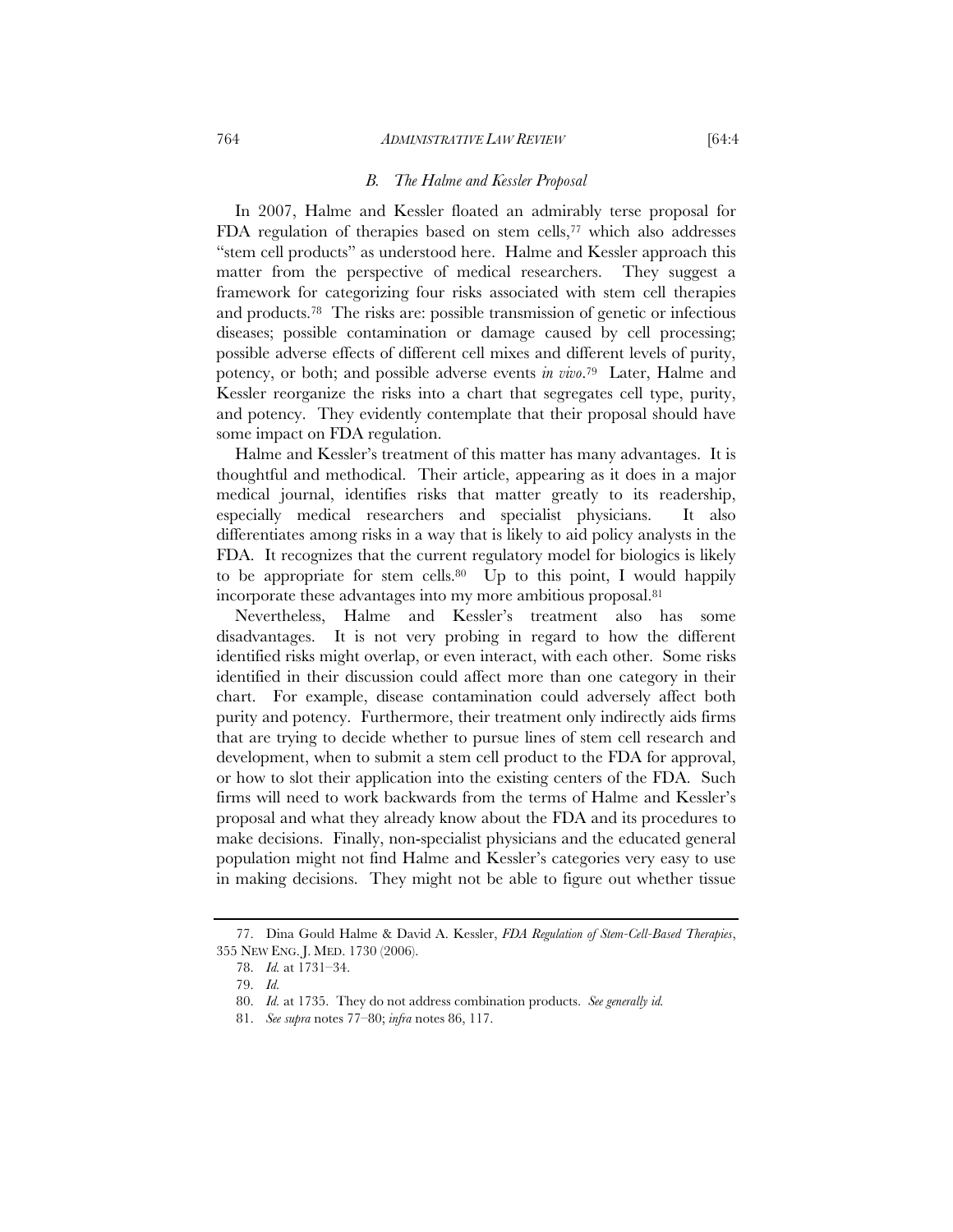contaminated during processing is more dangerous to a particular patient than an unpredictable mix of pluripotent and multipotent cells, or than the possible migration of these cells from the implantation site.82

# IV. A NEW REGULATORY PROPOSAL

This Article, I submit, has two primary virtues. One is a sensitive, onthe-ground touch for the inner workings of the FDA and the decisions manufacturers must make in the research and development of stem cell products. Such a concern for the realities of stem cell production is necessary to craft a regulatory scheme that ensures consumer safety without retarding innovation of new products.83 The other primary virtue of this Article is that it shows how my regulatory proposal, detailed below, and my product liability proposal, which I have put forward elsewhere, $84$  interlock and shed light on the integration of administrative law and product liability law more generally.

The following proposal offers recommendations for pre-market approval of stem cell products, post-market regulation of these products, and a riskmanagement and risk-reduction system. Together, these suggestions favor giving the FDA a more robust role than it currently has. As indicated earlier, I incorporate the advantages of the Halme and Kessler proposal.85 Chief among these advantages is the presentation of the risks of stem cell products in terms of cell type, purity, and potency.86

Four factors circumscribe my proposal. First, if the level and degree of regulation of a particular stem cell product should be proportionate to the risk it poses, it is crucial to acknowledge that there is currently little reliable information about risks associated with stem cell products. The lack of information presents a challenge both to administrative regulation and to the operation of the market in this area. Further, a "meta" regulatory issue arises. Since the FDA would have a role in determining the degree of risk, it would also have a role in determining the degree of its regulatory power. The meta-issue is whether it is wise for the FDA to have this power.

Second, because my proposal suggests that the FDA should play a more aggressive role, at some point my proposal must be lodged within a general project of assessing the FDA and, if necessary, reforming it. For instance,

 <sup>82.</sup> It would be churlish to fault Halme and Kessler for not solving problems that were absent from their agenda or for not reaching audiences that the *New England Journal of Medicine* regards as outside its scope.

 <sup>83.</sup> The best recent study of the FDA is DANIEL CARPENTER, REPUTATION AND POWER: ORGANIZATIONAL IMAGE AND PHARMACEUTICAL REGULATION AT THE FDA (2010).

 <sup>84.</sup> Munzer, *supra* note 1.

 <sup>85.</sup> *See supra* text accompanying note 81.

 <sup>86.</sup> Halme & Kessler, *supra* note 77, at 1732–33.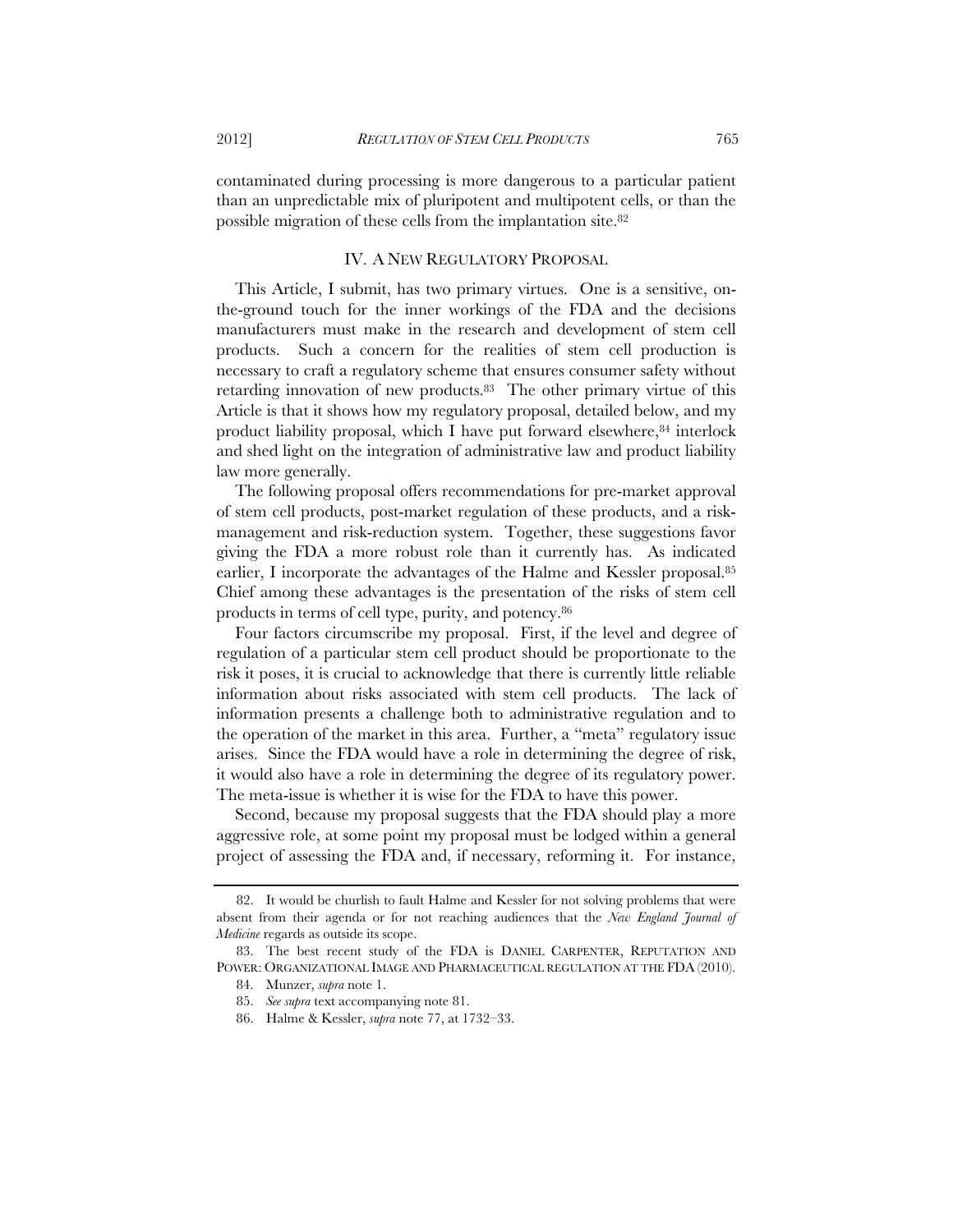discussions about raising application fees to support hiring more FDA personnel to process stem cell product applications inevitably feed into larger questions about tying application fees to strict timelines for decisions on applications. Again, conversations about a greater FDA role in postmarket surveillance of stem cell products ineluctably involve larger questions about the FDA's authority to monitor all drugs, devices, and biologics once they have entered the market. These issues, though critically important in their own right, fall outside the scope of this Article.

Third, my proposal attempts to account for the various ways in which more regulation can backfire. Obviously, regulation comes with various costs, such as increases in the price of stem cell products and time to market. To be effective, regulation must produce benefits that outweigh its extra costs. Less obviously, making regulation transparent can sometimes introduce perverse incentives. Daniel Cahoy refers to this phenomenon as the "transparency paradox."87 In fact, it is not a paradox but a predictable result of rejiggering the rules of tort and administrative law. Yet the phenomenon is important, and my proposal takes pains to avoid it.88

Fourth, the regulatory reform proposed here depends in part on the product liability analysis to be summarized in Part VI. As mentioned at the very beginning of this Article, any revamping of administrative law should take into account the justifications for altering the product liability regime. The regulatory reforms suggested here interlock with the proposal for reforming product liability law.89 Thus, the achieved integration helps to make my proposal generalizable to other areas at the intersection of tort and administrative law.

# *A. The Core of the Proposal*

Because so much uncertainty surrounds the risks associated with stem cell products, the FDA should play a more aggressive role than usual in deciding which of these products should be allowed on the market and what instructions, warnings, and restrictions on use should be applied. To illustrate the unknown risks of stem cells, consider the case of a patient with lupus nephritis, a disease in which the immune system attacks the kidneys. Her physicians injected her own hematopoietic stem cells directly into her

 <sup>87.</sup> Daniel R. Cahoy, *Medical Product Information Incentives and the Transparency Paradox,* 82 IND. L.J. 623 (2007). With respect, I prefer to reserve the word "paradox" for logical, semantic, and epistemic paradoxes, of which Russell's paradox, Grelling's paradox, and the examination paradox are respective examples. For a lucid exposition of these paradoxes, see R.M. SAINSBURY, PARADOXES 107–14, 123–27, 142–45, 162 (3d ed. 2009).

 <sup>88.</sup> *See infra* text accompanying notes 107–16; Munzer, *supra* note 1.

 <sup>89.</sup> *See infra* Part VI.A.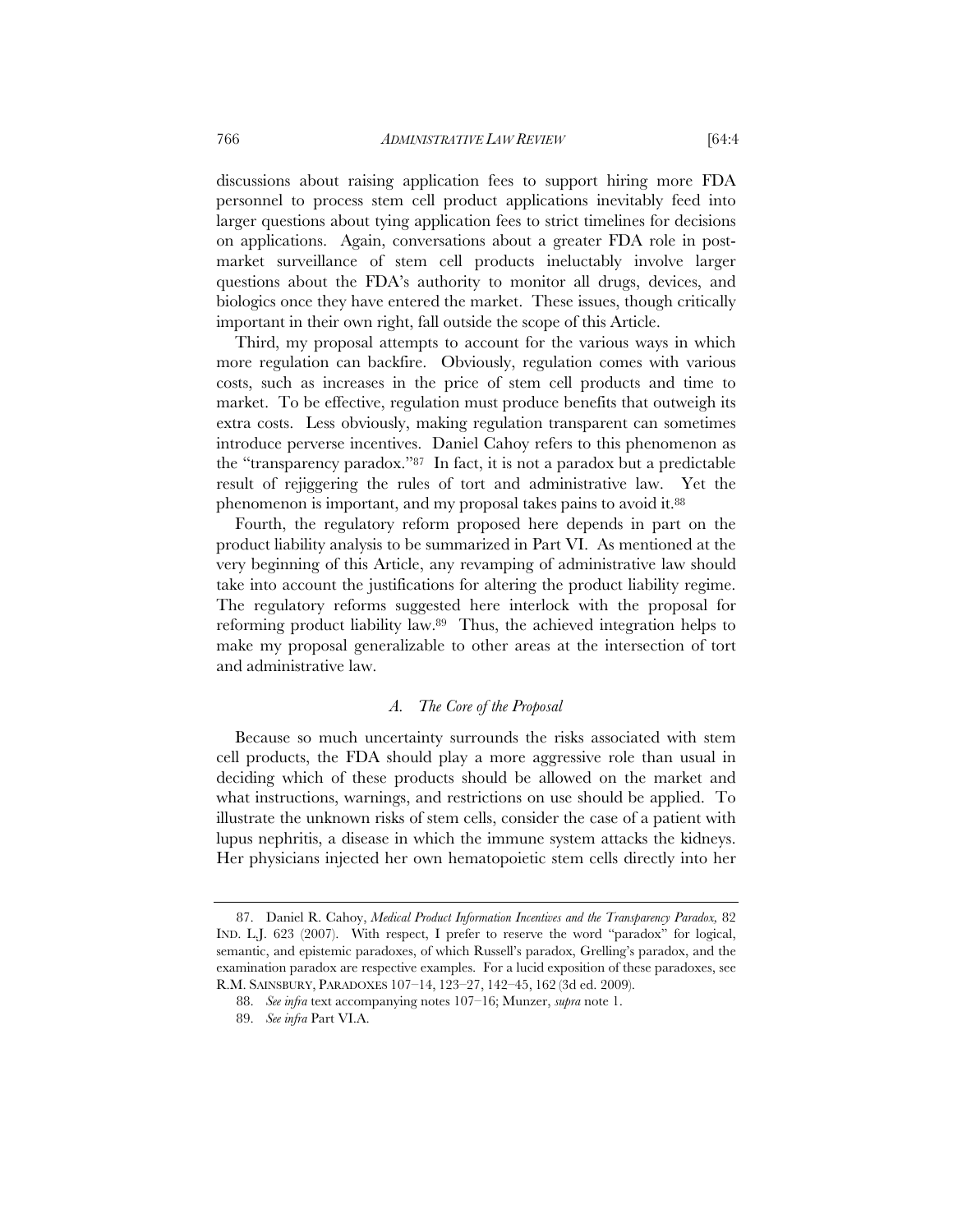kidneys. Six months later she developed cellular masses in her kidneys, adrenal glands, and liver, which researchers believed to be stem cell derived or induced.90 Although causation has not been established, this case is a warning flag for unknown risks and the uncertainty of side effects.<sup>91</sup>

The FDA must concentrate above all on safety risks and risks of ineffectiveness. So far as safety risks are concerned, the FDA should refuse to allow the marketing of any stem cell products whose risks are deemed unacceptable for virtually all patients. It might, though, permit the nonmarket employment of such products under its compassionate-use program.92 Even if the risks of a given product are acceptable, the FDA, in its discretion, may ask for additional safety information so that patients and physicians can make informed decisions. Once a product has been approved for sale and has gone on the market, the FDA should require manufacturers and physicians to keep it abreast of changes in risks to safety. The risks might rise, decline, or differ from what they were at the time of approval. The FDA should disseminate this information promptly in the clearest form possible.

As to the effectiveness of stem cell products, plainly the FDA should not allow utterly ineffective products to go on the market at all. Marginally effective products ought to be allowed only if no other treatments are available and the products pose little in the way of safety risks. As with safety, the FDA should monitor the effectiveness of products on the market. It should ask manufacturers and physicians to keep track of departures, up or down, from the effectiveness profile at the time of approval for marketing. It should update all concerned parties of changes in the effectiveness of these products as promptly and as clearly as possible.

In connection with both safety and effectiveness, the FDA should implement a systematic program for risk management and risk reduction. If it deems a risk unacceptable, it should explain its reasoning so that patients and physicians understand the reasons for the product's unavailability. The best way to achieve this goal is to give patients and physicians access to risk-evaluation information through a transparent process. Doing so will also give designers and manufacturers of stem cell products an opportunity to improve the safety and effectiveness profiles of their products.

The FDA should have similar provisions for products with acceptable

 <sup>90.</sup> Duangpen Thirabanjasak et al., *Angiomyeloproliferative Lesions Following Autologous Stem Cell Therapy*, 21 J. AM. SOC'Y NEPHROLOGY 1218 (2010).

 <sup>91.</sup> David Cyranoski, *Strange Lesions After Stem-Cell Therapy*, 465 NATURE 997 (2010); Andras Nagy & Susan E. Quaggin, *Stem Cell Therapy for the Kidney: A Cautionary Tale*, 21 J. AM. SOC'Y NEPHROLOGY 1070 (2010).

 <sup>92. 21</sup> C.F.R. § 312.300, 312.305 (2012).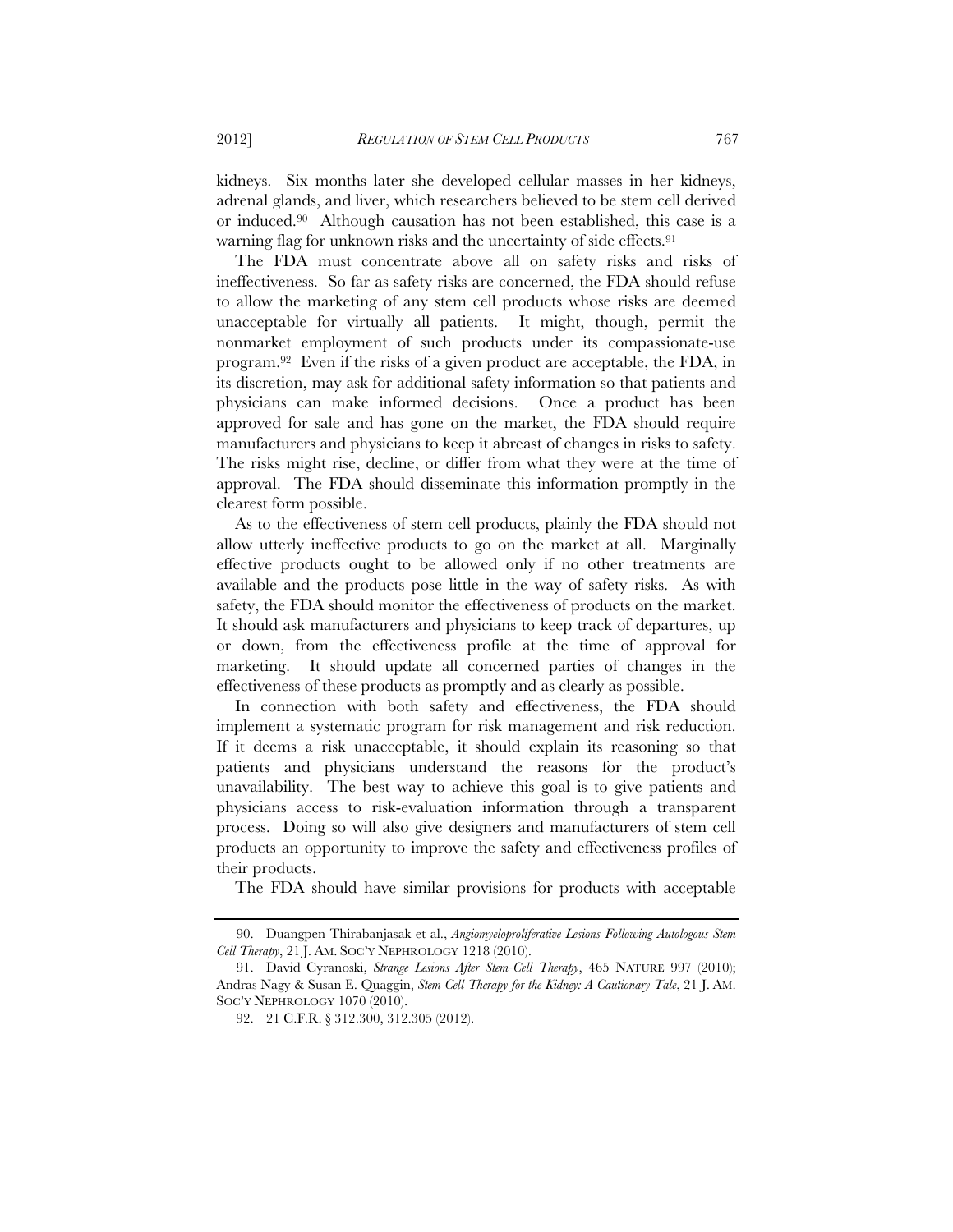levels of risk. Here, though, the FDA must recognize that many decisions have to be made by patients and physicians on an individual basis. For example, a grave risk may be justified in the case of a patient with an apparently terminal illness, because the benefit of a cure or even a marginally effective treatment may be enormous. Although it is certainly worth the FDA's time to catalog minor risks, it should focus mainly on serious and unpredictable risks. Moreover, the FDA should institute a program for risk reduction. Granted, most efforts to lower risk ought to come from the designers and manufacturers of stem cell products. Yet, the FDA's familiarity with different classes of such products should enable it to tell designers, manufacturers, and physicians how to reduce these risks.

Institutionally, CBER is the best place for the FDA to deal with risk. The arguments for a separate center for stem cell products are wanting, at least given current information.<sup>93</sup> CBER has more relevant expertise than any other FDA Center. For combination products using stem cells, cooperation between the OCP and CBER is essential. Within CBER, those departments that deal with noncellular biologics, such as toxins and antitoxins, are less likely to have relevant expertise than those that deal with infracellular biologics such as viruses and gene therapy and cellular biologics such as vaccines and blood products.

Nevertheless, since there are still difficulties with trying to assimilate vaccines to stem cell products, the FDA should establish a new department within CBER to assess the safety and effectiveness of stem cell products, which it can do by reassigning existing personnel as desired and hiring new scientists as necessary.<sup>94</sup> Here, the FDA can look to tort litigation regarding biologic–device combination products, gene therapies, and blood products to get some idea of the expertise required. Moreover, within the last two decades universities have trained many new scientists with experience in stem cell biology. Some of these individuals can bring much needed knowledge to the FDA enterprise of evaluating stem cell products submitted for approval by manufacturers.

As to combination products, it appears that currently the OCP would assign stem cell combination products based on the product's PMOA. However, such products could instead be assigned to the new stem cell department in CBER with a recommendation that the OCP seek aid from other FDA centers based on their relevant expertise. The chief advantages of this alternative include (1) reducing the time, effort, and money spent by manufacturers in jockeying to get review by what they consider a more favorable center and (2) promoting consistency within the FDA's internal

 <sup>93.</sup> *See supra* Part III.A.

 <sup>94.</sup> *See supra* Part III.A.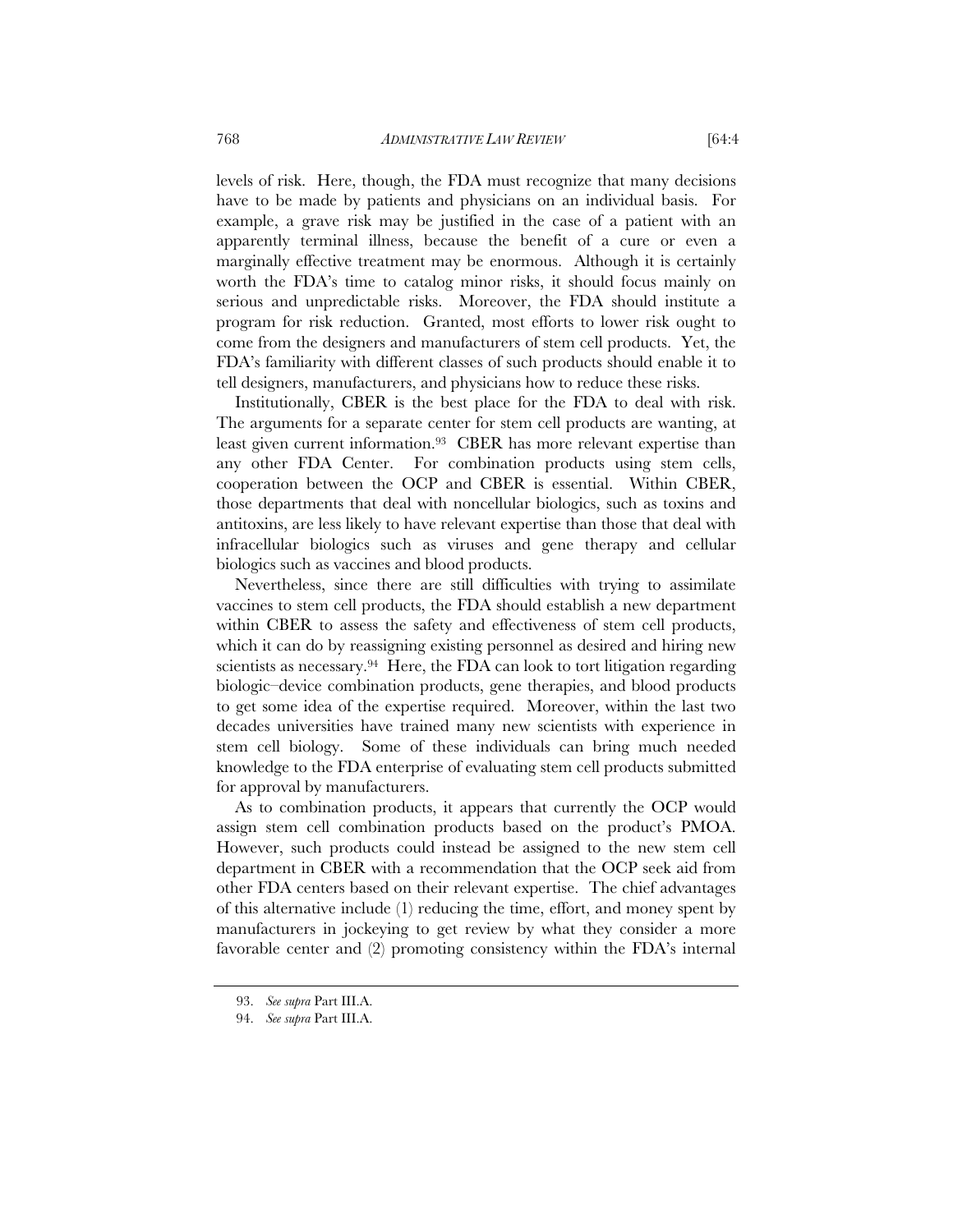bureaucracy about the approval and monitoring of stem cell combination products.

The Critical Path Initiative (CPI) sheds further light on the FDA's role in evaluating and promoting stem cell products.95 Even now CBER receives funding to "[f]acilitate development of treatments using neural stem cells to replace degenerative brain cells."96 It also gets funds to "[d]etermine whether it is possible to track neural stem cells after transplantation using magnetic resonance imaging (MRI)."97 This second project aims to ensure the safety and effectiveness of using such stem cells before they are allowed on the market. To this end, it will try to evaluate a possible biomarker for tracking neural stem cells once scientists transplant them into the brains of mice. If the project pays off, it will shed light on the engraftment, differentiation, and fate of these stem cells. The CPI does not have enough money to make CBER an independent player in the market for stem cell products, but it does support programs that add to CBER's expertise and its capacity to assess safety and effectiveness.

#### *B. Strengthening Pre-Approval Requirements and Pre-Clinical Administrative Review*

The best antidotes for inadequate information are more and better information. In light of concerns about the lack of understanding of the basic biology of stem cells,98 the FDA and the federal government would do well to revisit their experience in addressing heart disease, stroke, and HIV infection. In these cases, "[D]iscoveries in basic science were made through government-funded research, but effective drugs were developed in the private sector."99 Discoveries made by bench scientists will provide both more information and, because of the peer review process, arguably better information. Research and development in the private sector are likely to yield both more and better information. This information might be more practically oriented than that produced by academic bench scientists.

 <sup>95.</sup> U.S FOOD & DRUG ADMIN., THE CRITICAL PATH INITIATIVE: PROJECTS RECEIVING CRITICAL PATH SUPPORT FISCAL YEAR 2008 13–14 (April 2009), *available at* http://www.fda.gov/downloads/ScienceResearch/SpecialTopics/CriticalPathInitiative/U CM186110.pdf.

 <sup>96.</sup> *Id.* at 11. This source does not explicitly state that CBER receives any of its funding from the Critical Path Initiative (CPI).

 <sup>97.</sup> *Id.* at 12. Both projects involve murine stem cells and collaboration between the FDA and the National Institutes of Health (NIH) Mouse Imaging Facility. *Id.* at 11–14.

 <sup>98.</sup> Yan Leychkis, Stephen R. Munzer & Jessica L. Richardson, *What Is Stemness?,* 40 STUD. HIST. & PHIL. BIOLOGY & BIOMEDICAL SCI. 312 (2009); James M. Wilson, *A History Lesson for Stem Cells,* 324 SCIENCE 727 (2009).

 <sup>99.</sup> Alastair J. J. Wood, *A Proposal for Radical Changes in the Drug-Approval Process*, 355 NEW ENG. J. MED. 618, 618 (2006).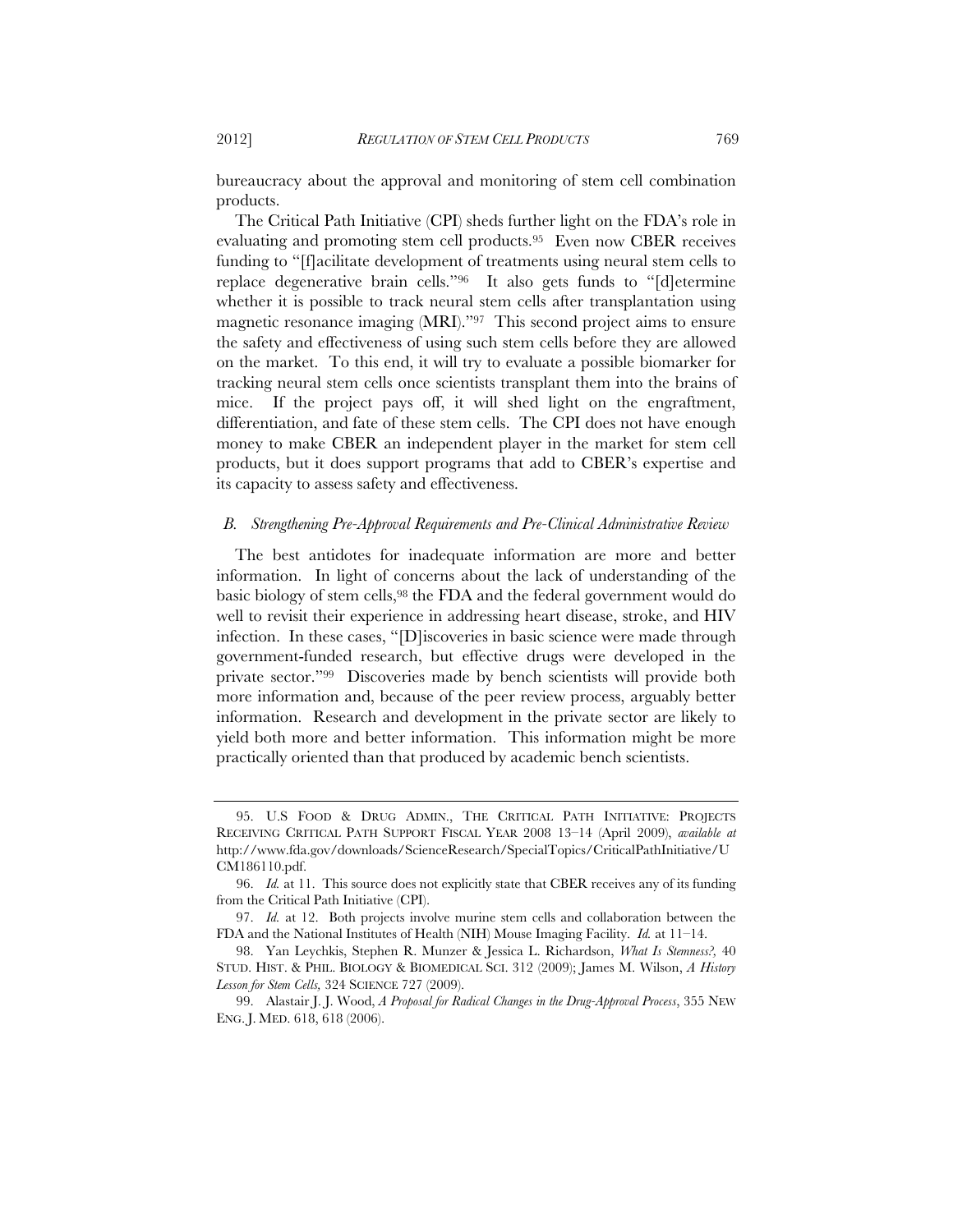Based on better information and understanding, the FDA should consider strengthening its pre-approval requirements and pre-clinical regulatory review.100 As a general matter, and at least while stem cell products are in early stages of development, the FDA should be cautious in allowing accelerated or fast-track review of applications for these products. Instead, the FDA should ask manufacturers to improve their pre-approval clinical trials to ensure the safety of stem cell products. For example, the FDA can demand longer-term clinical trials, reduced reliance on surrogate outcomes, and higher numbers of trial participants who are more representative of the target population for the product.101 It must, though, take into account the costs to manufacturers and consumers in making these changes to ensure that increased safety justifies the expenditures.

The FDA would do well to develop relevant standards for testing and approving stem cell products. These standards generally reside in "guidance" and "best practices" documents. Documents of this sort would not only aid reviewers in a thorough and objective review of applications, they would also help manufacturers and researchers to develop their products with a keen eye on safety and effectiveness, thereby helping them to submit successful applications. To illustrate, the FDA could issue guidelines for the processing, storage, and distribution of stem cell products, and for the most sensible pre-clinical and clinical trial protocols. In issuing such guidelines, the FDA might build on the principles enunciated by the International Society for Stem Cell Research.102 As a different illustration, the FDA could take a page from its own experience with human gene therapy, where it published a guide to assist reviewers in evaluating INDAs.103 The content of such a guide for stem cell products would have

 <sup>100.</sup> *Cf.* Wilson, *supra* note 98, at 727–28 (expressing concern about the safety and usefulness of introducing hESCs and iPS cells in patients in regard to engraftment, rejection, toxicity, and tumorgenicity).

 <sup>101.</sup> Warrant for these changes lies in relevantly similar experience with drug approvals. Clinical trial results submitted with an NDA or INDA rarely "provide comprehensive information on possible adverse events." U.S. GOV'T. ACCOUNTABILITY OFFICE, GAO-00- 21, ADVERSE DRUG EVENTS: THE MAGNITUDE OF HEALTH RISK IS UNCERTAIN BECAUSE OF LIMITED INCIDENCE DATA 9 (2000) (pointing out that the number of patients in preapproval clinical trials is usually too small to detect less-frequent adverse results, and that patients in such trials are imperfectly indicative of the full range of consumers who will use the drug (because trial participants are usually not elderly, seriously ill, and taking many other medications)).

 <sup>102.</sup> INT'L SOC'Y FOR STEM CELL RES., GUIDELINES FOR THE CLINICAL TRANSLATION OF STEM CELLS (2008), *available at* http://www.isscr.org/clinical\_trans/pdfs/ ISSCRGLClinicalTrans.pdf.

 <sup>103.</sup> CTR. FOR BIOLOGICS EVALUATION & RESEARCH, U.S. FOOD & DRUG ADMIN., GUIDANCE FOR FDA REVIEWERS AND SPONSORS: CONTENT AND REVIEW OF CHEMISTRY, MANUFACTURING, AND CONTROL (CMC) INFORMATION FOR HUMAN GENE THERAPY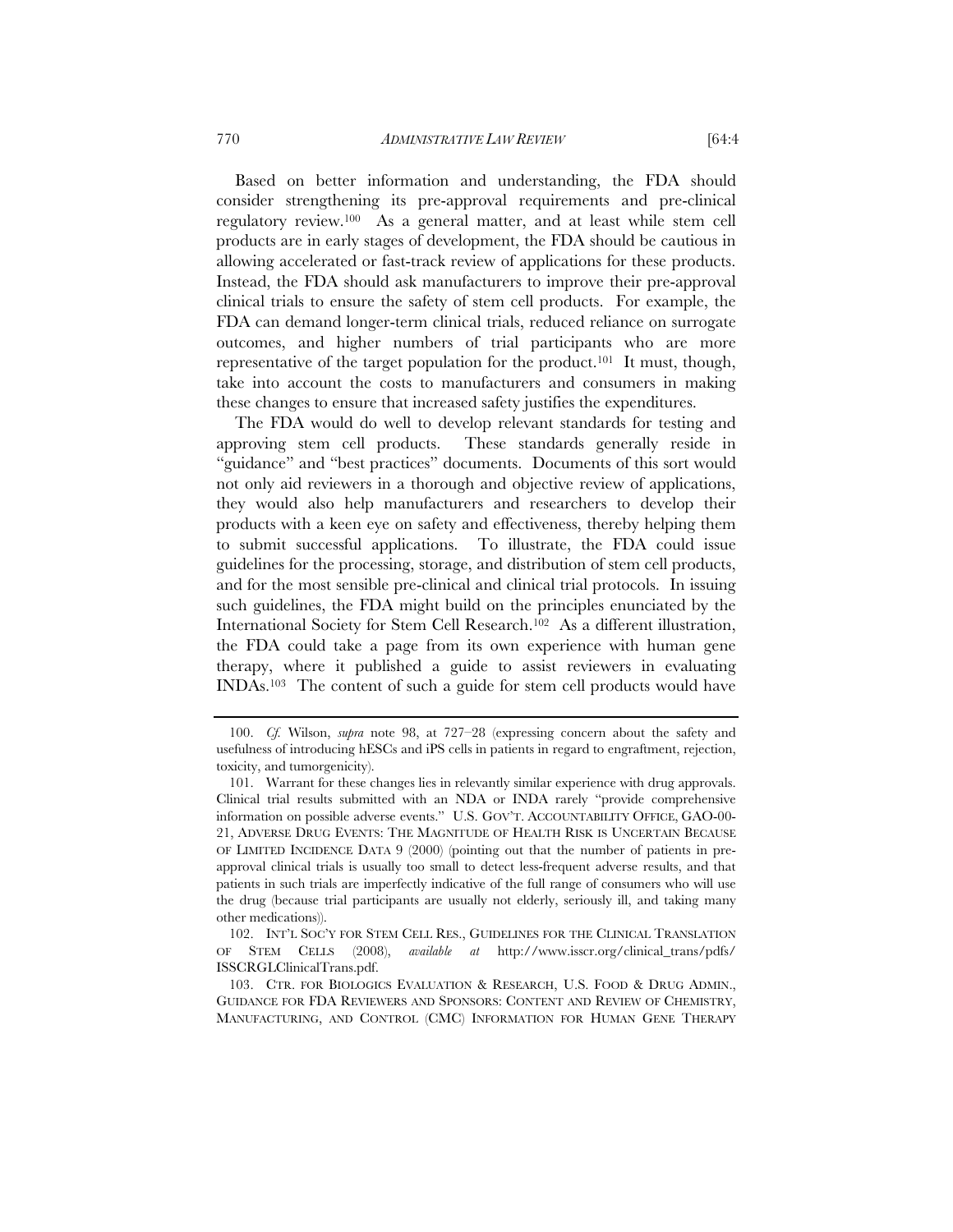to be rather different, for gene therapies are infracellular, but once again CBER would be the most appropriate FDA center to take the lead in developing the suggested guidance.

These suggestions reveal more potent advantages than disadvantages. True, there is some chance of increased costs and time delay. All the same, these suggestions have the advantage of improving the safety and effectiveness of stem cell products. Another advantage is reducing the incidence of massive product recalls. This reduction should limit the amount and severity of fallout from episodes such as the recall associated with the Vioxx scandal.<sup>104</sup> The product liability proposal sketched in Part V indicates how to sort out issues of this kind under imperfect information, bounded rationality, and other impediments, but one cannot transpose that sketch into a regulatory key without qualifications and adjustments.

# *C. Post-Market Regulation*

Few lapses are as well-documented as problems with the FDA's postmarket drug-safety program and connected regulatory actions.<sup>105</sup> There are many ways in which both the FDA and manufacturers can perform better in the new area of stem cell products than they have in the case of drugs. Once the FDA has approved the marketing of a stem cell product, it should review the performance of that product both in the short term (e.g.,

INVESTIGATIONAL NEW DRUG APPLICATIONS (2008), *available at* http://www.fda.gov/ downloads/BiologicsBloodVaccines/GuidanceComplianceRegulatoryInformation/Guidanc es/Xenotransplantation/ucm092705.pdf.

 <sup>104.</sup> On September 30, 2004, Merck & Co. announced a voluntary withdrawal of Vioxx based on data from a prospective, randomized, placebo-controlled clinical trial which showed an increased risk of cardiovascular events, including heart attack and stroke. Press Release, Merck & Co., Merck Announces Voluntary Worldwide Withdrawal of VIOXX® (Sept. 30, 2004) (on file with author); Robert Pear, *Senate Approves Tighter Policing of Drug Makers*, N.Y. TIMES, May 10, 2007, at A1. Additionally, the FDA recommended revised labeling of COX-2 selective and non-selective non-steroidal anti-inflammatory drugs to highlight the potential increased risks of cardiovascular events and gastrointestinal bleeding. U.S. FOOD & DRUG ADMIN., *COX-2 Selective (includes Bextra, Celebrex, and Vioxx) and Non-Selective Non-Steroidal Anti-Inflammatory Drugs (NSAIDs)* (April 7, 2005), http://www.fda.gov/ Drugs/DrugSafety/PostmarketDrugSafetyInformationforPatientsandProviders/ucm103420 .htm.

 <sup>105.</sup> *E.g.*, U.S. GOV'T ACCOUNTABILITY OFFICE, GAO-06-402, DRUG SAFETY: IMPROVEMENT NEEDED IN FDA'S POSTMARKET DECISION-MAKING AND OVERSIGHT PROCESS (2006); Amanda Gardner, *FDA to Monitor Post-Market Drug Safety*, WASH. POST, Jan. 31, 2007, http://www.washingtonpost.com/wp-dyn/content/article/2007/01/30/ AR2007013001388.html. Critics often single out the FDA's delayed response to adverse events and the failure of manufacturers to meet many of their post-market obligations (such as the obligation to conduct safety studies). Curt D. Furberg et al., *The FDA and Drug Safety: A Proposal for Sweeping Changes*, 166 ARCHIVES INTERNAL MED. 1938, 1940 (2006).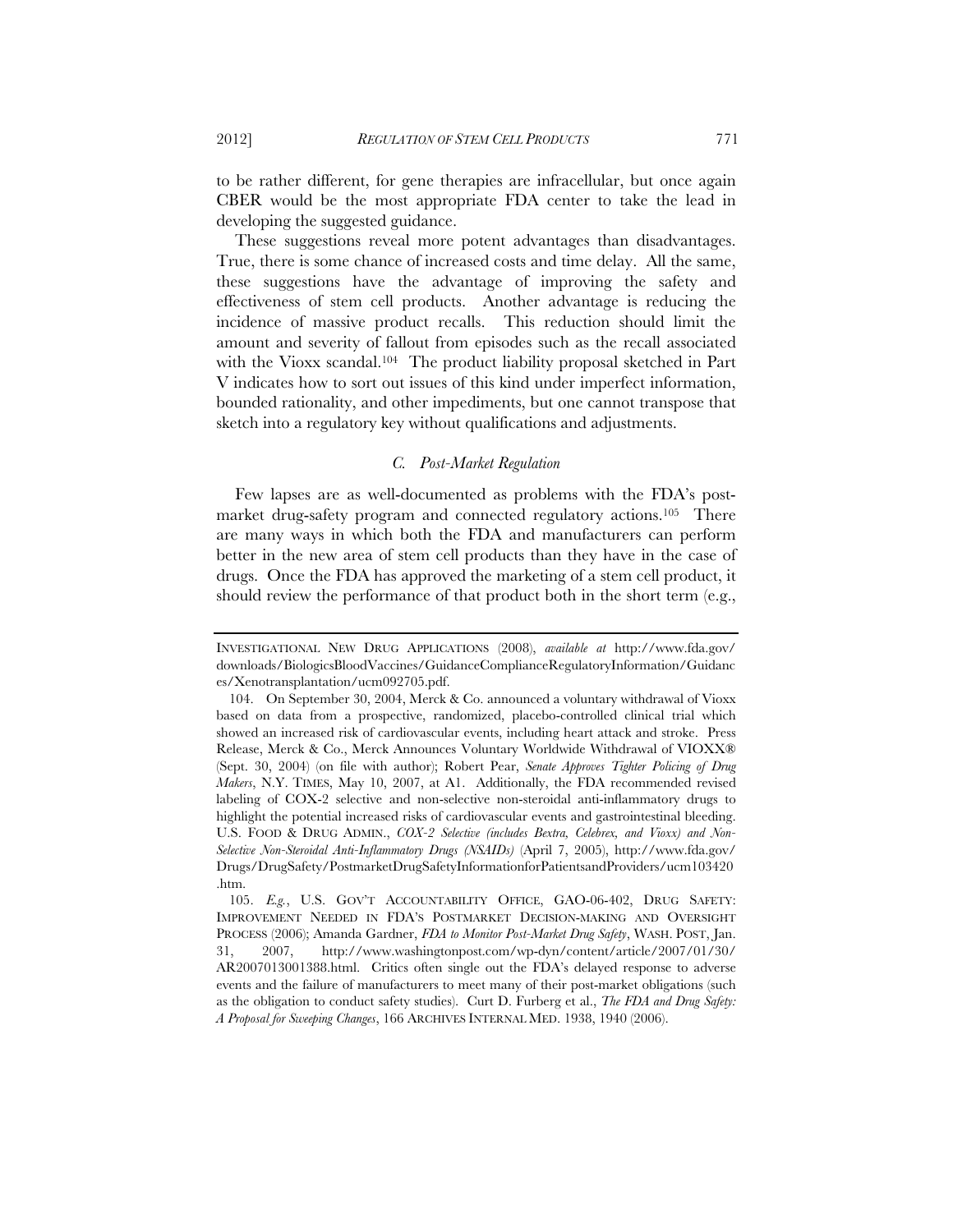in two or three years) and in the long term (e.g., after ten years). It should also require physicians to report adverse events both to the FDA and to manufacturers, and require manufacturers to report adverse events to both the FDA and physicians. Transparency is every bit as important here as it is at the pre-market stage. Furthermore, the FDA should develop clear, effective, and objective criteria and processes for deciding which actions to take when adverse events become known. The FDA might also consider whether, given the many patients who might harbor unrealistic hopes for stem cell products and therapies, to curtail direct-to-consumer advertising for stem cell products insofar as it has the constitutional and statutory authority to do so. As with the pre-market suggestions made earlier, the FDA should tally the anticipated costs to see whether these post-market suggestions are worthwhile.

Once more, CBER is likely to be the FDA center best suited to carry out these actions. There is, however, a wrinkle to this recommendation. As with drugs, there would likely be potential conflicts of interest when the same FDA center that reviews and approves a stem cell product is solely responsible for taking post-market action against the very product it previously approved.106 Thus, it seems unwise to have the same group in the proposed stem cell department within CBER perform both actions in the case of these products. It would make more sense to structure this department so that two independent groups make pre-market and postmarket decisions yet require these groups to collaborate to prevent loss or duplication of expertise.

A pair of problems with post-market regulation merit special attention. One is whether the FDA currently has the expertise and legal power to compel the divulgence of post-market information. In a valuable discussion, Cahoy points out that the FDA has little experience with postmarket clinical trials.107 The FDA's authority to compel such trials is currently limited.108 Still, the FDA could, under current law, require designers and manufacturers of stem cell products to report adverse events. Although the FDA can recall medical devices, it cannot recall—only seize—drugs and biologics.109 Stem cell products are highly likely to have a device component. It is therefore an interesting question whether the FDA has the legal power to recall the entire combination product even if it is apparent that adverse events are due solely to the stem cell biologic

 <sup>106.</sup> Furberg et al., *supra* note 105, at 1940.

 <sup>107.</sup> Cahoy, *supra* note 87, at 667; *see* DEP'T OF HEALTH & HUMAN SERVS., OFFICE OF INSPECTOR GEN., FDA'S MONITORING OF POSTMARKETING STUDY COMMITMENTS 17–18 (2006) (observing that oversight of post-market commitments is not an FDA priority).

 <sup>108.</sup> Cahoy, *supra* note 87, at 667.

 <sup>109.</sup> *Id.* at 668–69.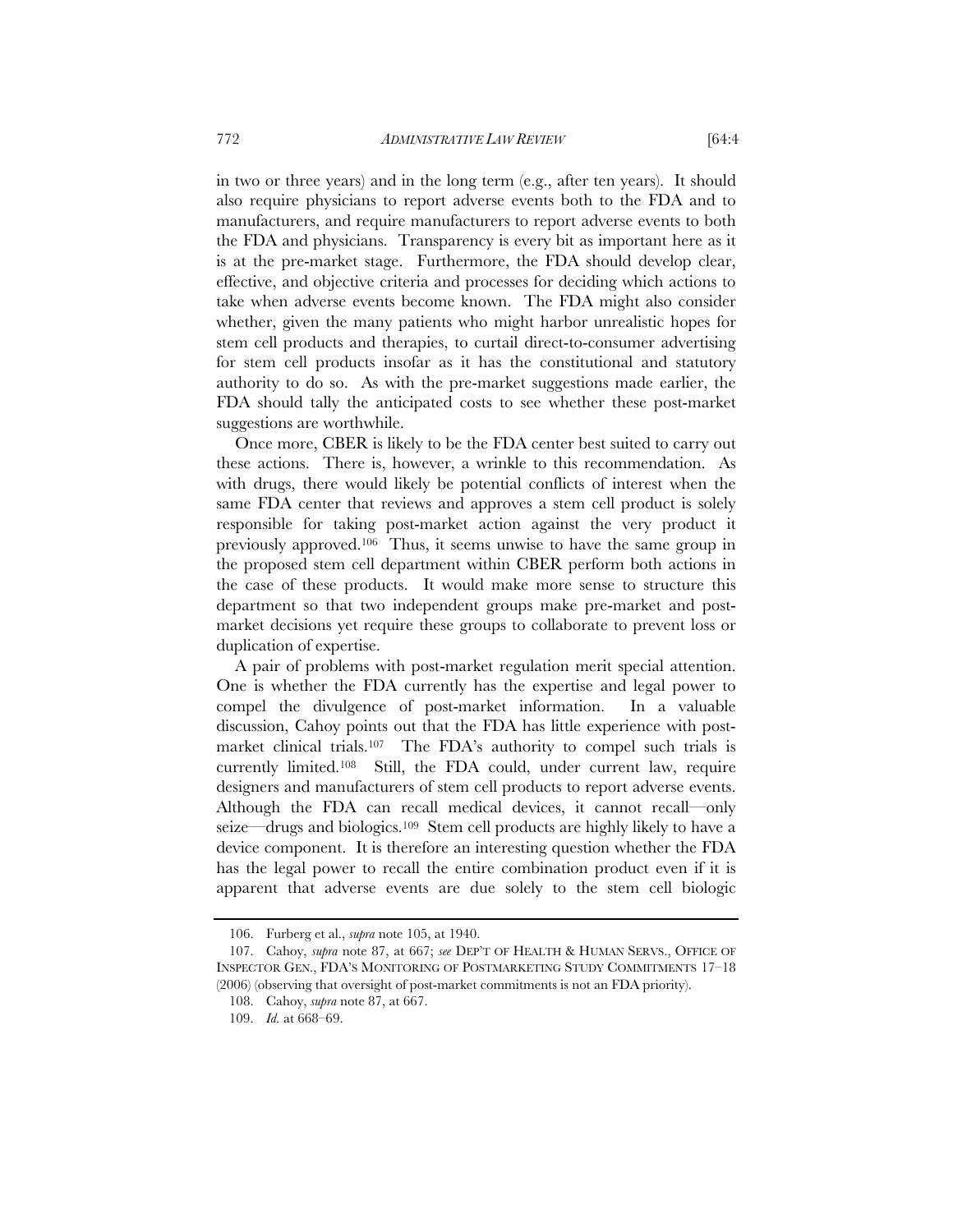component rather than the device component.

The other problem with post-market regulation stems from possible perverse incentives. If the FDA requires designers and manufacturers to divulge the results of post-market testing that they have undertaken voluntarily, then in the future they will be less likely to engage in such testing because it increases their liability exposure. And if they do less voluntary testing, the net result might be that less information is available under the FDA requirement than would have been available without it.

Cahoy's "market based" solution to this problem would immunize timely disclosure by limiting the use of regulation-induced information as evidence in product liability cases for failure to warn.110 He recognizes that this "solution" could grant immunity in some meritorious cases, and that companies might manipulate research outcomes to gain a tort advantage.111 Cahoy's "second-best" solution would make changes in administrative law. He would heighten the FDA's authority to demand information and allow manufacturers to invoke FDA approval as preempting state tort law.112 He acknowledges shortcomings with this solution, too. One shortcoming is the FDA's reputation for "organizational dysfunction"113 in regard to safety. Another lies in the "political issues" related to conducting further trials on a product that the FDA has already cleared for market, as the trials could suggest that the product is not safe.<sup>114</sup>

The upshot is that a sound administrative proposal must reflect an awareness of the ways in which it could backfire. Once these ways have been identified, it becomes a matter of reducing the likelihood and severity of problems associated with demands for more information. One possibility is to see that Cahoy's market-based and second-best solutions need hardly be mutually exclusive. Another possibility is to take into account not only the ancillary risks of regulation but also its ancillary benefits.115 A third possibility is to be realistic: just because we can anticipate problems does not mean that they will materialize. Similarly, just because we have some effective solutions does not mean that they will work indefinitely. To account for this realistic view, the administrative proposal advanced here is a dynamic approach that calls for adjustment over time. This approach will promote useful innovations in stem cell

 <sup>110.</sup> *Id.* at 657–60.

 <sup>111.</sup> *Id.* at 660.

 <sup>112.</sup> *Id.* at 660–70.

<sup>113.</sup> *Id.* at 665 (citing INST. OF MED. OF THE NAT'L ACADS., THE FUTURE OF DRUG SAFETY: PROMOTING AND PROTECTING THE HEALTH OF THE PUBLIC 79-90 (2007)).

 <sup>114.</sup> *Id.* at 670.

 <sup>115.</sup> Samuel J. Rascoff & Richard L. Revesz, *The Biases of Risk Tradeoff Analysis: Towards*  Parity in Environmental and Health-and-Safety Regulation, 69 U. CHI. L. REV. 1763 (2002).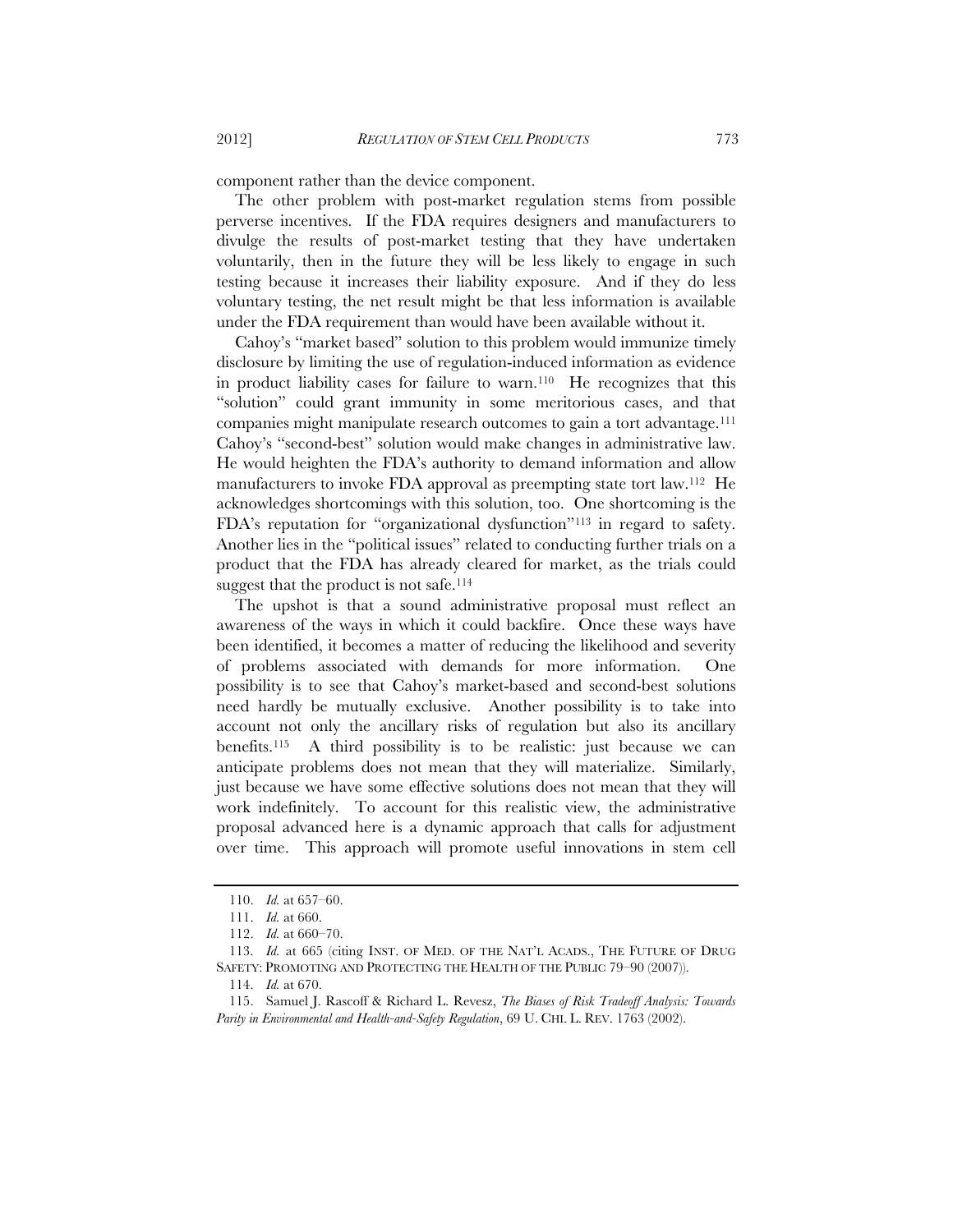technology.116

# *D. A Risk-Management and Risk-Reduction System*

To guide assessments of risk, the observations of Halme and Kessler are highly useful.<sup>117</sup> They classify risks into four separate categories: (1) potential transmission of disease; (2) possible damage or contamination caused by cell processing; (3) potential adverse effects of various cell mixes and different levels of purity and potency; and (4) possible adverse events *in vivo*.118 In the third category, Halme and Kessler's presentation of risks in terms of cell type, purity, and potency is especially useful.119

Once CBER is established as the proper center within the FDA for evaluating stem cell products, the next step in devising a system for managing and reducing the risk of such products is to assemble information about them in a database. Relevant information includes data on clinical trials, pre-market approvals, and post-market developments regarding the risks of various stem cell products. The information should be in the clearest form possible and accessible by at least five different groups: treating physicians; patients; research scientists; designers and manufacturers of stem cell products; and health insurers that are deciding whether stem cell products are covered—either generally in a formulary or on an individual-patient basis.

These groups have different informational needs. Patients who are considering stem cell therapies and products need information that they can understand—say, perhaps, at the level of the Merck Manual or the Mayo Clinic website.<sup>120</sup> In setting up the database, the FDA should consider how best to create a technical database that will be of interest mainly to members of the other four groups and whether to provide a nontechnical, patient-friendly database. There would, of course, be no bar to patients accessing the technical database if they wish to do so. From this point, one could leave it to treating physicians to explain the risks and potential benefits to their patients. Differently, one could ask the FDA itself

 <sup>116.</sup> *See supra* text accompanying note 4.

 <sup>117.</sup> Halme & Kessler, *supra* note 77.

 <sup>118.</sup> *See supra* text accompanying note 79.

 <sup>119.</sup> *See supra* text accompanying notes 79, 86.

 <sup>120.</sup> This level will be too high for quite a few patients. *See, e.g.*, Melinda Beeuwkes Buntin et al., *Consumer-Directed Health Care: Early Evidence About Effects on Cost and Quality*, 25 HEALTH AFFAIRS w516, w528 (2006) ("About half of all Americans now have difficulty understanding health information, which could affect their ability to obtain high-quality care."); James C. Robinson, *Health Savings Accounts—The Ownership Society in Health Care*, 353 NEW ENG. J. MED. 1199, 1201 (2005) ("But although some persons can and will function effectively as consumers of health services . . . others will fare less well.").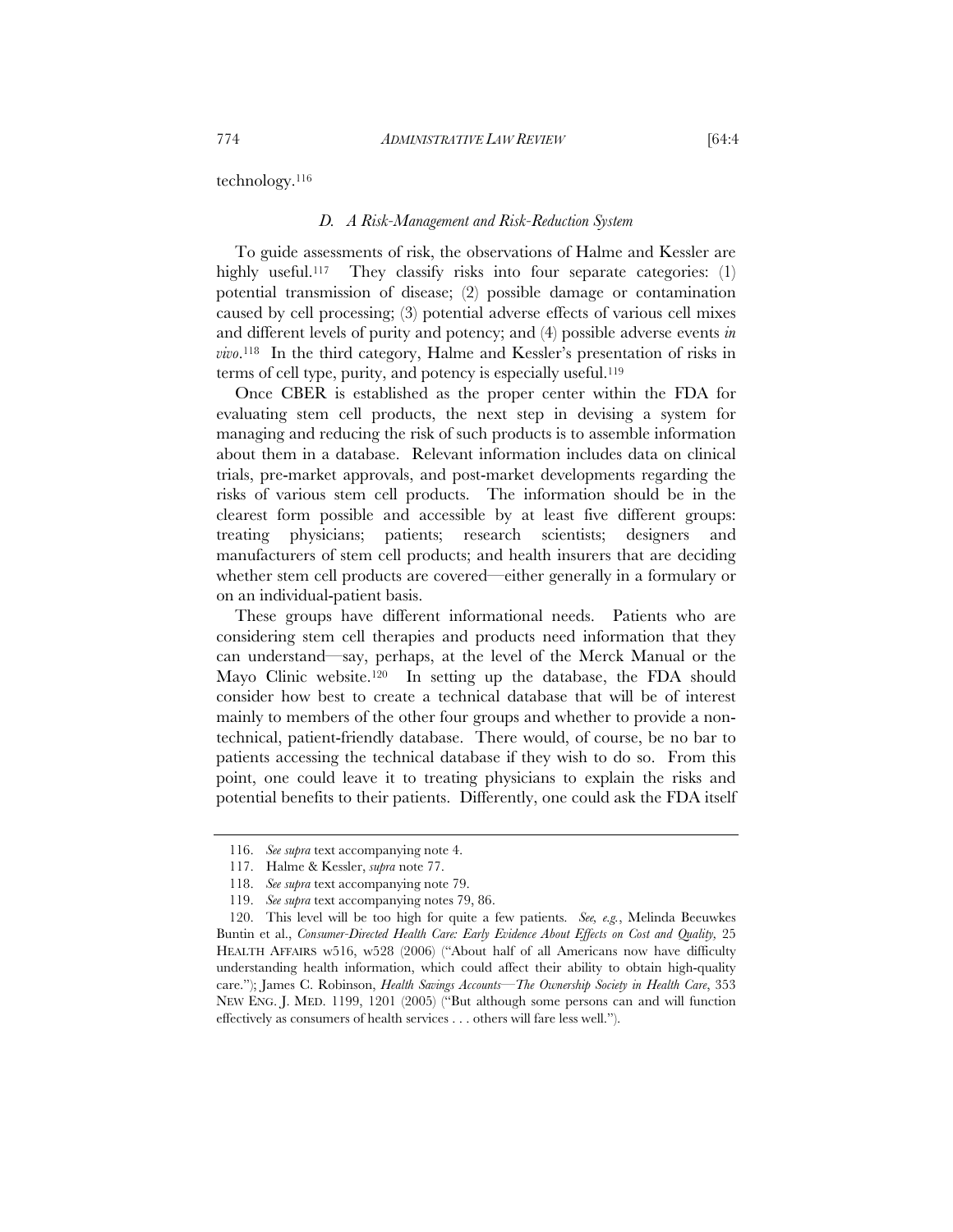to set up a second, non-technical database. Among the difficulties the FDA would confront are how to simplify and modify the technical database so that it effectively aids patient decisionmaking, and whether the costs of recrafting the technical database for patients outweigh the benefits of doing so.

A possible supplement to the information found in an FDA database would be information provided by voluntary organizations. Their information could be funneled into an FDA database as a complement to the more technical information already available. Voluntary organizations in this area tend to be disease-focused nonprofit entities, such as the National Kidney Foundation. As Richard Epstein observes, such organizations frequently fill in information gaps in the medical industry.121 However, Epstein focuses chiefly on drugs used to treat cancer, and it may be that voluntary organizations will work differently in the case of stem cell products.122 Surely, though, there is enough public interest in stem cell research, as well as prominent foundations that support this research, to make it plausible that voluntary organizations could be useful sources of information.

The foregoing risk-management and risk-reduction system has both disadvantages and advantages, but with help from voluntary organizations, the advantages win the day. The principal advantages lie in fostering, in different ways, the safety and effectiveness of stem cell products and the decisions to use or avoid them. Manufacturers and scientists can build on the recorded experience with previous research and products. Physicians and patients can work together to select therapies and products with a realistic understanding of the upside and the downside of the choices available. Health insurers can make informed decisions on which therapies and products merit coverage.

The disadvantages of the system are readily apparent; even if the FDA refrains from setting up a non-technical database suited to the average patient, there will still be substantial costs with the technical database aimed at manufacturers, scientists, insurers, and physicians.123 In light of these costs, the FDA should consider building on the infrastructure of an existing

 <sup>121.</sup> Richard A. Epstein, *Against Permititis: Why Voluntary Organizations Should Regulate the Use of Cancer Drugs,* 94 MINN. L. REV. 1, 25–29 (2009).

 <sup>122.</sup> *Id.* at 4.

 <sup>123.</sup> It will be expensive to create and maintain the technical database for all concerned. Serious enforcement and monitoring efforts will likely be necessary for post-market compliance. Failure to make these efforts could lead to underreporting of adverse events and inaccurate risk assessments. *See* Furberg et al., *supra* note 105, at 1939–40 (elaborating on these factors).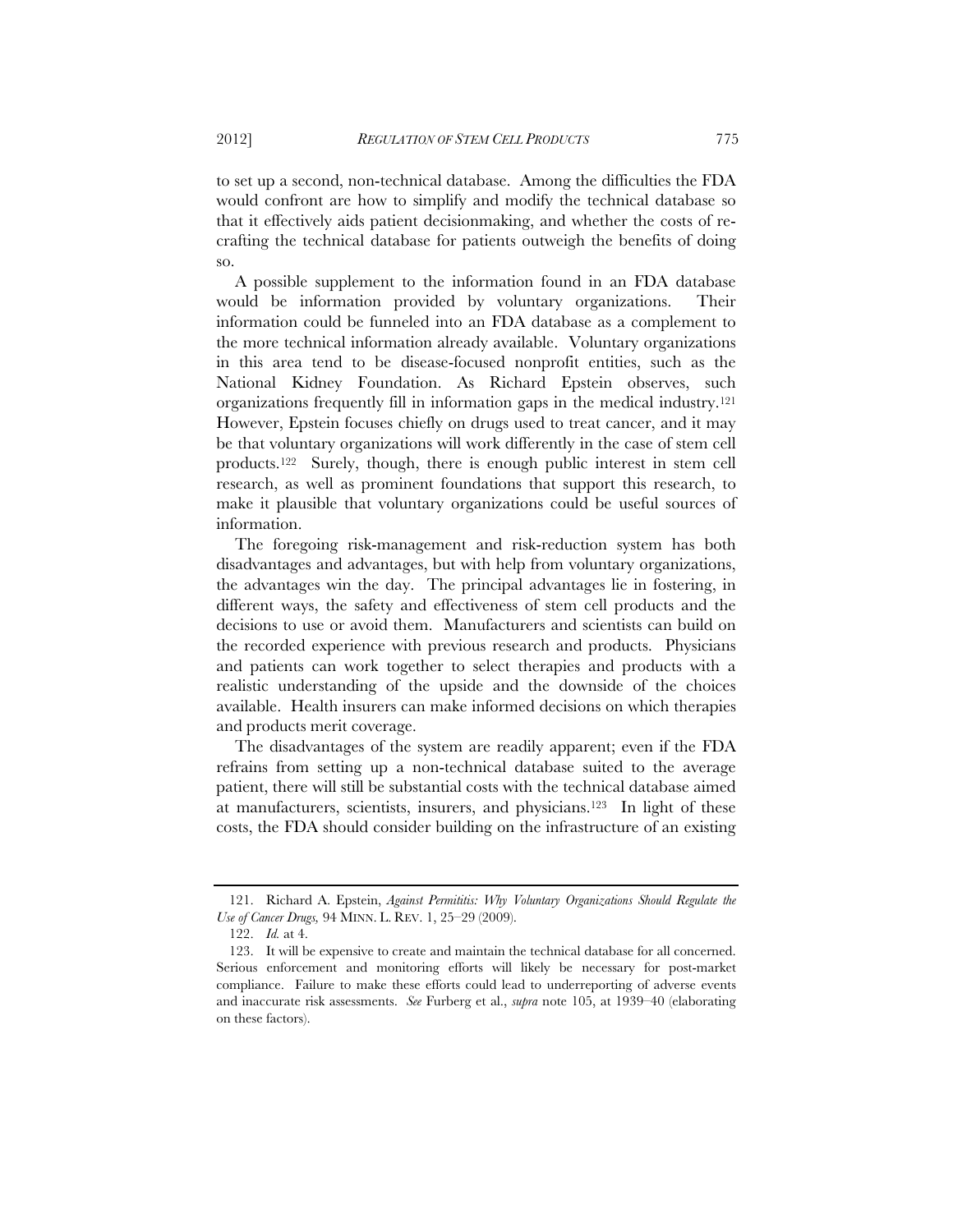U.S. system124 or at least learn from the experience of other similar international registries, such as the International Stem Cell Initiative Registry or the European Union Human Embryonic Stem Cell Registry. Furthermore, scientists and manufacturers will have legitimate concerns about their patents, trade secrets, patent applications in progress, and other proprietary information. If the type of information and degree of detail required impose substantial burdens on scientists and manufacturers, these burdens might dissuade them from pursuing stem cell products over other biotechnological and biomedical research and products.

## *E. Relation to Product Liability*

If all of the elements of the foregoing proposal are set in place, they should have some impact on manufacturers' liability for stem cell products. But what should be the nature of that impact? An appealing answer is that because stem cell products will have to jump through more hoops to earn approval, manufacturers ought to receive more shelter from product liability than they would have otherwise. This answer, though appealing, is not wholly sound. If the level and degree of regulation of a stem cell product are fairly and accurately adjusted to match its safety risks and its risks of ineffectiveness, then one might argue that those products that are more stringently regulated should receive less protection from product liability suits because of the very fact that they carry elevated risks. Furthermore, manufacturers should not be able to receive increased protection if they have failed to meet all reporting requirements for postmarket evidence of ineffectiveness or higher safety risks.

# V. A PROPOSED TORT LIABILITY REGIME FOR STEM CELL PRODUCTS

The tort structure I have proposed elsewhere mandates strict liability for products with inadequate warnings or defects, yet adopts measures to safeguard product development and thus encourage innovation.<sup>125</sup> Thus, my product liability proposal contains significant qualifications. These secure a balance among innovation, safety, effectiveness, and patient preferences. This balance is informed by the ethics of imposing risks on others as well as by economic theory. My proposal is mindful of the

 <sup>124.</sup> Examples of relevant systems include the National Library of Medicine clinical trials registry, the FDA's MedWatch Safety Information and Adverse Event Reporting Program, RiskMAPs, the FDA's Adverse Event Reporting System, and the FDA's Postmarket Requirements and Commitments for Human Drugs and Post-Approval Studies for Medical Devices databases.

 <sup>125.</sup> Part V restates the content of Munzer, *supra* note 1, at 145–49, in different but basically equivalent language.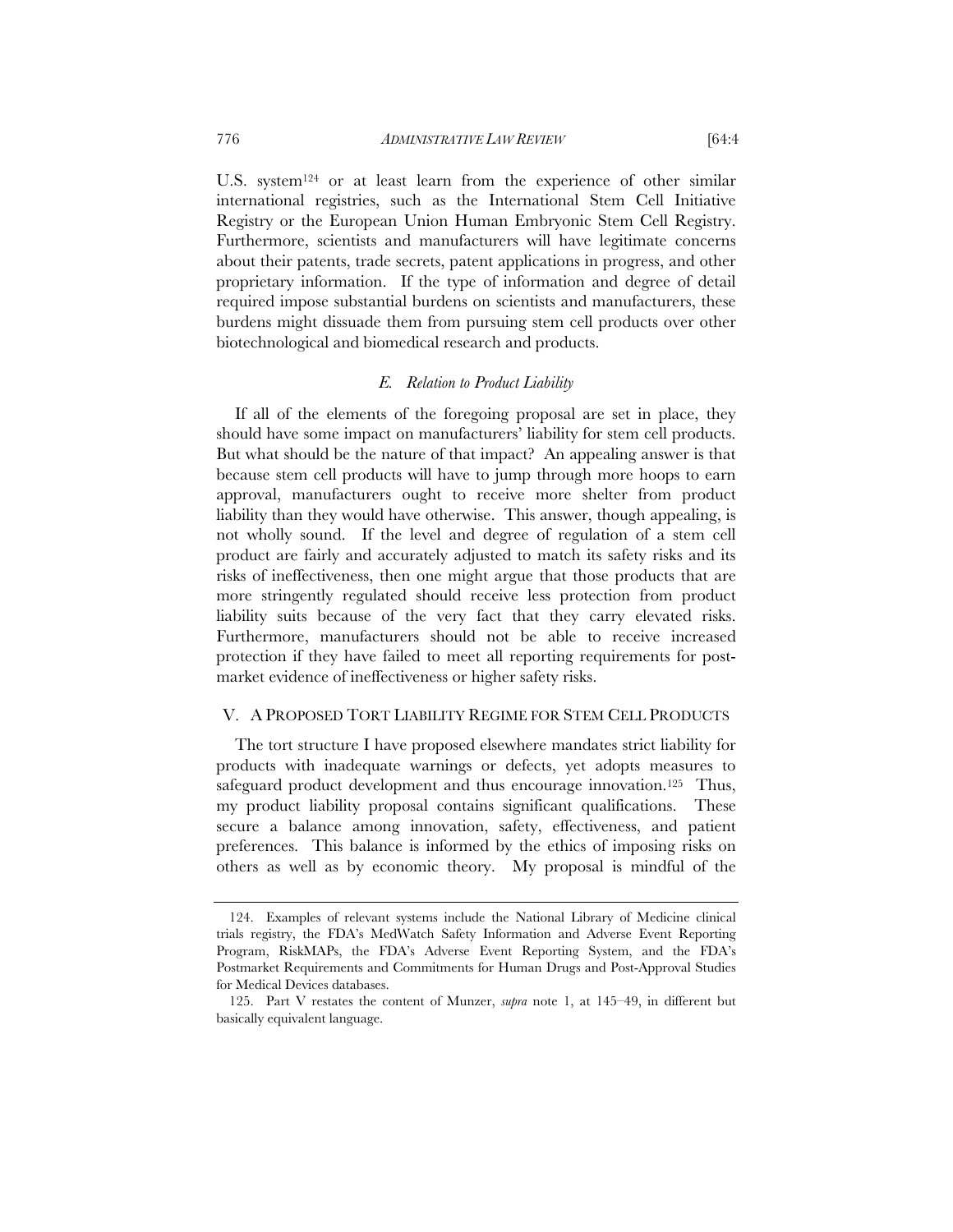difficulty in determining the causes of harm in the design, development, manufacture, and use of stem cell products. The tort structure advocated here is a seed leaf for making my integrated stem cell proposal generalizable to other problems in which tort law and administrative law intersect.

# *A. Why Strict Liability Needs to Be Qualified*

To begin, a strict liability scheme should include a socialized insurance function to hold down the financial burden on pioneers in the field. Money for a socialized insurance fund would come from patients, designers, and manufacturers. The government would act as an insurer of last resort. One could arrange contributions to the fund in various ways. Perhaps the most straightforward arrangement would have patients pay into the fund for each treatment and firms pay into the fund for each stem cell product. In this scheme, for every stem cell product a firm manufactures, it would pay a fixed amount into the insurance fund. These payments from various sources would defray the costs of caring for those patients who have adverse reactions to stem cell products.

There is every reason to be skeptical of a market-share approach on the producers' side. Under this approach, firms would contribute to the fund based on their market share of all stem cell products or of the stem cell products in a particular category. Nevertheless, a market-share approach may cause inequities in defraying the costs of liability, for some firms may violate standards of safety and effectiveness at the expense of other firms. If these violations occurred, other firms would have an incentive to shave down their compliance with relevant standards, especially if the cost of liability remained relatively low in comparison to the cost of ensuring optimal safety and effectiveness. To avoid these undesirable effects, regulators would have to police compliance with standards and undertake curative measures in cases of noncompliance. It would make little sense to bear the regulatory costs of this work if one can avoid it by the more straightforward approach identified earlier.

The point of my socialized insurance scheme is to spread the cost of liability, but my product liability proposal has additional rules to suppress some of the undesirable effects of an unqualified strict liability regime. These include an unavoidably unsafe rule, a learned intermediary rule, FDA approval as a rebuttable presumption in defective design suits, a stateof-the-art defense, a collateral-source rule, and assorted limitations on damages, especially on punitive damages.

My tort proposal also includes an exception for compassionate use of stem cell products to encourage a balance between patient safety and patient preferences. Patients who are diagnosed with serious or terminal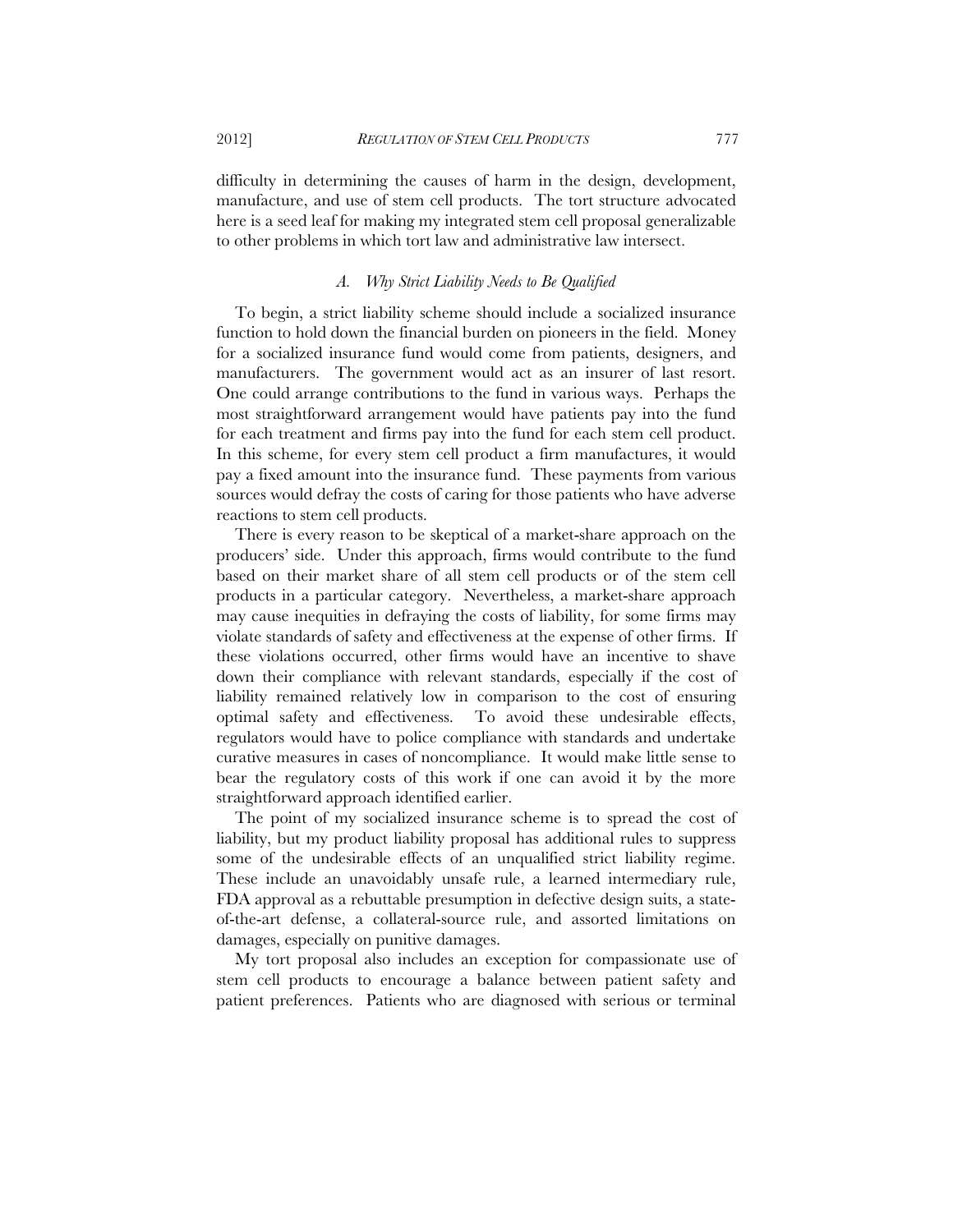conditions that lack suitable non-stem cell treatments might want to be treated with cutting edge stem cell products. In such cases, firms should not be held liable for the harms these products cause, even though the stem cell products at issue may be insufficiently tested to warrant putting them on the market generally. Because informed consent is vital to the ethics of imposing risk on patients, I would allow the compassionate use of insufficiently tested stem cell products only when patients were informed of the risks of such use and discouraged from taking inordinate risks.126 Even then, I would permit use of these products only in serious cases.

The FDA, the patient, and the treating physician should have the main voices in deciding whether a condition is serious enough to warrant a compassionate-use exception. They should also have the main voices in deciding whether safer treatments are insufficiently effective to merit the use of a less well-tested stem cell product. Still, one must be wary of a slippery slope in such decisions. Suppose that an existing treatment is safe and effective––but also very expensive. I doubt that an insufficiently tested but cheaper stem cell alternative treatment should be allowed on grounds of compassionate use. We should avoid the risk of a secondary market developing for stem cell products in which manufacturers both avoid product liability and market these products to patients who are less well-off and less well-informed than most patients.

# *B. Apportioning Liability in the Supply Chain Under a Strict Liability Scheme*

If a stem cell product causes harm, pinpointing the exact cause of that harm can be a serious challenge. First, a stem cell product may become defective at various points in its development. The design may be faulty, the stem cell line may be corrupted, or the manufacture may be shoddy. Next, the product might cause harm when administered to the patient. For instance, medical personnel may improperly dispense or store the product and thereby create or even compound the harm. Further, these scenarios, and many more besides, could combine to produce the harm that results. Unearthing the likely cause of any particular harm may be especially difficult with stem cell products because the use, design, manufacture, and development of these products will be novel. Interplay among these possibilities might aggravate the task of identifying the causes of the harm a patient suffers.

 <sup>126.</sup> *See, e.g.*, Zubin Master & David B. Resnik, *Opinion: Reforming Stem Cell Tourism,* THE SCIENTIST, Sept. 14, 2011, http://the-scientist.com/2011/09/14/opinion-reforming-stemcell-tourism (offering suggestions for thwarting the use of unproven and possibly harmful stem cell therapies); *cf.* the discussion of Regenexx-C *supra* at text accompanying notes 55– 66.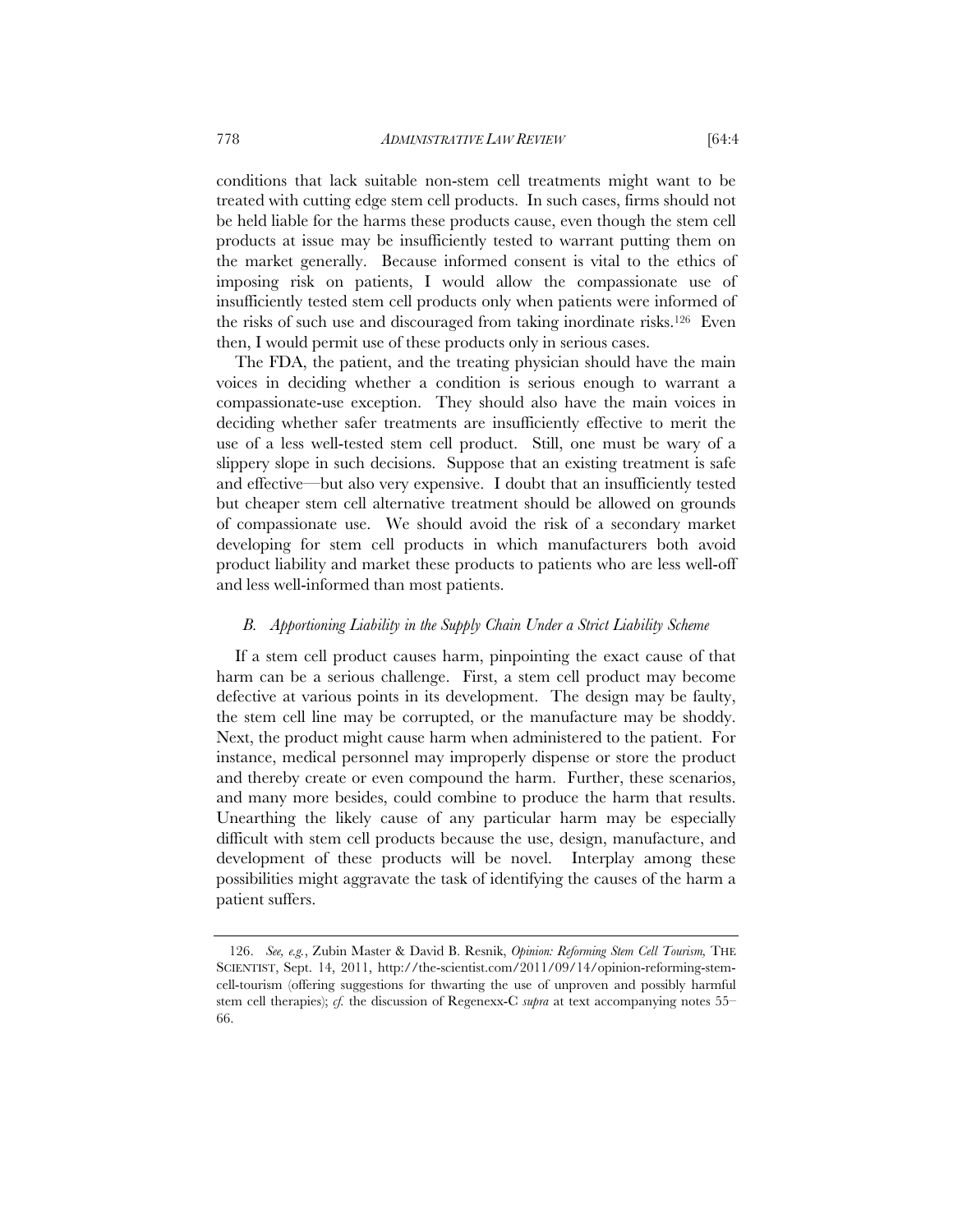For this reason, my qualified strict liability scheme explores collective and proportional liability theories.127 Under these theories, plaintiffs would be allowed to recover damages against multiple members of the supply chain in situations where fault could not be satisfactorily shown as to any one party. Proportional liability would parcel out the cost of liability based on the degree of harm each of the defendants caused. Members of the supply chain would be free to allocate the costs of liability among themselves, such as through indemnification arrangements. They could also minimize their collective risk through self-regulation.

In some cases, the party responsible for the harm may be uniquely identifiable. For instance, if a design is faulty, the plaintiff may bring suit against the design firm. Likewise, depending on the harm, a lawsuit may be brought for a manufacturing defect against the manufacturer or for an inadequate warning against either the manufacturer or designer. Each type of lawsuit presents distinct challenges.128 As to the first option, a defect in design may create liability if there were safer design alternatives available at the time the product was conceived. If no such design existed, designers ought to be able to avoid liability with the state-of-the-art defense. The second option––suing the manufacturer—would be potentially more lucrative for plaintiffs, since manufacturers would rarely have a state-of-theart defense. As to the third option, a lawsuit for inadequate warnings should fail in most cases if the warnings were transparent, but such warnings could increase the potential liability for designers and manufacturers, and thus reduce their incentive to unearth adverse information.129 To avoid this result, courts could create protections for early warnings, but afford no such protections for delayed warnings.

# VI. INTEGRATING ADMINISTRATIVE AND PRODUCT LIABILITY LAW

Accepting my administrative proposal does not require acceptance of my product liability proposal, nor does accepting my product liability proposal require acceptance of my administrative proposal. However, the two proposals are consistent with each other. Moreover, they are complementary, well-suited to each other, and mutually reinforcing. As to integration, the nub of the matter is to clearly specify *how* they interact on these criteria. That is the first item on the agenda of this Part. The second is to show how the results can be extended to other areas of tort and

 <sup>127.</sup> *E.g.*, Allen Rostron, *Beyond Market Share Liability: A Theory of Proportional Share Liability for Nonfungible Products,* 52 UCLA L. REV. 151 (2004).

 <sup>128.</sup> Tomas J. Philipson & Eric Sun, *Is the Food and Drug Administration Safe and Effective?*, 22 J. ECON. PERSPECTIVES 85, 90–91 (2008).

 <sup>129.</sup> *See supra* text accompanying notes 87–88, 108–15.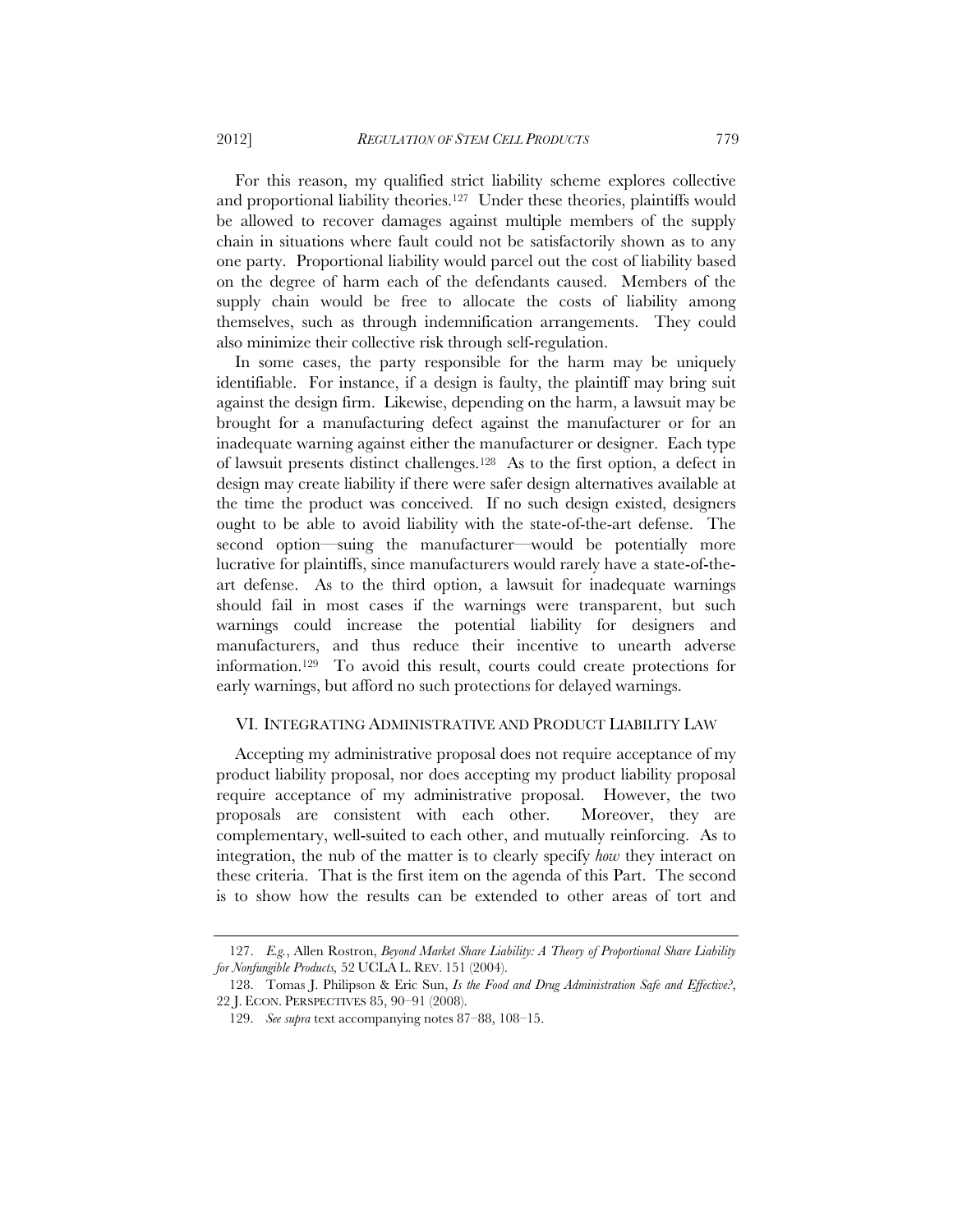administrative law.

#### *A. How the Two Proposals Mesh with Each Other*

Stem cell products have risks that are largely unknown and potential rewards that are highly touted. The tort and administrative proposals detailed in this Article share some aims and means for reducing the risks of stem cell products while permitting their relatively unencumbered development. To explain how the commonalities between these proposals enable them to mesh well together, it is necessary to clarify three key terms, which I use in a semi-technical way.

Two proposals are *complementary* if they work together to promote common aims. The proposals advanced here share the following aims: mitigating disincentives to enter the stem cell market; increasing the safety of stem cell products and thereby lowering the risks they pose to consumers; and promoting the effectiveness of stem cell products and thereby increasing their usefulness to consumers.

Two proposals are *well-suited* if they use the same or similar means to achieve their shared aims with as little waste as possible of resources expended on extraneous means and aims.

Finally, two proposals are *mutually reinforcing* if each encourages compliance with the other. Take note that writing of means, aims, incentives, and avoiding waste does not make either proposal, or both of them together, a wholly consequentialist affair. The best analyses of risk reduction, risk management, and risk imposition have an important nonconsequentialist cog in that they take seriously the ethics of imposing risks on other people.130

# *1. Complementarity and Common Ends*

# *a. Entry*

The product liability proposal mitigates disincentives to enter the stem cell market. It thereby advances safety in two ways. First, it immunizes firms that disclose post-market test results from liability in inadequate warning lawsuits. The disclosure must be timely, but such prompt notice enables designers and manufacturers to limit liability, which offers the prospect of increased profits. Secondly, the proposal limits punitive damages for firms that have fully complied with all FDA requirements. This limitation reduces the monetary risks of designing and making stem cell products. Lowering the exposure to one category of damages should

 <sup>130.</sup> *See generally* Munzer, *supra* note 1.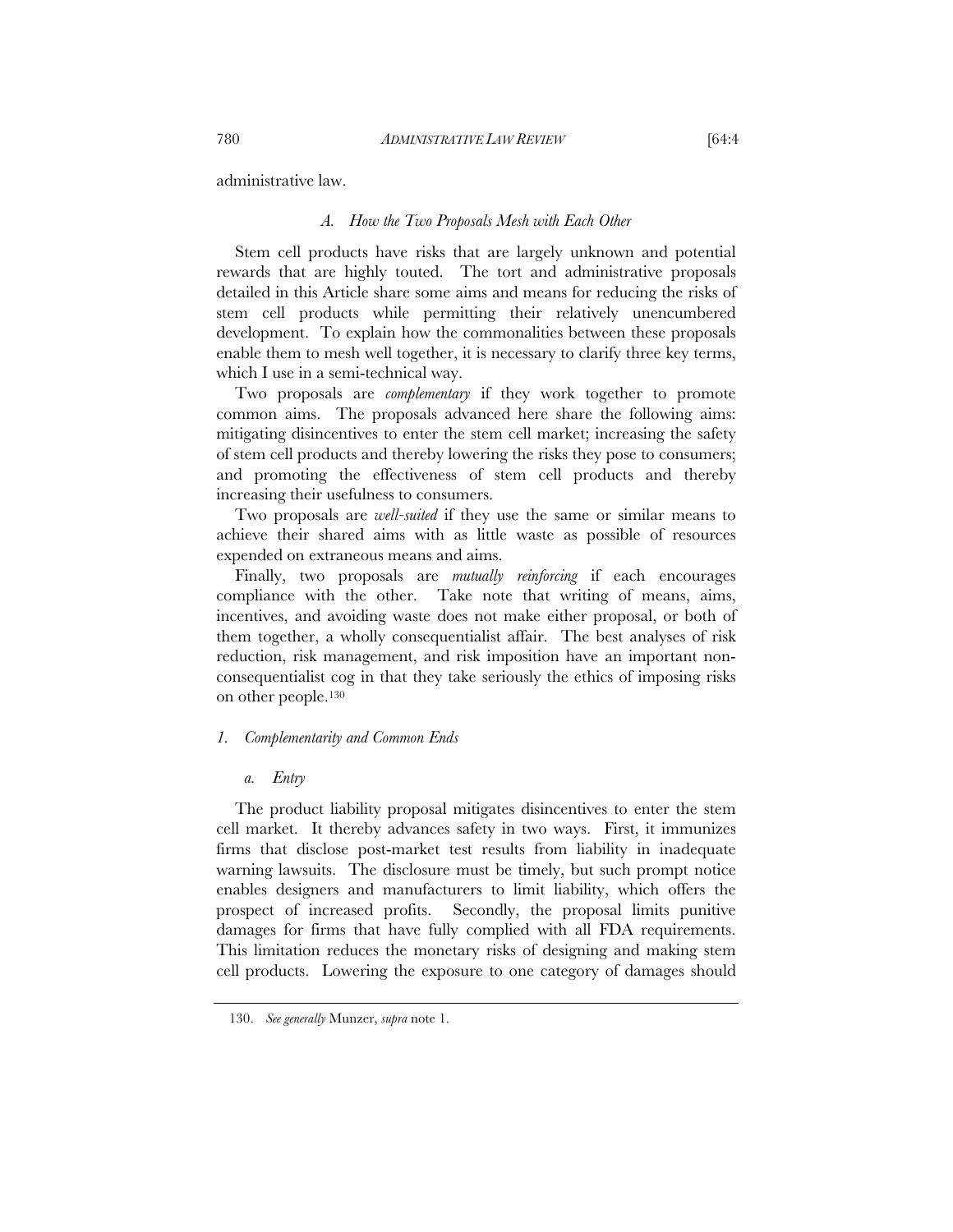draw more firms into the market. It should also increase the quality and variety of stem cell products, which might help control prices for consumers. Thus, limiting liability, and in turn reducing barriers to entry, increases the incentive to disclose post-market test results and to comply fully with all FDA requirements that advance safety.

The administrative proposal also mitigates disincentives to enter the stem cell market in various ways and thereby promotes safety. To begin, it eliminates the lobbying that would otherwise be needed to slot a proposed stem cell product into a particular FDA center. Under current law, firms often hire lawyers or professional lobbyists to persuade the FDA to place their products into a center that tests, or at least is believed to test, less rigorously and less expensively than another center. The proposal eliminates this lobbying expense by having a single department within CBER evaluate all proposed stem cell products.

Some might contend that the mandatory insurance provision in the product liability proposal will greatly increase barriers to entry and thereby raise prices to consumers. However, this assertion is easily rebutted. All insurance costs something. If it did not, there would be no reason for the insurer to provide any coverage. For designers and manufacturers of stem cell products, buying insurance is a way to hedge against risk. Hence, a required insurance premium, while possibly representing a minor barrier to entry, provides an even greater demonstrable benefit that reinforces the complementary nature of the product liability and administrative proposals. The mandatory insurance provision thus serves to mitigate disincentives to enter the stem cell market.

Further, the mandatory insurance premium is based partly on market share. Thus, a firm hoping to break into the field will face relatively small insurance costs. In return for a modest premium, the firm cabins the risk of debilitating judgments and settlements. Thereafter, efforts to improve safety and effectiveness, the eventual success of those efforts, compliance with post-market regulations, and the securing of FDA approval will all play a role in decreasing firms' payments into the mandatory insurance fund. As with all insurance, the premium paid hedges against risk, and that hedge should appeal to almost all firms, large and small. Consequently, the mandatory insurance provision in no way shows that the two proposals fail to mitigate disincentives to enter this market. As a result, any effect on costs to consumers stemming from the mandatory insurance provision is likely to be modest.

# *b. Safety*

The two proposals are also complementary because they work together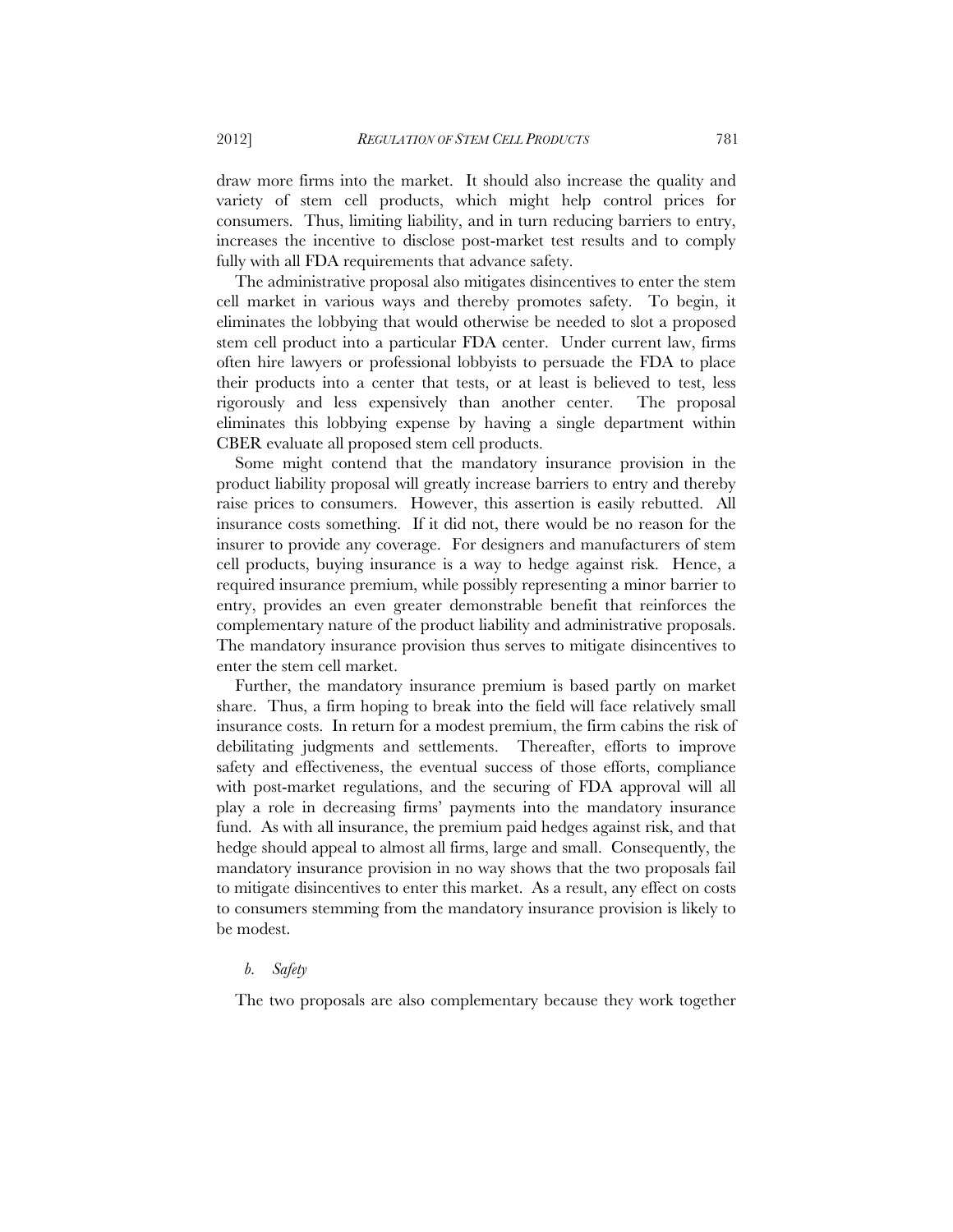to increase the safety of stem cell products and thereby decrease the risks to consumers. The product liability proposal advances this end by incentivizing firms to follow FDA procedures that will likely make their products safer by limiting liability and punitive damages in exchange for compliance. Further, FDA approval of products results in a rebuttable presumption of safety so far as design flaws are concerned. The availability of this presumption should encourage firms to comply with FDA regulations. As a corollary, compliance with FDA regulations might lead to a reduction in the insurance premiums paid by firms.

The administrative proposal seeks to increase the safety of stem cell products through its risk-reduction and risk-management system. This system provides for the rapid dissemination of information among firms, doctors, patients, consumers, and the FDA. The heightened level and quality of information should enable all concerned to make better choices about the design, manufacture, and use of stem cell products. In this situation, better choices include safer choices.

Two primary objections exist to the argument for complementarity. The first is that various parts of the product liability proposal actually increase risk to consumers. Limits on punitive damages might lead to carelessness on the part of designers and manufacturers. Immunizing defendants in failure-to-warn suits because of timely disclosure of post-market test results lowers the deterrent value of product liability suits. This lower value in turn decreases consumers' prospects of financial recovery. The objection, if sound, might suggest that the product liability proposal is not complementary to the administrative proposal, as the former undermines the aim of increasing safety and decreasing risk to consumers.

However, analysis of this objection reveals that it is less incisive than it initially appears. For a start, the objection relies on a suppressed premise namely that many, if not most, parts of the product liability proposal increase consumer risk. Without this premise as a base, to be convincing the objection requires extrapolation from the few parts mentioned in the preceding paragraph to all or most parts of this proposal. Such an extrapolation is patently unwarranted, for it is evident that the proposal contains many provisions that increase consumer safety. Among them are tort liability for defective products and inadequate warnings and the fact that the regime suggested is a modified strict liability regime for stem cell products. Precisely because the extrapolation is unwarranted and the suppressed premise is false, many, if not most, parts of the proposal advance consumer safety.

A further point has to do with the "part-to-whole" relationship contemplated by the first objection. One way of putting the objection is that some elements of the product liability proposal undermine safety, or at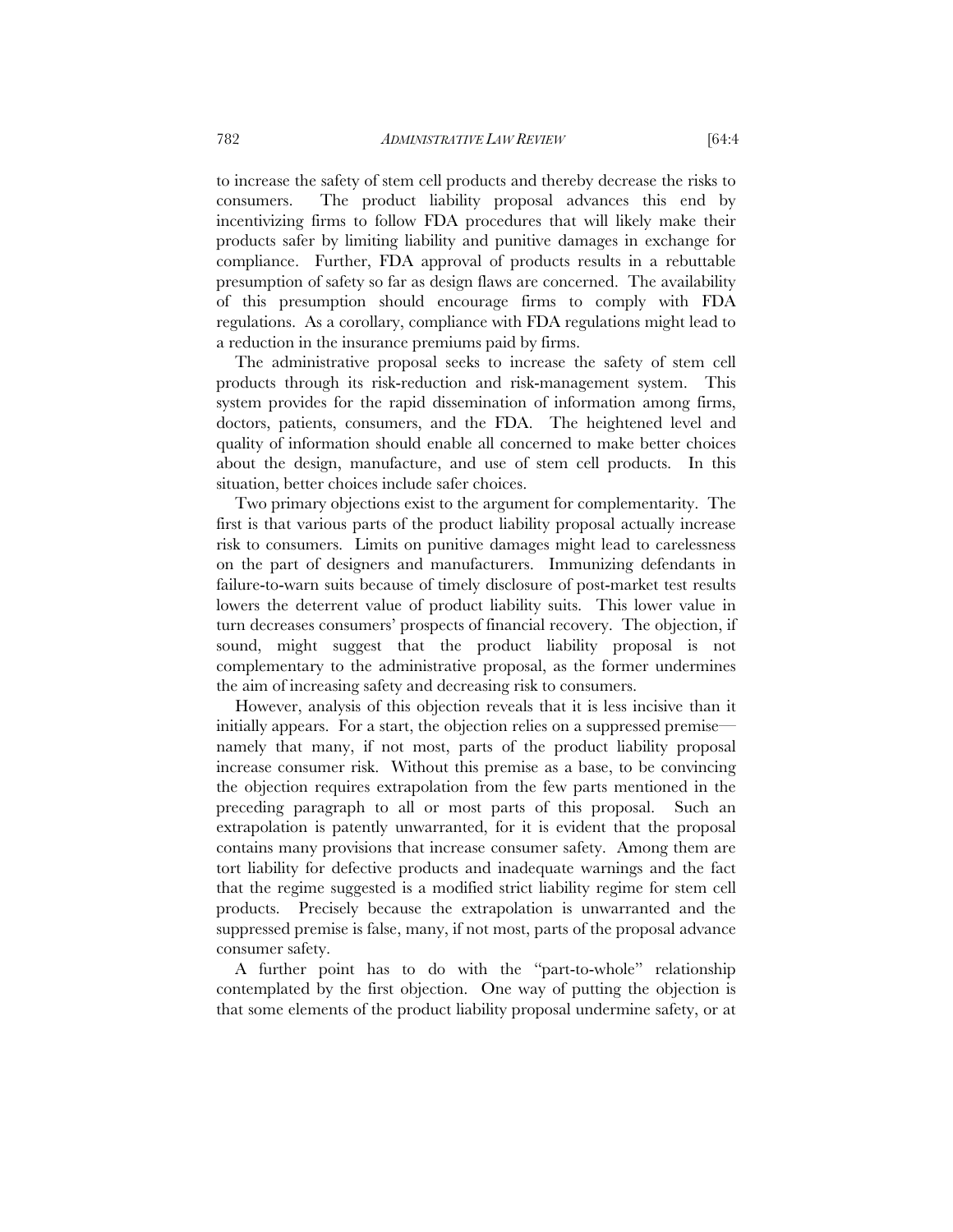least seem to do so. This is the "part." From this point, the objector reasons that the proposal overall undermines safety. This is the "whole." This reasoning is fallacious. What is true of a part, or even of several parts, need not be true of the whole. It could well be that the proposal overall advances safety. So it is not simply that the suppressed premise is false and the extrapolation is unwarranted that the proposal advances safety; it is *because* the suppressed premise is false and the extrapolation is fallacious that the overall proposal could advance safety.

Moreover, both proposals seek to take competing considerations into account. On the one hand, were safety standards raised to an unattainable level, fewer firms would place even a toe in the icy waters of the market. On the other hand, were regulations decreased or loosened and tort actions curtailed, the prospect would arise of a free-for-all market in which firms cut costs and put out substandard products. Although some balancing is in order, it is too blunt to turn the entire conversation into "weighing" things on "scales." A virtue of much sophisticated work in moral and political theory is the move away from sole reliance on crude balancing metaphors to a wider awareness of the ways in which reasons and normative considerations on one side can variously exclude, undercut, override, neutralize, or otherwise affect reasons and normative considerations on the other.131

At the intersection of the two proposals, then, we must be wary certainly of tipping the scale too far in either direction. But we must be equally wary of allowing one proposal to exclude, or otherwise undercut, the other to an indefensible extent. Once these points are taken to heart, we see that the liability proposal must not be pushed so far as to throw the administrative proposal out of balance or to derail it. The parts of the liability proposal that the objection invokes fall well short of an exhaustive list of its parts. Other parts provide a good many incentives to safety. Consequently, once a judicious merger of Parts IV and V is reached, the fact that some aspects of the product liability proposal might result in less than an extremely high level of consumer safety does not defeat the complementarity of the proposals as regards safety.

The second objection is that the various incentives to follow FDA procedures, in the hope of avoiding product liability or at least punitive damages, might not increase consumer safety. The claim that it increases

 <sup>131.</sup> *See generally* 1 DEREK PARFIT, ON WHAT MATTERS 31–174 (2011); JOSEPH RAZ, BETWEEN AUTHORITY AND INTERPRETATION: ON THE THEORY OF LAW AND PRACTICAL REASON 6–8, 143–47, 186–87, 205–08, 214–19, 367–69 (2009); JOSEPH RAZ, PRACTICAL REASON AND NORMS 35–48 (3d ed. 1999); Robert Nozick, *Moral Complications and Moral Structures*, 13 NAT. L. FORUM 1 (1968).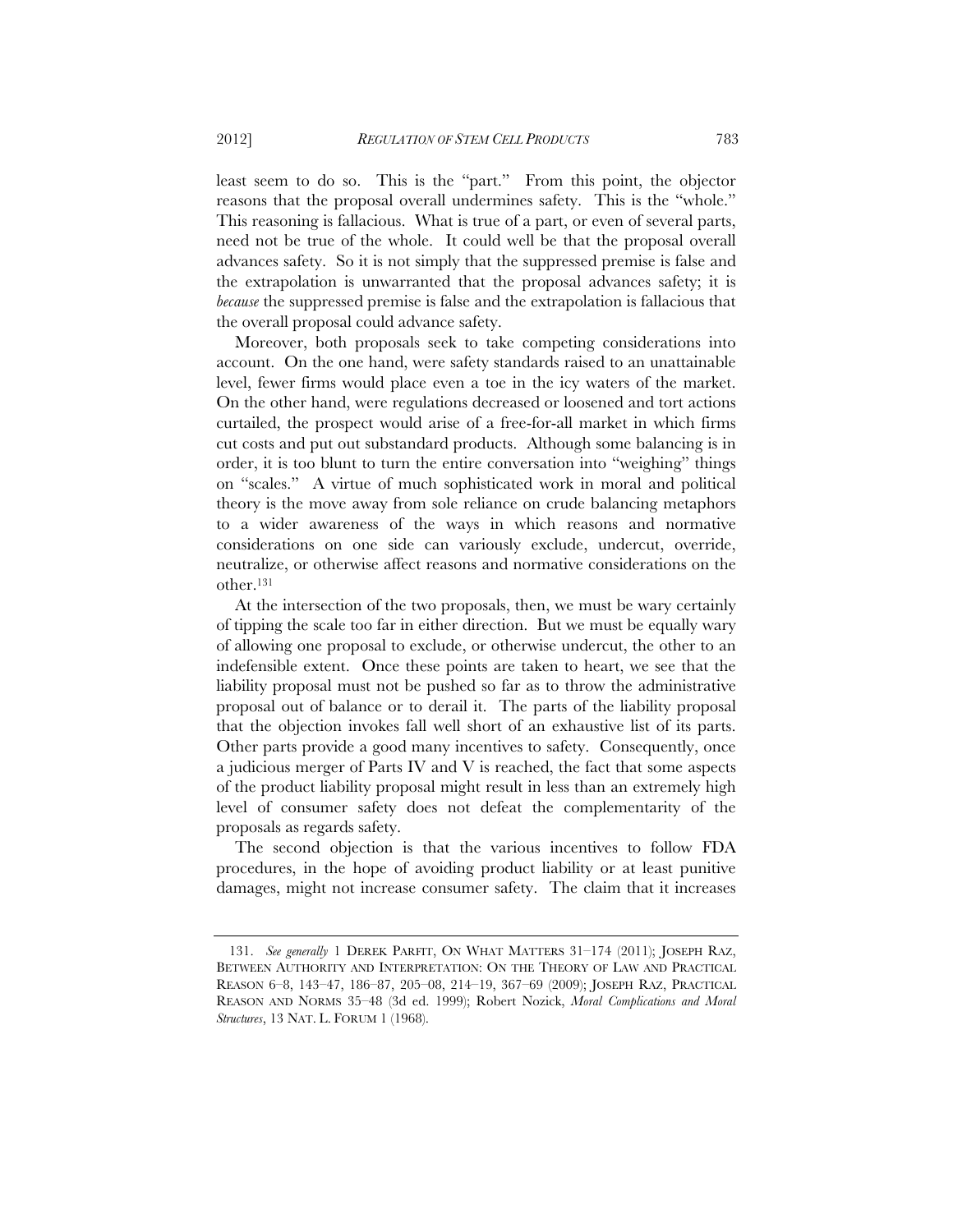safety, it might be said, depends on the idea that the FDA has special knowledge about stem cell products. Only with this special knowledge can the FDA assess accurately the safety of products submitted for its approval. Yet, the objection concludes, right now the FDA has no such expertise or special knowledge.

This objection raises a problem that the administrative proposal is designed to overcome or at least to limit. It will take some time for the new department within CBER to gain knowledge of stem cell products. But it will likely not take long, for in the past two decades graduate schools in the life sciences have been minting new scientists with doctorates in stem cell biology. Hence, there should be a good labor supply of qualified scientists.

Moreover, the proposal deals with the timing issue by instituting various requirements that must be met before the limit on punitive damages takes effect. One such requirement is that the FDA have a more accurate picture of the risks of stem cell products. So before the limits on product liability damages come into effect, stem cell technology must be well-enough studied for the FDA, designers, manufacturers, physicians, and consumers to have a decent grasp of the risks. In consequence, the objective of consumer safety has priority over mitigating the disincentives to enter the market.

Hence, when the incentives to follow FDA procedures do take effect, the specialized knowledge of the FDA will enable compliance with the FDA procedures to increase consumer safety. Granted, this point does not entail that safety will increase immediately. Still, the modest limits on liability, preclusion of punitive damages, and significant barriers to entry are likely to have two effects. One is to encourage independent safety protocols by manufacturers and regulators. The other is to give the FDA time to come up with well-vetted procedures for increasing safety.

Although one can imagine why a legal scholar might make one or the other of the two objections above, it would be downright odd to make them together. The first objection targets the product liability proposal by claiming that it decreases consumer safety. The second targets the administrative proposal by claiming that it decreases consumer safety. If both objections were sound, that would hardly show that the proposals are not complementary. In fact, both proposals would be superlatively complementary because they would work together to lower consumer safety—perverse though such an aim would be. Perhaps some might hurl as many objections as possible in hopes that at least one will stick. In any case, the foregoing replies establish that neither objection is well-taken and that the two proposals are complementary as to safety.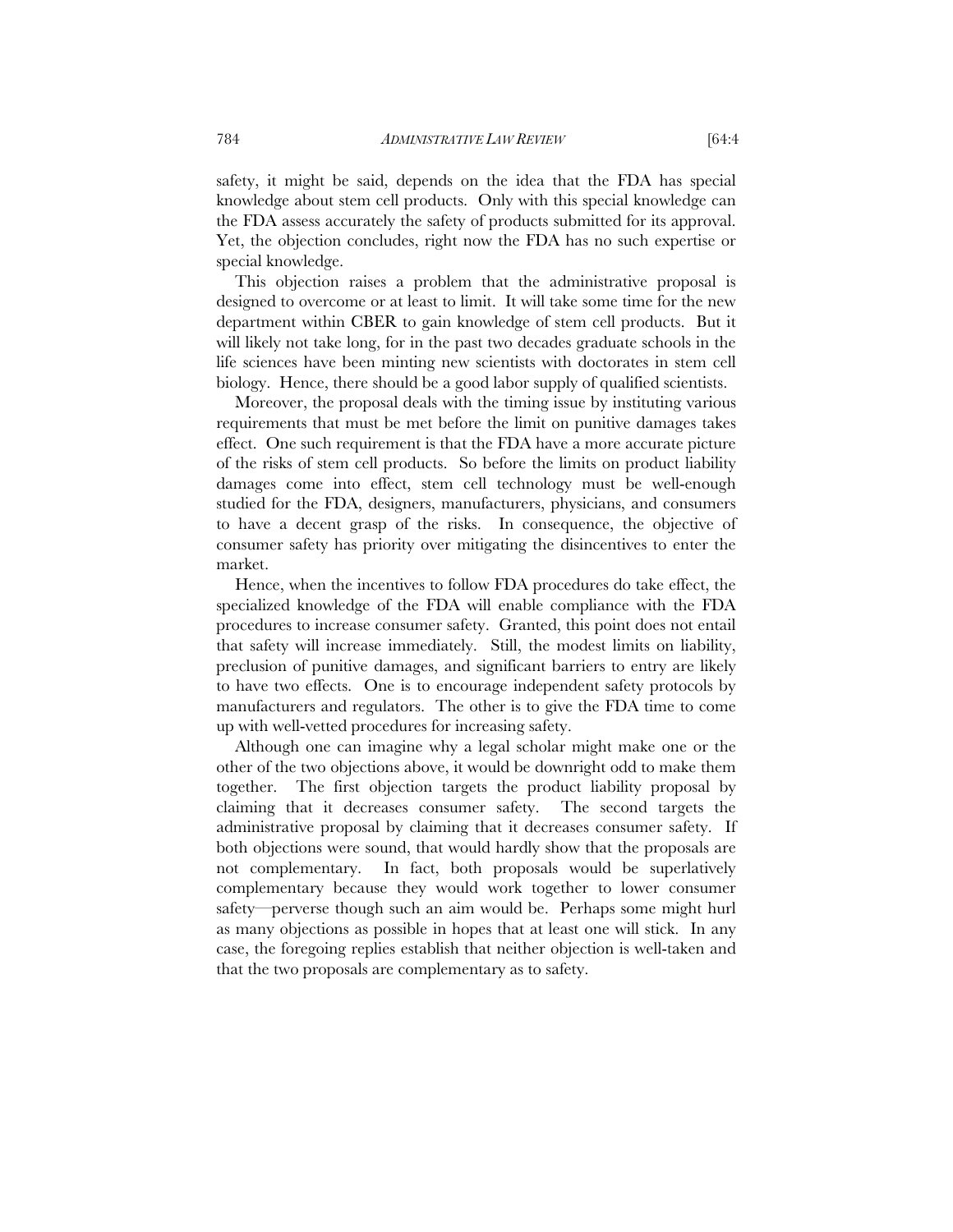# *c. Effectiveness*

Here the product liability proposal plays a minor role, for consumers can hardly sue in tort just because a particular stem cell product failed to help them. Still, consumers might be able to sue manufacturers for false or misleading advertising. Also, the regime of modified strict liability encourages designers and manufacturers to avoid unnecessary risks and to produce products that work well. In these ways, the tort proposal thus furthers effectiveness to some extent.

The administrative proposal carries the laboring oar for effectiveness. Under it, the FDA will approve only products that clinical trials have shown to be effective for a given injury, disease, or condition. Additionally, if post-market testing indicates that certain products are ineffective, or are less effective than alternatives that have better-known risk profiles, then ineffective products will be withdrawn from the market, and less effective products with decent alternatives will decline in market share. Thus, the two proposals are complementary not only with respect to safety and mitigating disincentives to enter the stem cell market but also with respect to effectiveness.

# *2. Well-Suitedness and Common Means*

Complementarity has to do with ends; well-suitedness concerns means. Recall that two proposals are well-suited if they use the same or similar means to achieve their shared ends with as little waste as possible of resources expended on extraneous means and ends. Two features of my proposals illustrate how well-suited they are to each other. The riskmanagement system created for the FDA is used in product liability cases. And the early disclosure of post-market test results both brings stem cell products into compliance with suggested FDA regulations and shields against some sorts of product liability lawsuits.

## *a. Risk-Management System*

The system advocated in the administrative proposal includes a database of stem cell products that contains, among other things, information on their safety and effectiveness.132 The contents of the database include information secured by post-market testing. By having this information readily accessible, the database makes it easier to determine the insurance premiums to be paid for various stem cell products in light of their claims histories. From the database, the entity overseeing the product liability

 <sup>132.</sup> *See supra* text accompanying note 120.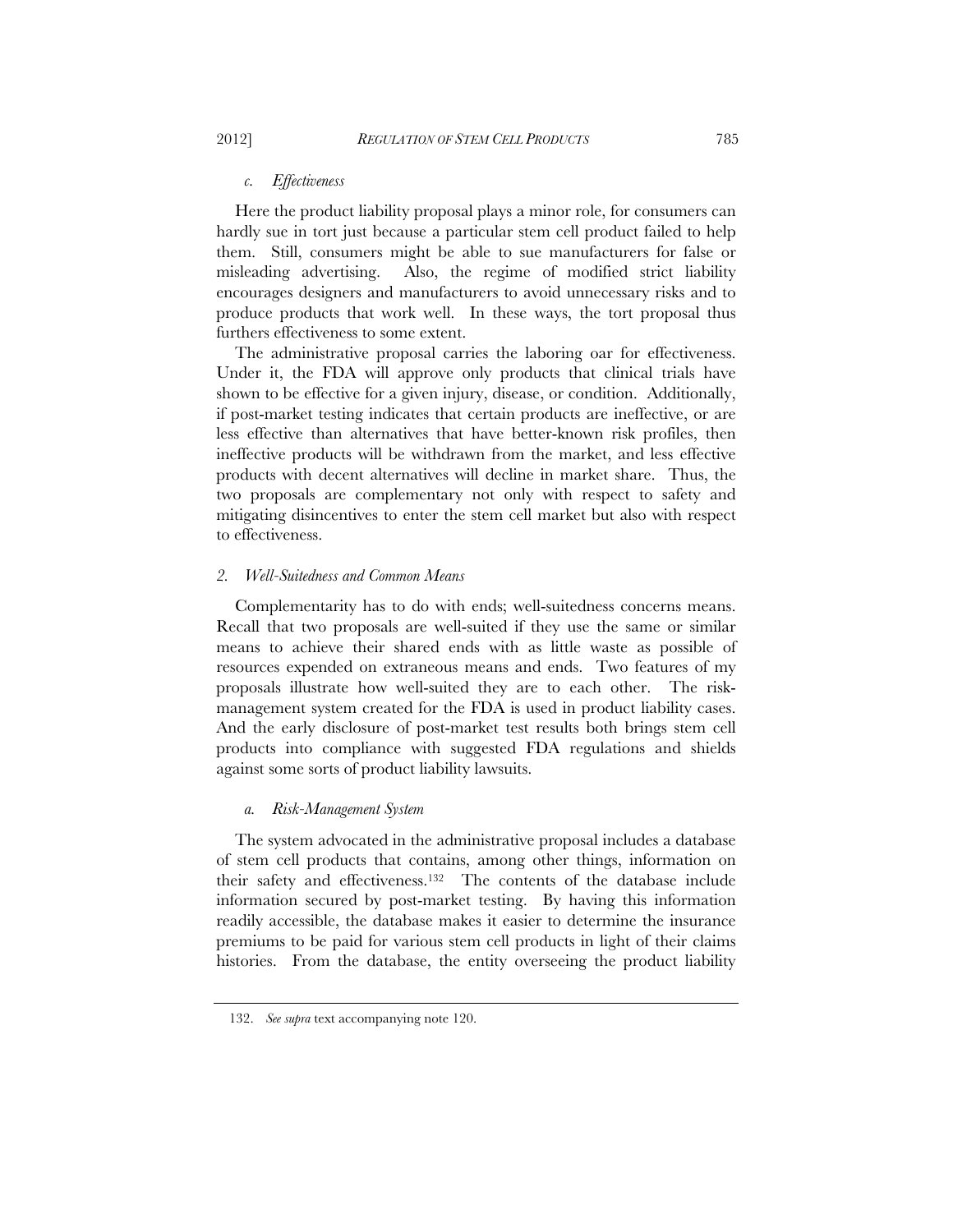insurance fund has an easier road to determine the market share of various firms. Thus, both proposals employ the same or similar means to further the aims of safety and effectiveness. These means might also advance the aim of mitigating disincentives to enter the stem cell market by calibrating mitigation. The two proposals are well-suited to each other, for the database included in the risk-management system aids both the administrative and product liability schemes in achieving their similar objectives.

# *b. Disclosing Post-Market Test Results*

The product liability proposal uses incentives for firms to disclose postmarket test results even when, and especially when, they are unfavorable to the firms' products. The administrative proposal compels such disclosure. Here, similar means advance the ends of having safe and effective stem cell products.

Precisely how the two proposals interlock here is slightly complicated. Insofar as the FDA has the legal authority to compel the disclosure of postmarket test results, the so-called transparency paradox forcefully emerges.133 To combat the possibility of backfire—having less information rather than more as a result of regulation—the qualified strict liability regime limits the information that plaintiffs can use in inadequate-warning suits.134 The product liability proposal would also limit punitive damages.135 Hence, this proposal has ways to encourage speedy disclosure by firms of post-market test results. The two proposals are well-suited in that both use similar means to advance the ends of safety and effectiveness.

Let no one contend that a combination of carrot, via the product liability proposal, and stick, via the administrative proposal, is unnecessary. The idea behind such a contention seems to be that incentivizing something while also compelling it is exactly what makes the two proposals ill-suited, or, at least, redundant. I reply that here we need both carrot and stick.

With only the stick, firms might well cease, or curtail, post-market testing for fear of product liability. With only the carrot, some firms might choose not to comply with the FDA. Noncompliance might be the result of calculating either that the costs of disclosure outweigh the benefits or that the unfavorable information is unlikely to be discovered by anyone else. Either way, the consumer is left at a higher risk of using an unsafe or ineffective product. What may seem superfluous is in fact necessary. The two proposals should use the common means of disclosure to pursue ends of

 <sup>133.</sup> *See supra* text accompanying notes 87–88, 107–14.

 <sup>134.</sup> *See supra* text accompanying notes 125–27.

 <sup>135.</sup> *Id.*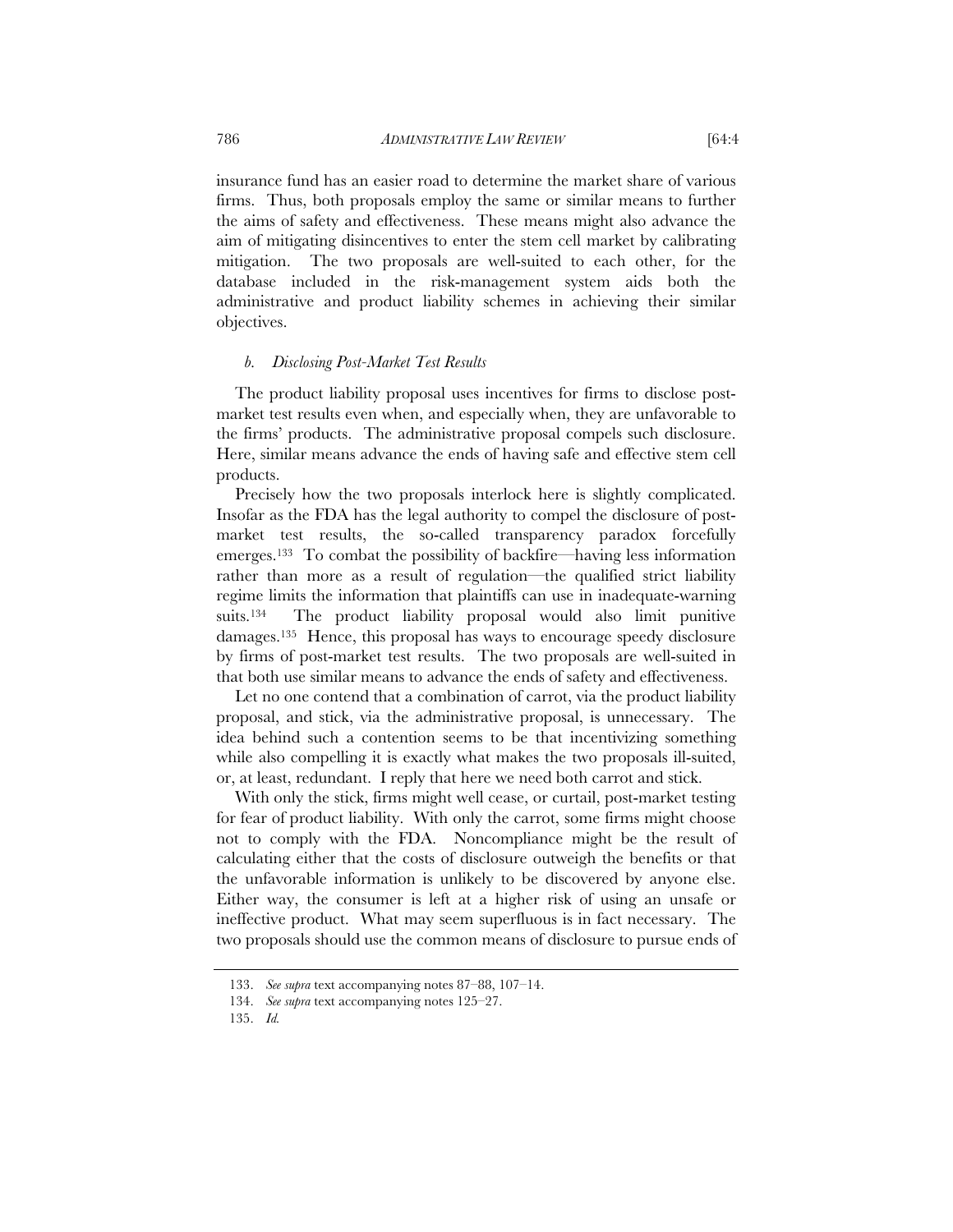safety and effectiveness.

# *3. Mutual Reinforcement*

Two proposals are mutually reinforcing if each encourages compliance with the other. We have already seen one instance of mutual reinforcement: disclosure of post-market testing as mandated by the FDA reinforces—and is reinforced by—the corresponding immunity given in product liability litigation. Here are three more examples.

# *a. Rebuttable Presumption of Safety*

Under the administrative proposal, FDA approval gives designers a rebuttable presumption of safety in product liability suits. The product liability proposal, by giving designers some protection against strict liability, spurs them to comply with FDA regulations for approving a stem cell product. Further, the rebuttable presumption of safety is bolstered by, and partly justified on the basis of, stricter FDA approval standards that increase consumer safety. Thus the added difficulty in securing FDA approval should erase doubts that the presumption might compromise consumer safety.

# *b. Limits on Punitive Damages*

The punitive damages limit and compliance with the suggested FDA regulatory scheme mutually reinforce each other. The product liability regime, by limiting firm exposure to punitive damages, offers an incentive for firms to adhere to FDA regulations. In turn, strict FDA regulations are warranted partly because compliance with them limits the damages that injured plaintiffs can recover.

# *c. Risk Management and Socialized Insurance*

The administrative proposal includes a risk-management system. This system, with its database, facilitates the exchange of information among the FDA, designers, manufacturers, physicians, and patients.136 The transparency of the system gives firms an incentive to participate honestly. The product liability proposal includes a socialized insurance scheme. Firms' premiums are partly a function of information about the safety and effectiveness of their products. Honest participation in the riskmanagement system is likely to hold down the amount of their insurance premiums. Consequently, the socialized insurance scheme provides

 <sup>136.</sup> *See supra* text accompanying notes 119–20.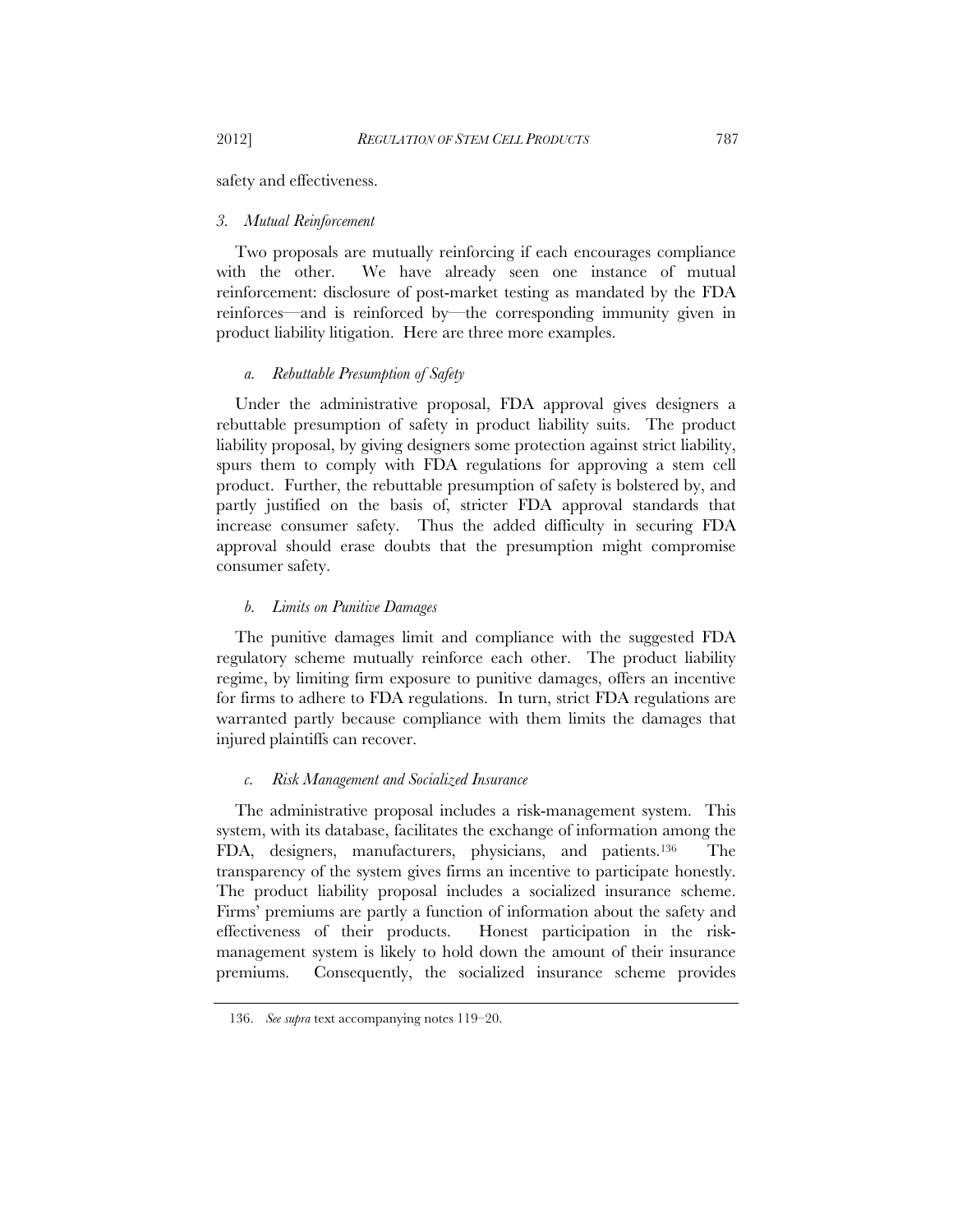incentives to participate honestly in the risk-management system and to comply with FDA regulations pertaining to safety and effectiveness.

Only Pollyanna, some might say, would have such an optimistic view of the honesty of designers and manufacturers.137 They are likely, some would say, to provide *false* information. To a significant extent, I disagree. By no means am I blessed with the constant sincerity and sunny disposition of the title character in Porter's novel. Yet I think that the penalties for false statements by designers and manufacturers, aided by the transparency of the system in which they work, is apt to induce honest participation and significant, if grudging, compliance with FDA regulations.

The whole of the mutual reinforcement argument can be seen by looking at the above examples in the aggregate. The prospect of having to pay large judgments or settlements in a stem cell product liability suit may lead even the most safety-conscious firms to think twice about entering the stem cell market. By encouraging compliance with strict FDA regulations, the two proposals work together to increase safety and lower the chance that firms will be hit by an enormous verdict despite meticulous research and development. The rebuttable presumption of safety that arises from FDA approval further lowers the chances that firms will be exposed to substantial liability. The limit on punitive damages resulting from compliance with FDA procedures protects firms against debilitating damage awards even if a verdict is returned against it. Conversely, the socialized insurance premiums reflect, in their amounts, regulatory compliance. Should all firms comply with FDA regulations, it becomes even more appropriate that socialized insurance ought to exist to prevent any one firm from financial ruin.

To sum up: these four examples, as components of proposals for two different areas of the law, show that the proposals mutually reinforce each other in encouraging increased safety and effectiveness pursuant to FDA regulations by way of limiting potential liability and mitigating disincentives to market entry.

# *B. Generalization and Its Limits*

Think of the integration of administrative and product liability law in Part VI.A as a wrench. Just because one has a wrench does not mean that every problem is a bolt that needs tightening. It would be foolish to claim that the integration suggested here can be applied without change to every area in which administrative law and product liability intersect. Here I argue that my integrated proposal, with adjustments, can be helpful in at

 <sup>137.</sup> *See generally* ELEANOR H. PORTER, POLLYANNA (1913).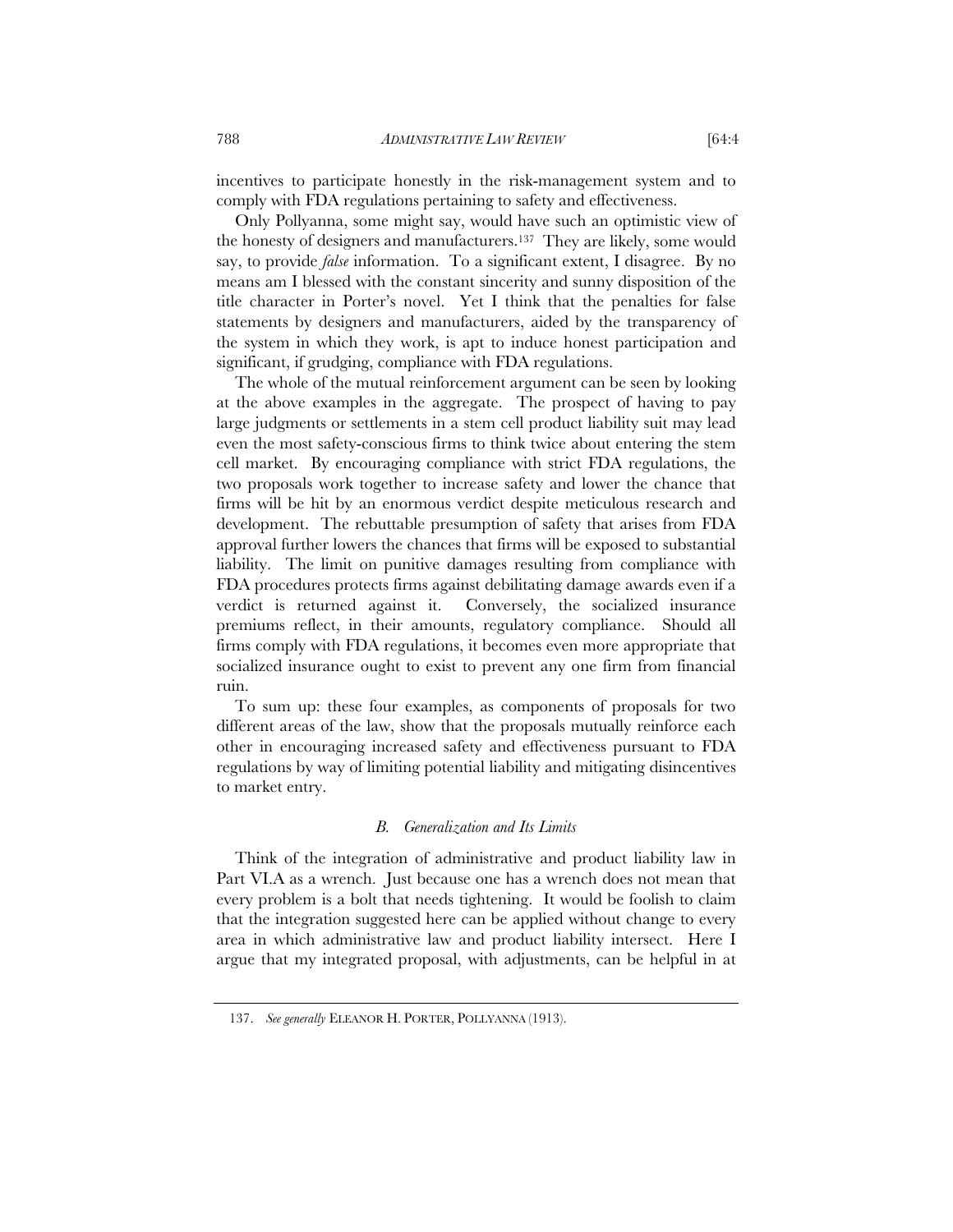least some other cases.

To show that I do not see all problems as bolts, I emphasize that the integrated proposal is unlikely to be particularly helpful or even necessary for most workplace risks and injuries. Workers compensation and the Occupational Safety and Health Administration (OSHA) handle the majority of such cases fairly well. Nor is the proposal apt for problems of climate change. There are so many causes of climate change, and the ramifications and remedies are so disputed and so in need of international cooperation, that this Article can throw little light on them.

Nevertheless, the integrated proposal illuminates the regulatory and liability issues involved in toxic substances and nanotechnology.

# *1. Toxic Substances*

Regulatory agencies and the judicial system do not work together to form a cohesive scheme in the case of toxic substances. Despite *Chevron,*<sup>138</sup> a court can still discard agency actions that do not meet the court's scientific standards.139 The *Chevron* standard is sufficiently amorphous in practice that a court can strike down agency regulations because it disagrees with the agency's science. Moreover, compliance with judicial decisions can interfere with an organization's ability to comply with regulations. Sometimes judicial orders are so cumbersome that they frustrate regulatory compliance.140 In this area, the actions of courts and administrative agencies are not complementary, well-suited, and mutually reinforcing.

All the same, at least two features of the integrated stem cell proposals can be mapped onto the case of toxic substances, for both stem cells and toxic substances have problems with uncertainty and risk. First, a presumption of safety with agency approval after full disclosure by the regulated entity would help to fix the current problem of judicial rejection of agency risk assessments. The Environmental Protection Agency (EPA), OSHA, and the FDA have scientific competence and already have a hand in pre-market approval and regulation.<sup>141</sup>

 141. *Id.* at 105–07. The agencies have authority to regulate toxic substances under scattered sections of the Toxic Substances Control Act, 15 U.S.C. §§ 2601–92 (2006); the

 <sup>138.</sup> Chevron, U.S.A., Inc. v. Natural Res. Def. Council, Inc., 467 U.S. 837, 843–44 (1984) (setting an "arbitrary [and] capricious" review standard when an agency is charged with regulating a particular problem).

 <sup>139.</sup> *See* Gulf S. Insulation v. U.S. Consumer Prod. Safety Comm'n, 701 F.2d 1137, 1145–50 (5th Cir. 1983) (holding that the Commission's method of determining carcinogenicity was insufficiently precise and had too high a margin of error); CARL F. CRANOR, REGULATING TOXIC SUBSTANCES: A PHILOSOPHY OF SCIENCE AND THE LAW 110–11 (1993).

 <sup>140.</sup> CRANOR, *supra* note 139, at 111.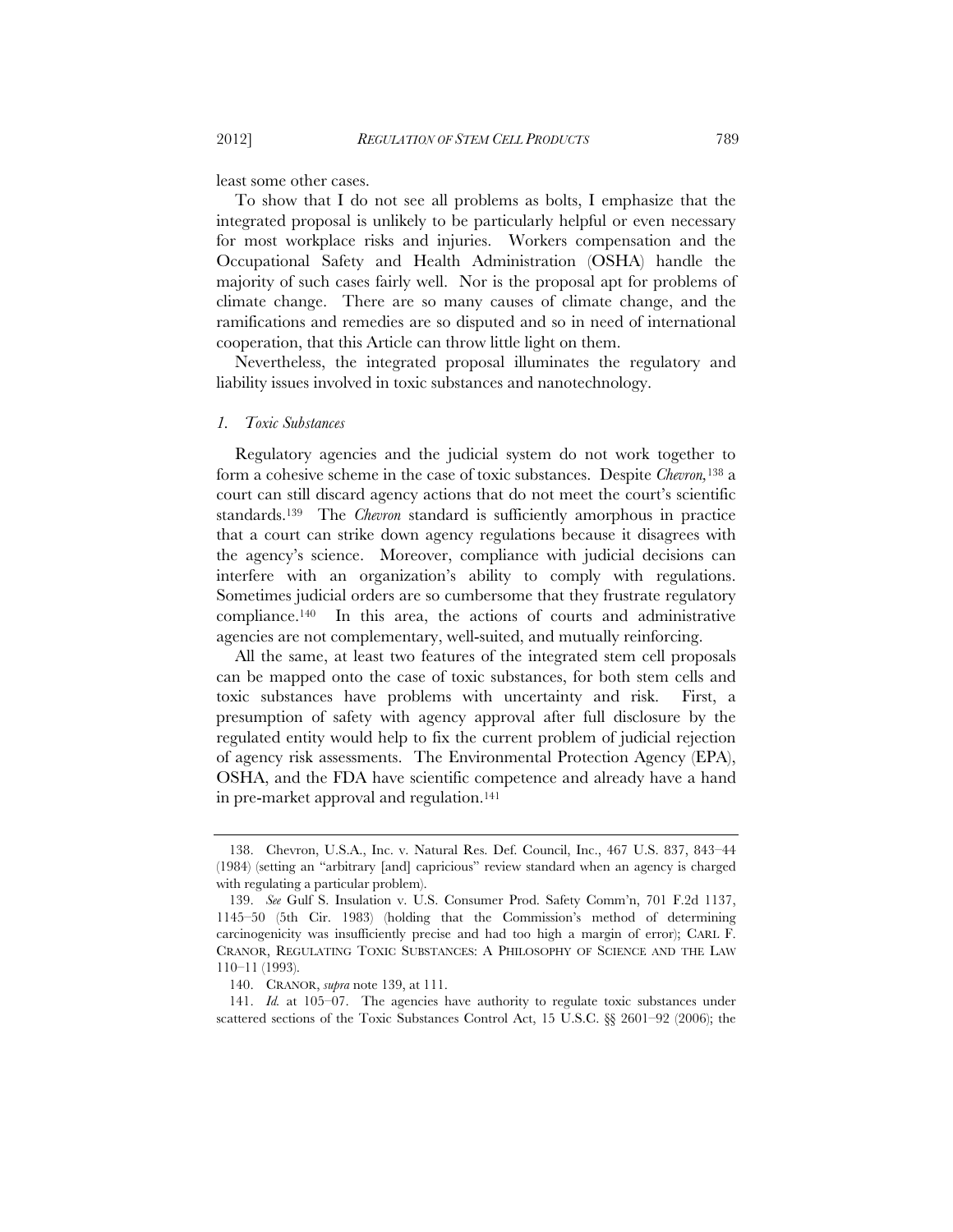Second, the risk-management system and risk-reduction system proposed in Part IV.D of this Article would, in principle, work well for toxic substances. Current administrative schemes concentrate heavily on consumer safety, and some post-market regulations already exist. Even if the statutes cited favor companies that have passed pre-market approval,<sup>142</sup> the favor does not extend to tort suits so that companies can hide postmarket test results without fear of liability. As Part IV.C shows, mandatory post-market testing and the rapid dissemination of information serve the goal of consumer safety. Disclosing the results of post-market testing and the effects of consumer use would be a ground for limiting product liability, and thus would be an incentive for companies to disclose.

Nevertheless, I do not claim that the integrated proposals advanced here are wholly appropriate for toxic substances. For a start, the socialized insurance function in the case of stem cells is not readily transferrable. Perhaps it is plausible to believe that many stem cell products will have similar risks and unknowns, and that adverse events will be seen in patients fairly quickly. The risks and unknowns of toxic substances run the gamut from relatively benign (aspartame) to extremely dangerous (asbestos). Adverse consequences might not come to light for many years (asbestos). Furthermore, incentives are not likely to operate in the same way. Scientists and physicians are aware that the side effects of stem cell products are unknown, and for that reason have an incentive to withhold them from patients until they are reasonably confident of a promising outcome. In contrast, firms put new chemicals into use without enormous concern for consumer safety. Because most chemicals do not have dangerous effects, the firms have little incentive to delay their introduction.

# *2. Nanotechnology*

The nanotechnology field is similar to the field of stem cell products in key respects. For starters, both have significant potential to improve health. Nanotechnological research has come up with new diagnostic tests,<sup>143</sup> therapeutic vehicles,<sup>144</sup> and antibiotics for drug-resistant pathogens,<sup>145</sup> to

Federal Insecticide, Fungicide, and Rodenticide Act, 7 U.S.C. §§ 136–136y (2006); and the Federal Food, Drug, and Cosmetic Act, 21 U.S.C. §§ 301–99 (2006).

 <sup>142.</sup> *See supra* note 141; CRANOR, *supra* note 139, at 104–08.

 <sup>143.</sup> Kevin Rollins, *Nanobiotechnology Regulation: A Proposal for Self-Regulation with Limited Oversight,* 6 NANOTECHNOLOGY L. & BUS. 221, 223 (2009).

 <sup>144.</sup> *See generally* Robert Lam & Dean Ho, *The Coalescence of Nanotechnology with Systems Biology for Optimized Drug Delivery*, 5 NANOTECHNOLOGY L. & BUS. 125 (2008) (discussing developments in drug delivery systems and their relationship to nanotechnological research).

 <sup>145.</sup> Kerriann Greenhalgh & Edward Turos, *In Vivo Studies of Polyacrylate Nanoparticle Emulsions for Topical and Systemic Applications*, 5 NANOMEDICINE: NANOTECHNOLOGY, BIOL. &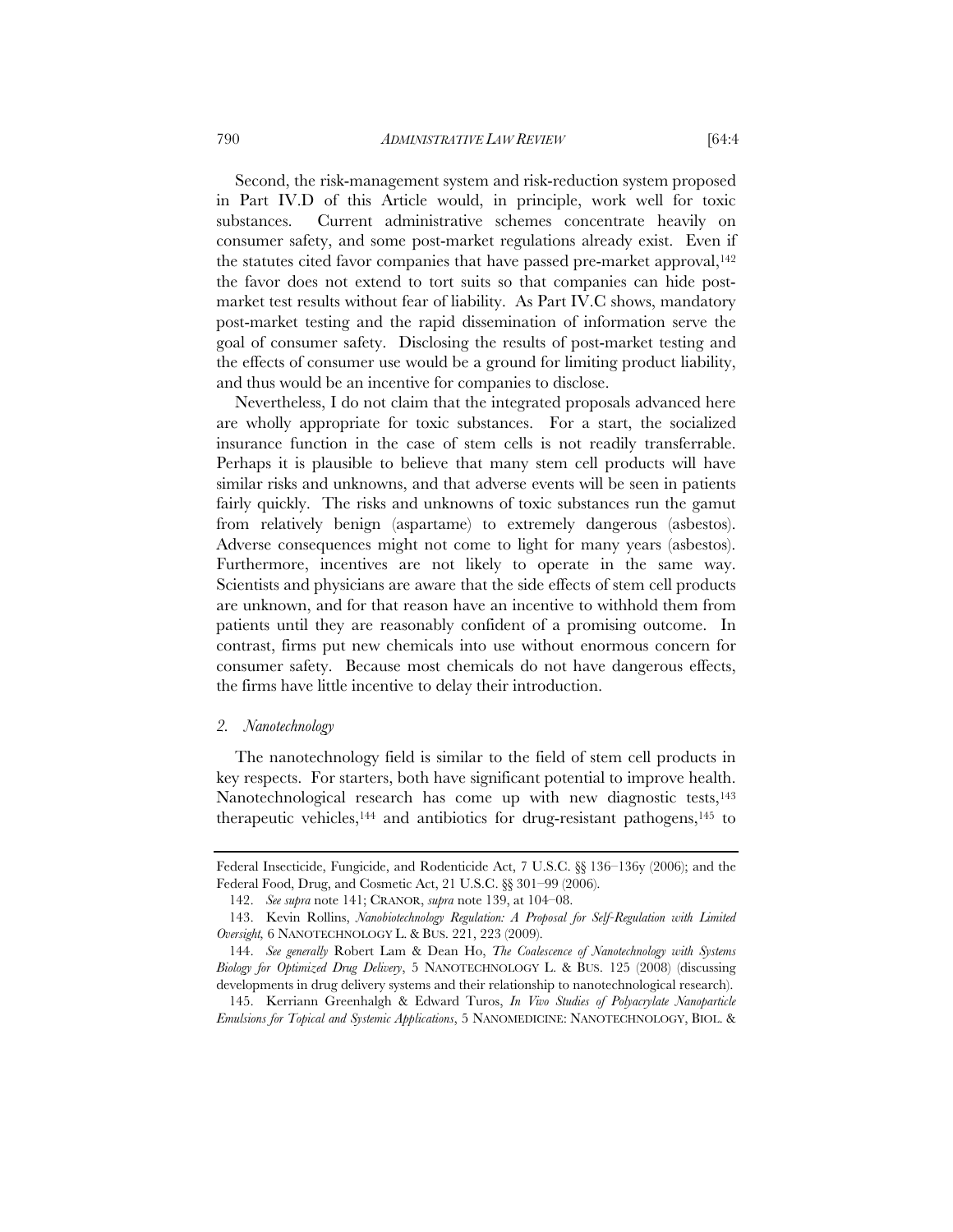name only a few.146 Next, the risks of using both nanoparticles and stem cell products are unknown and difficult to quantify.147 Even silver and gold take on new and sometimes unpredictable properties when reduced to the nanoscale.148 Finally, as with stem cells, neither regulatory agencies nor tort law doctrine consider nanoparticles to be worthy of separate and special consideration.<sup>149</sup>

Given these similarities, at least some features of my integrated proposal for stem cells would be useful in the nanotechnology context. The socialized insurance function is one such feature. Although consumers and manufacturers should bear some of the risks and costs, at some point government-backed insurance as a last resort will be appropriate for nanotechnology products with unknown and unpredictable risks. Here, proportional liability based on market share can also be helpful in calculating initial manufacturer liability. Of course, once unknown risks become known and predictable, this part of the integrated proposal should be reassessed—just as it should in the case of stem cells.

Keep in mind that nanotechnology, like stem cell products, merits incentives because large social benefits are in the offing. Limiting punitive damages and allowing some litigation protection in failure-to-warn cases when a risk has been disclosed early should help prompt manufacturers to enter the field. By protecting nanotechnology firms from huge judgments, one can spur post-market research and disclosure of newly discovered risks. These provisions of the integrated proposal are especially apt in the case of nanotechnology that has significant potential to benefit others. I would not press them into service for, say, nanotechnology-based cosmetics.

And, yet, it is hardly sound to map all features of the integrated proposal onto nanotechnology. For one thing, the regulatory picture is much more complicated. Stem cell products will be mainly, if not entirely, the province of the FDA. Nanotechnology is under the sway not only of the FDA but also the EPA, OSHA, the Department of Agriculture, and other agencies. This multi-agency approach makes sense because nanotechnology is already being used in energy, optics, electronics, and environmental

MED. 46 (2009).

 <sup>146.</sup> For a list of other uses, see Rollins, *supra* note 143, at 222–24.

 <sup>147.</sup> *See* THE NANOTECHNOLOGY CHALLENGE: CREATING LEGAL INSTITUTIONS FOR UNCERTAIN RISKS (David A. Dana ed., 2012) (collecting assorted essays on nanotechnology); David W. Grainger, *Nanotoxicity Assessment: All Small Talk?*, 61 ADVANCED DRUG DELIVERY REVS. 419 (2009) (discussing technical details that contribute to the difficulty of predicting nanotoxicity).

 <sup>148.</sup> Jessica K. Fender, Note, *The FDA and Nano: Big Problems with Tiny Technology*, 83 CHI.-KENT L. REV. 1063, 1068 (2008).

 <sup>149.</sup> Rollins, *supra* note 143, at 237–39.